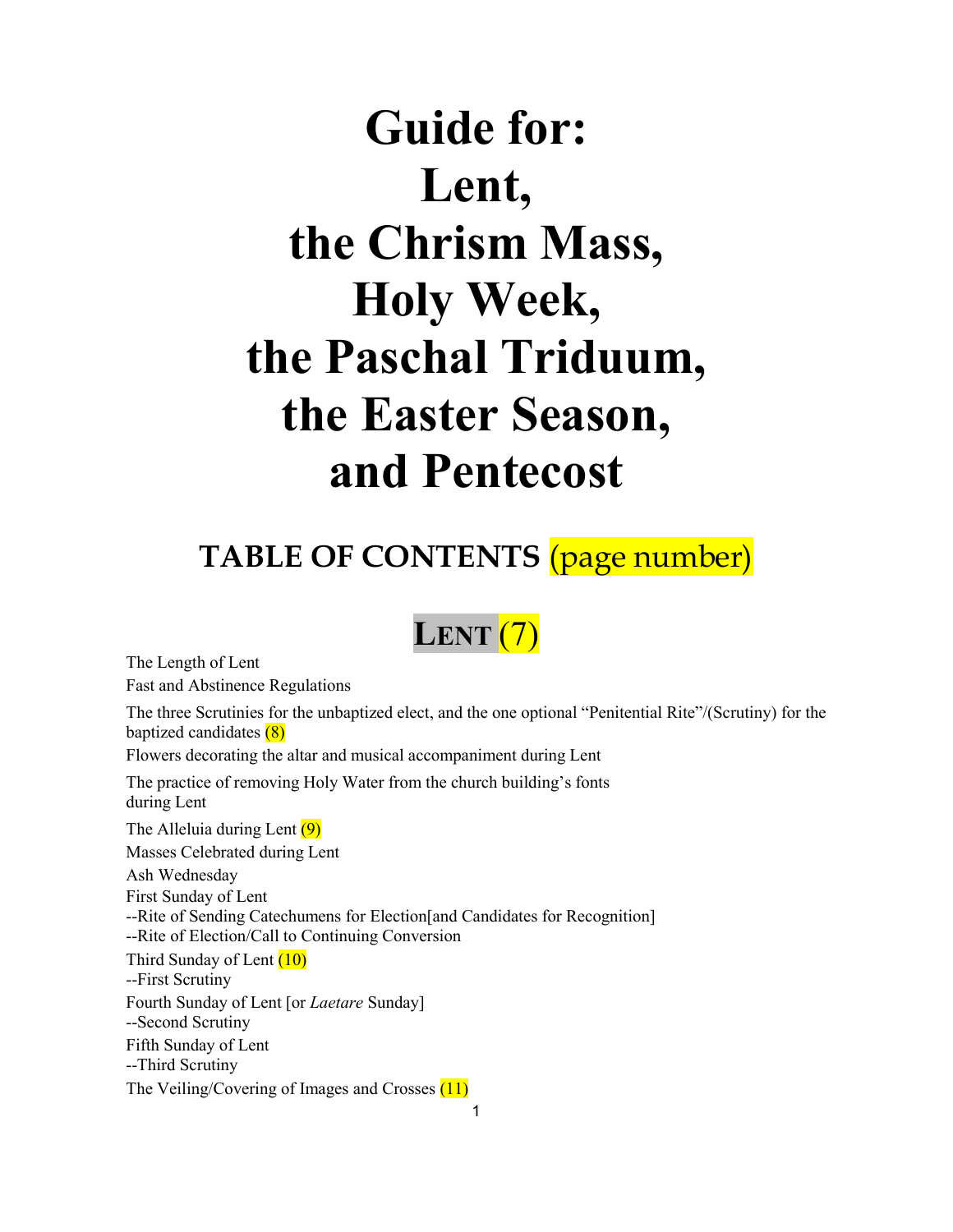## **CHRISM MASS**

The Chrism Mass Correctly Disposing of Last Year's Oils and the Plastic Oil Bottles If the Parish is in Danger of Running Out of the Holy Oils  $(12)$ Receiving the Holy Oils Rite of Reception of Holy Oils (13)

## **HOLY WEEK** (14)

Other celebrations during Holy Week The Paschal Fast

## *Palm Sunday of the Passion of the Lord*

Recalling the Messianic entrance of Christ the Lord into Jerusalem --The Procession --The Solemn Entrance --The Simple Entrance The narrative of the Lord's Passion (15) The Creed and the Prayer of the Faithful (Universal Prayer)

## **THE SACRED PASCHAL TRIDUUM**

How does one pronounce the Latin word "triduum," and what does it mean? When does the Paschal (or Easter) Triduum begin and end?

The importance and the unity of the Paschal Triduum

The Paschal Fast (16)

How may clustered parishes celebrate the Paschal Triduum?

Do all the liturgies have to be celebrated in the same church building?

Holy Thursday's Celebration of the Mass of the Lord's Supper and Good Friday's Celebration of the Passion of the Lord taking place in the same church building.

In a non-clustered parish, or in a parish cluster, may more than one Celebration of the Lord's Passion on Good Friday take place? (17)

In a parish cluster, could more than one Easter Vigil be celebrated at different sites?

Perpetual Exposition and Solemn Adoration of the Blessed Sacrament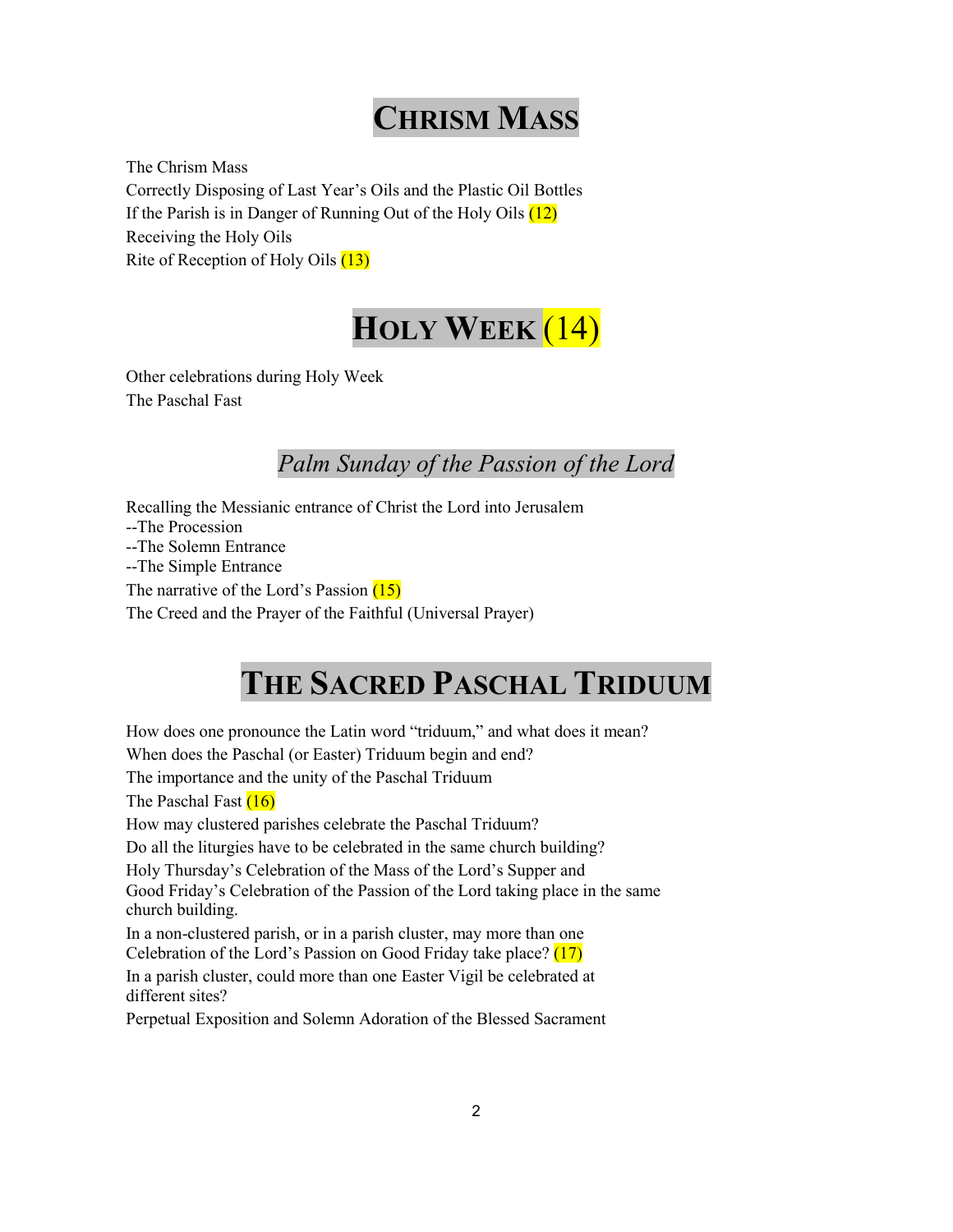### *Holy Thursday*

Removal of Holy Water

Time of celebration and those who should be in attendance

Distribution of Holy Communion (18)

Altar decorations, contents of the tabernacle, and planning ahead for distribution of Holy Communion on Good Friday

The singing of the Gloria, the use of bells

May another Mass besides the Mass of the Lord's Supper be celebrated on Holy Thursday?

Holy Thursday's Celebration of the Mass of the Lord's Supper and Good Friday's Celebration of the Passion of the Lord taking place in the same church building.

The Foot Washing (*Mandatum*) on Holy Thursday's Mass of the Lord's Supper  $(19)$ 

Is the washing of feet at the Mass of the Lord's Supper required?

The Transfer of the Most Blessed Sacrament

Stripping the altar/removing or covering crosses (20)

Exposition of the Blessed Sacrament on Holy Thursday

Length of the Time of Adoration on Holy Thursday Night (21)

### *Good Friday*

Celebration of the Sacraments

Distribution of Holy Communion

The Paschal Fast

Does the Church encourage any other liturgical celebrations

on Good Friday?

Do other devotions have a particular importance on Good Friday? (22)

In a non-clustered parish, or in a parish cluster, may more than one

Celebration of the Lord's Passion on Good Friday take place?

May a Deacon [or a lay leader of prayer] officiate at the Celebration of the Lord's Passion on Good Friday?

When should the Good Friday Celebration of the Lord's Passion take place?  $(23)$ The Solemn Intercessions (24)

How does the *Adoration of the Holy Cross* on Good Friday begin?

--First Form

--Second Form

How is the cross venerated by members of the congregation on Good Friday?  $(25)$ Songs during adoration (26)

At the conclusion of adoration

Preparations for Holy Communion

When Communion has been completed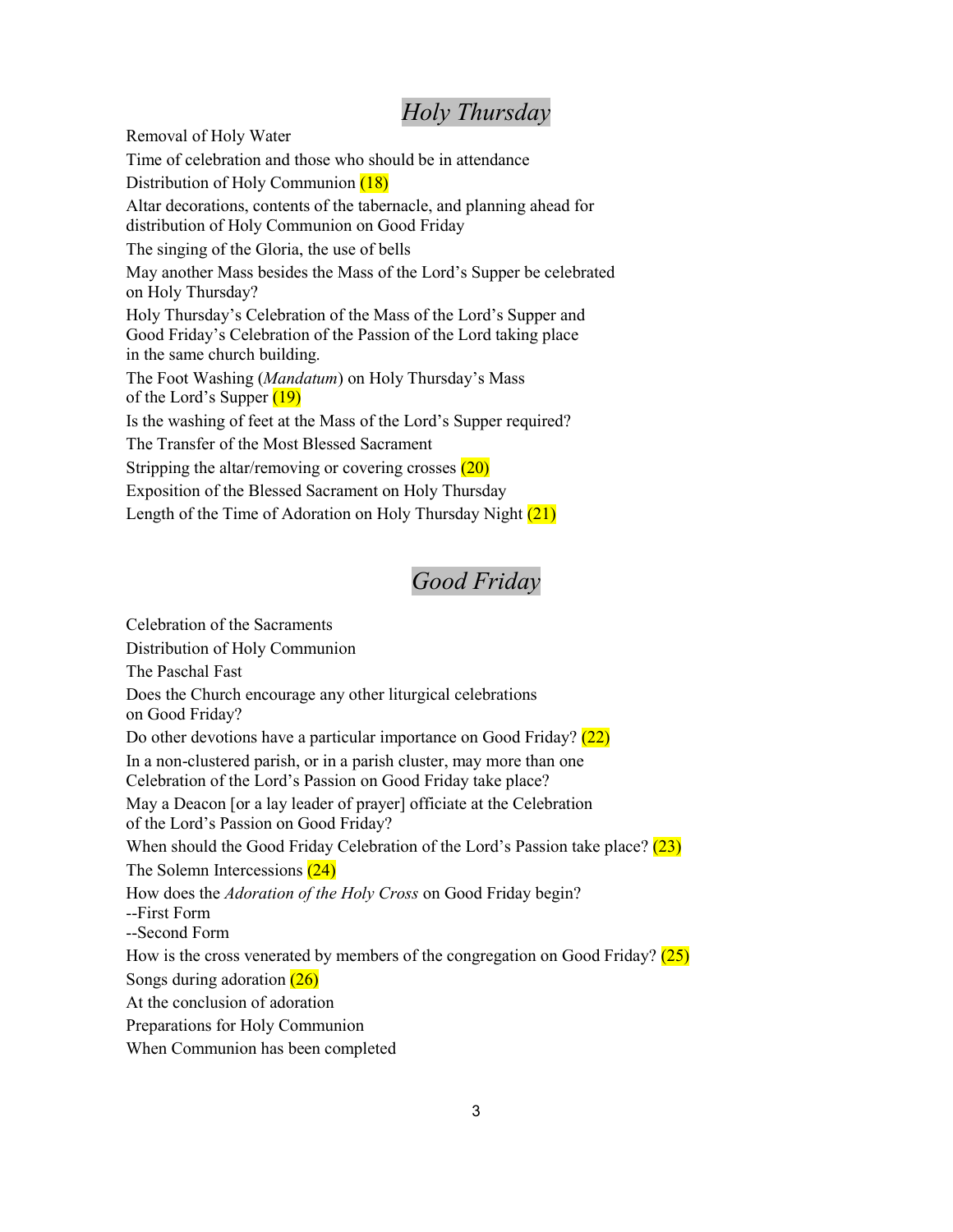### *Holy Saturday* (27)

The special character of Holy Saturday and the blessing of food The Paschal Fast Besides the celebration of the Easter Vigil, does the Church encourage any other liturgical celebrations on Holy Saturday? Preparations for the celebration of the Initiation Sacraments at the Easter Vigil Sacraments of Initiation (28)

### *The Easter Vigil in the Holy Night* (29)

In a parish cluster, could more than one Easter Vigil be celebrated at different sites? Time the Easter Vigil should begin --The Easter Vigil takes place during the night --The Easter Vigil is not an anticipated Mass 45 minutes after sunset (30)

*The Service of Light* A blazing fire If a blazing fire is not possible Blessing the fire The Paschal (Easter) Candle itself (31) In the case of mission churches and cluster parishes, can multiple paschal candles be used for the Service of Light? The Preparation of the Paschal Candle Incense placed in thurible  $(32)$ Procession formed Stopping the procession to sing, "The light of Christ" Paschal candle placed in its stand Lights are turned on Deacon asks for blessing and incenses text of Proclamation and the Paschal candle A lay cantor may sing the Easter proclamation  $(33)$ 

#### *Liturgy of the Word*

How many readings should be proclaimed at the Easter Vigil? Singing the Gloria Bells rung Collect Prayer Epistle Singing the Alleluia No lights carried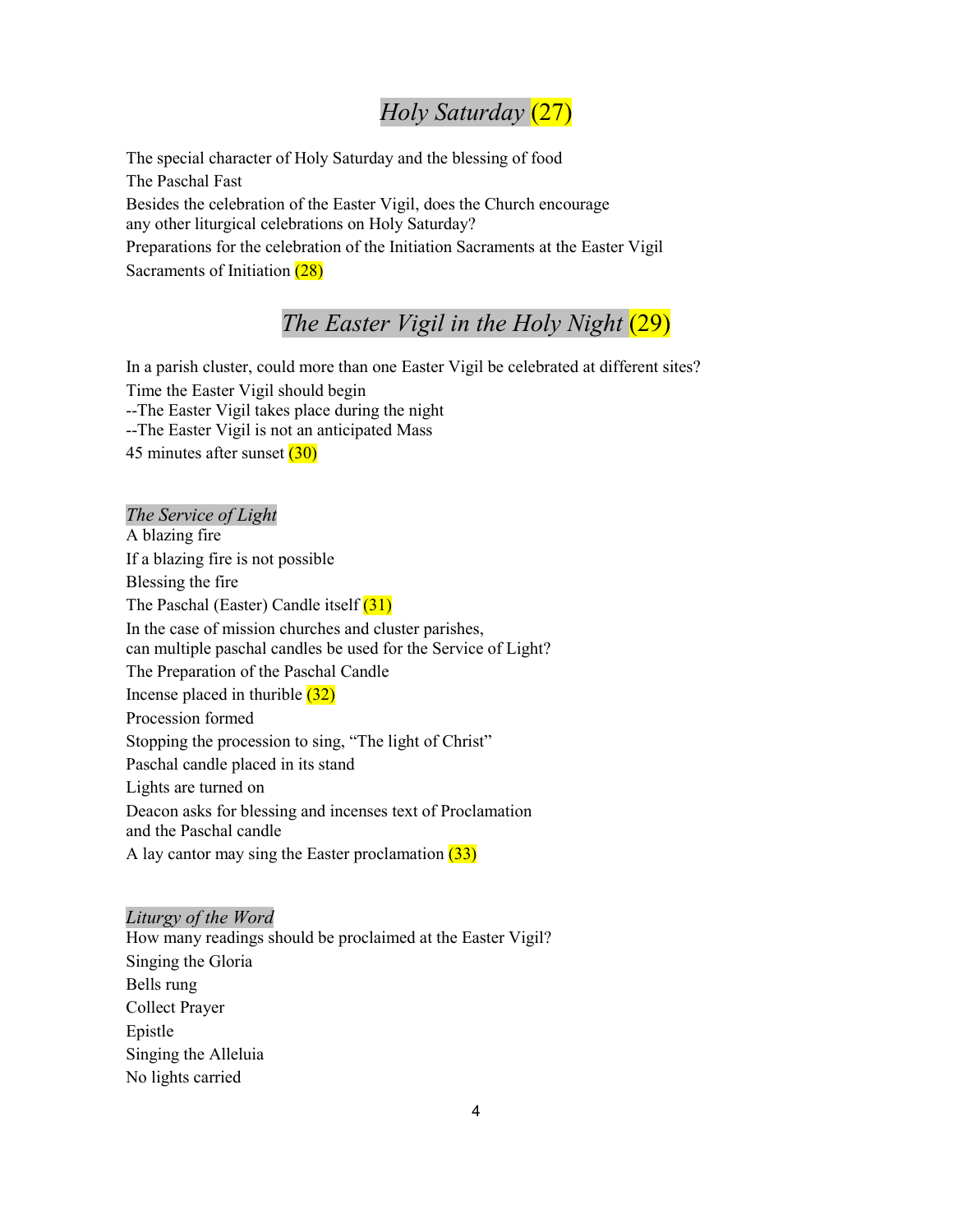#### *Liturgy of Baptism* (34)

Consult your RCIA ritual book After the Homily the Baptismal Liturgy begins Blessing of baptismal water The rubrics describe two instances of Baptism at the Vigil: --First instance…If there is a procession to the baptistery or the font --Second instance…If the Baptisms take place in the sanctuary If there are no Baptisms taking place Orans position used during the blessing of the water Lowering of the paschal candle into the Regarding the use of the Oil of Catechumens (35) Renewal of Baptismal Promises of all present Baptisms Infants White garments and candles Confirmation of adults takes place in the sanctuary Receiving already baptized Christians (of another denomination) into the full communion of the Church  $(36)$ For those baptized Catholics who have not yet received Confirmation or been admitted to the Eucharist Priests who have the faculty to confirm: in the case of candidates who

are validly baptized as Christians (from another denomination) and those who were baptized Catholic

#### *Liturgy of the Eucharist* (37)

Don't hurry Commemoration of the baptized and their godparents during the Eucharistic Prayer Prior the Priest saying, "This is the Lamb of God" Solemn Blessing Dismissal includes the double alleluia Lighting the Easter Candle at other times

## *Easter Sunday* (38)

Renewal of Baptismal Promises Holy Water fonts Dismissal includes the double alleluia The blessing of food Customs and traditions associated with Holy Saturday The end of the Paschal Triduum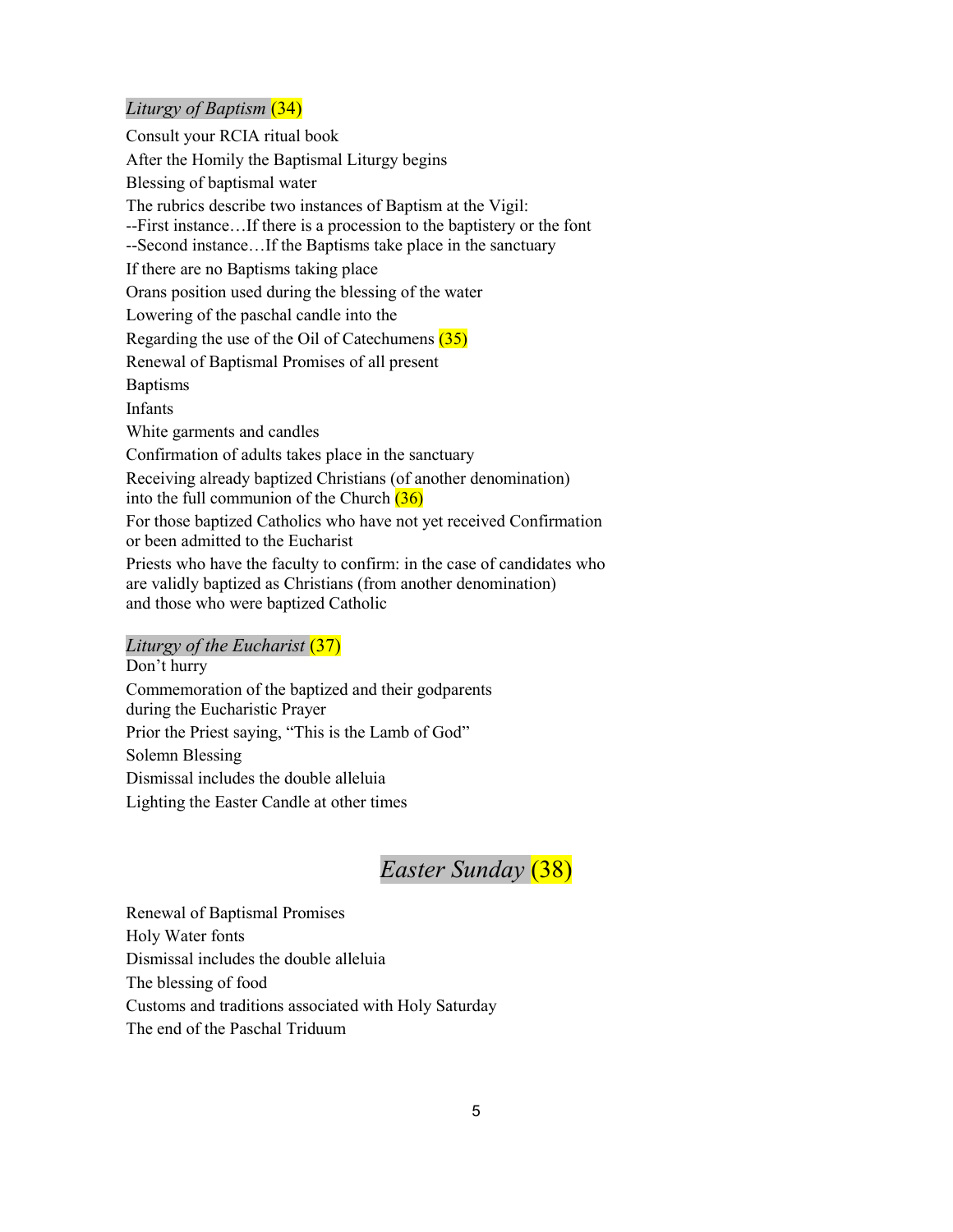## **EASTER SEASON** (39)

The octave of Easter—adding special intercessions to the Eucharistic Prayer for the neophytes (newly baptized) The use of the double alleluia during the first eight days of the Easter Season, its conclusion after that, and its revival for the Solemnity of Pentecost The Second Sunday of Easter (or Sunday of Divine Mercy) The Length of the Easter Season—special seating considerations for the neophytes During the Easter Season the Sprinkling Rite may replace the Penitential Rite, but may not take place during the singing of the Gloria (Glory to God) (40) Baptisms and celebrations of First Communion The paschal candle during the Easter Season The paschal candle has its proper place either by the ambo or by the altar and should be lit at Celebration of the Solemnity of the Ascension in our Ecclesiastical Province (Milwaukee)

## *Pentecost Sunday* (41)

Baptismal observances The use of the sequence Dismissal includes the double alleluia The end of the Easter Season The paschal candle today and outside of the Easter Season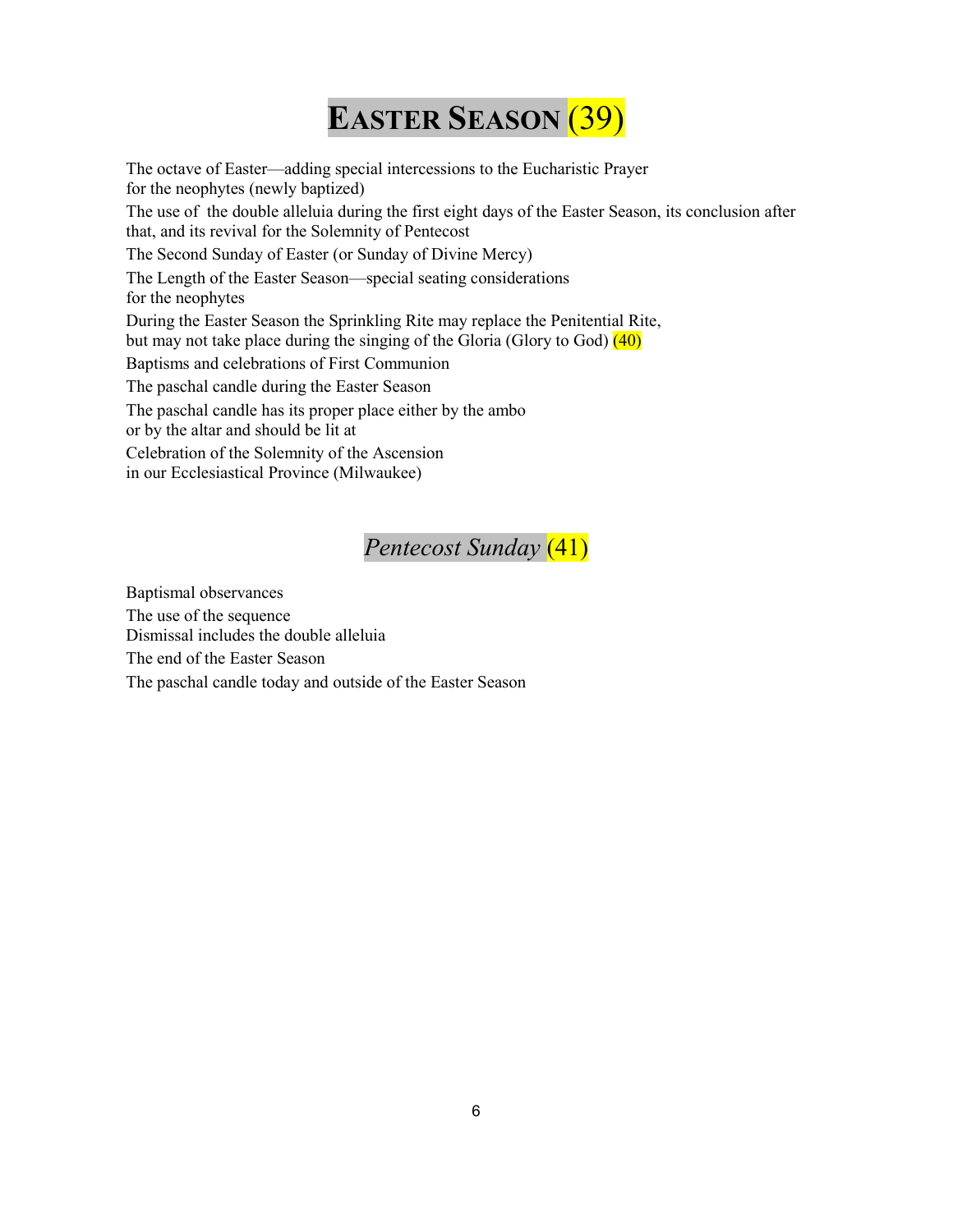## **LENT**

#### **The Length of Lent**

Lent runs from Ash Wednesday until the Mass of the Lord's Supper on Holy Thursday exclusive.

*Universal Norms on the Liturgical Year and the Calendar*, no. 28

#### **Fast and Abstinence Regulations**

#### *Abstinence*

- 1. Everyone 14 years of age or over is bound to **abstain from meat** on Ash Wednesday, all the Fridays of Lent, and on Good Friday.
	- o **Abstinence includes** meat that comes from animals which live on land (such as chickens, cows, sheep or pigs) as well as the meat of birds.
	- o **Abstinence does not include** meat juices and liquid foods made from meat. Because of this, foods such as chicken broth, consommé, soups cooked or flavored with meat, meat gravies or sauces, as well as seasonings or condiments made from animal fat are technically allowed.
		- However, moral theologians have traditionally taught that abstinence should include avoiding the consumption of *all* animal-derived products (except foods such as gelatin, butter, cheese and eggs, which are derived from animals but do not have any meat taste).
	- $\circ$  Fish are a different category of animal. Salt and freshwater species of fish, amphibians, reptiles, (cold-blooded animals) and shellfish are permitted during days of abstinence from meat.
		- While shrimp, lobster and other shellfish are not considered meat and so can be consumed on days of abstinence, and while indulging in a meal of costly seafood on abstinence days does not conflict with the letter of the law, perhaps it does conflict with its spirit.

#### *Fasting*

- 2. Everyone between 18 and 59 years of age is bound to **fast** on Ash Wednesday and Good Friday, except those who may be excused (see below).
- 3. Besides the abstention from meat, on Ash Wednesday and Good Friday **only one full meal is allowed**. If truly needed to maintain necessary strength, up to two very small meals may be also be taken, but together these additional meals should not equal another full meal. Eating between meals is not permitted. When a person's health or their ability to do necessary work would be seriously affected, the law does not oblige.
	- o **Liquids** are allowed at any time, but no solid food should be consumed between meals.
- 4. Catholics should not lightly excuse themselves from these prescribed minimal penitential practices. However:

*Those who are excused from abstaining from meat:* 

People who are under the age of 14.

#### *Those who may be excused from fasting:*

- People who are under 18 and those who are 60 or over.
- Those who are physically ill
- Those who are mentally ill
- Those who suffer from chronic illnesses such as diabetes.
- o Ill persons should not further jeopardize their health by fasting.
- People whose ability to do necessary work would be negatively affected
- Women who are pregnant or nursing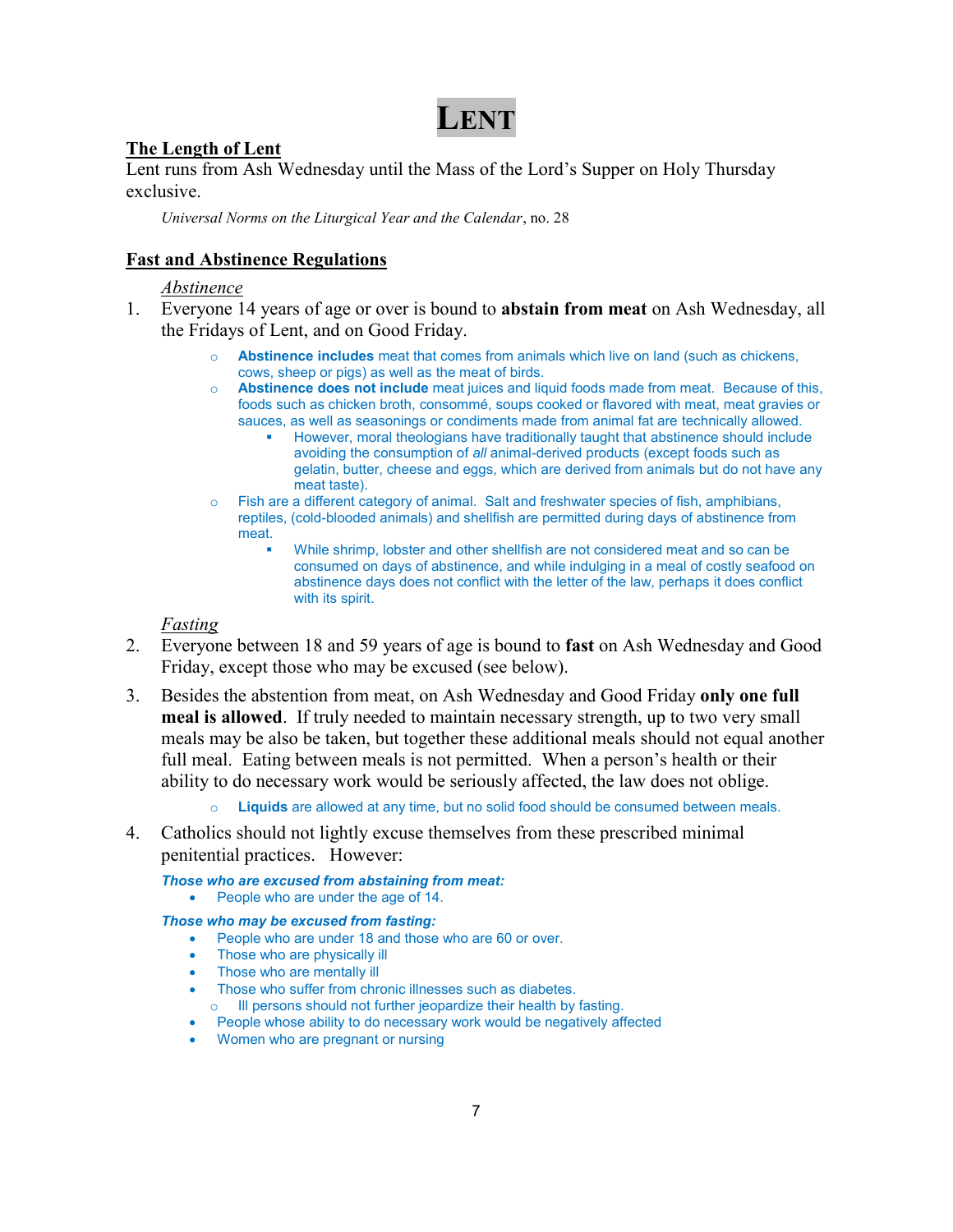5. For all other weekdays of Lent, it is strongly recommend that we participate in daily Mass as well as in a self-imposed observance of fasting.

*Code of Canon Law,* §§1249, 1250, 1251 and 1252

*Pastoral Statement on Penance and Abstinence,* nos. 10-16 (excerpted from *Pastoral Letters of the United States Catholic Bishops*) © 1983 United States Catholic Conference.

Questions and Answers About Lent and Lenten Practices, USCCB website: [http://www.usccb.org/prayer-and-worship/liturgical-year/lent/catholic-information-on-lenten-fast-and](http://www.usccb.org/prayer-and-worship/liturgical-year/lent/catholic-information-on-lenten-fast-and-abstinence.cfm)[abstinence.cfm](http://www.usccb.org/prayer-and-worship/liturgical-year/lent/catholic-information-on-lenten-fast-and-abstinence.cfm)

#### **The three Scrutinies for the unbaptized elect, and the one optional "Penitential Rite"/(Scrutinuy) for the baptized candidates**

The three Scrutinies are normally celebrated on the Third, Fourth and Fifth Sundays of Lent. The Masses at which the three Scrutinies are celebrated, the cycle A readings are recommended to be used (RCIA #146). They are rites for self-searching and repentance and have above all a spiritual purpose (RCIA #141). **These three Scrutinies are only for the elect:** for those who are unbaptized and who are preparing to receive the three Sacraments of Initiation. **Candidates** (those who are baptized), as well as the congregation, should join in heart and mind with the elect, so as to pray for the elect and reflect with the elect on their meaning of these Rites.

In place of the three Scrutinies for the unbaptized, **candidates** (those who are baptized) may celebrate a similar rite referred to as a "Penitential Rite" (Scrutiny) (RCIA #459-463) on the second Sunday of Lent or a Lenten weekday. The three Scrutinies (for the unbaptized) and this one "Penitential Rite" (for those who are baptized) are separate and are meant to be separate; there is no combined rite (RCIA #463).

#### **Flowers decorating the altar and musical accompaniment during Lent**

In Lent (with the exception of the Fourth [*Laetare*] Sunday, solemnities and feasts) the altar should not be decorated with flowers, and musical instruments may be played only to give necessary support to the singing. This is in order that the penitential character of the season be preserved.

*Circular Letter Concerning the Preparation and Celebration of the Easter Feasts*, no. 17

#### **The practice of removing Holy Water from the church building's fonts during Lent**

Removing Holy Water from the fonts during the season of Lent is not permitted, in particular, for two reasons:

- 1. The liturgical legislation in force does not foresee this innovation, which in addition to being 'praeter legem' is contrary to a balanced understanding of the season of Lent, which though truly being a season of penance, is also a season rich in the symbolism of water and baptism, constantly evoked in liturgical texts.
- 2. The encouragement of the Church that the faithful avail themselves frequently of the sacraments is to be understood to apply also to the season of Lent. The 'fast' and'abstinence' which the faithful embrace in this season does not extend to abstaining from the sacraments or sacramentals of the Church.

The practice of the Church has been to empty the Holy Water fonts on the days of the Sacred Triduum in preparation of the blessing of the water at the Easter Vigil, and it corresponds to those days on which the Eucharist is not celebrated (i.e., Good Friday and Holy Saturday)."

Letter from *The Congregation of Divine worship and Discipline of Sacraments*, (Prot. N. 569/00/L), 3/14/03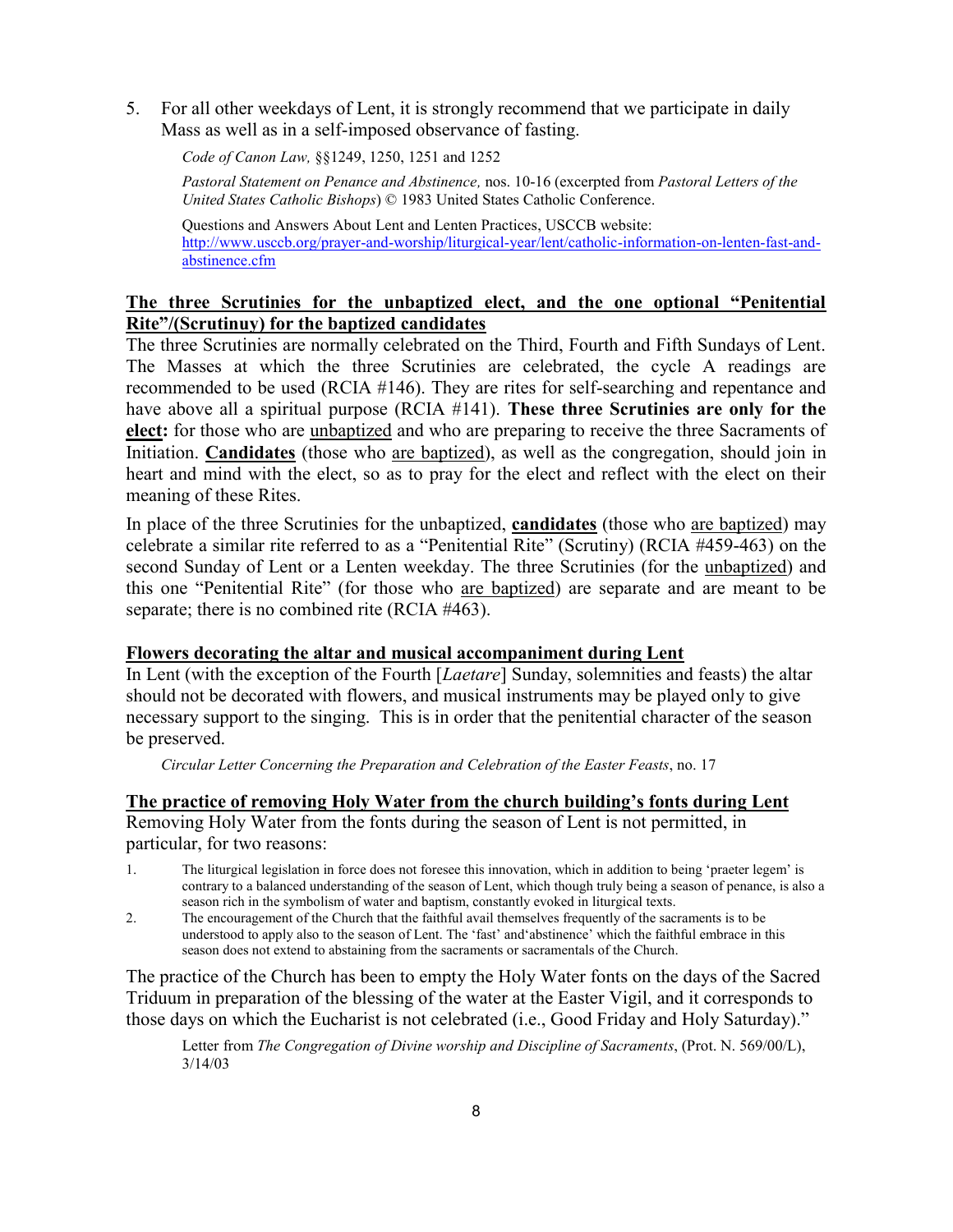#### **The** *Alleluia* **during Lent**

The *Alleluia* is not used from the beginning of Lent until the Easter Vigil. All hymns and songs containing "alleluia" should be excluded from the liturgy during this time. Instead of singing an "Alleluia" acclamation prior to the gospel, a Lenten gospel acclamation is used in its place. The gospel acclamation should always be sung. If not sung it should be omitted.

*General Instruction of the Roman Missal,* no. 62

#### **Masses Celebrated during Lent**

Ritual Masses, which are connected to the celebration of certain Sacraments or Sacramentals, (See *Roman Missal*, *Ritual Masses*, chapters I-X) are prohibited on Ash Wednesday, the Sundays of Lent and during Holy Week. [An exception to this would appear to be the Masses for the Celebration of the Scrutinies on the Third, Fourth and Fifth Sundays of Lent.] Funeral Masses may not be celebrated on the Sundays of Lent, Holy Thursday, or during the Easter Triduum. When marriages are celebrated during Lent, they are to reflect the special nature of this season.

*General Instruction of the Roman Missal,* nos. 372 and 380 *Order of Celebrating Matrimony,* no. 32

#### **Ash Wednesday**

During Mass, ashes are blessed and imposed after the homily. When distributed outside of Mass, a Liturgy of the Word precedes the imposition of ashes followed by general intercessions and the Lord's Prayer.

The ordinary minister for the *blessing* of ashes is a Priest or Deacon. Extraordinary ministers of Communion and other lay persons may assist with the *imposition* of ashes where there is genuine need (an insufficient amount of ordinary ministers) especially for the sick and shutins.

*Book of Blessings* nos. 1656-1678

 $\circ$  No special permission appears to be required for delegating the assistance of laypeople in this manner.

#### **First Sunday of Lent—**

*Rite of Sending Catechumens for Election[and Candidates for Recognition] Rite of Election/Call to Continuing Conversion*

On this Sunday the local community may formally send their catechumens (the unbaptized) forth to the diocesan celebration of election. In addition, those who are already baptized but are also participating in the RCIA process (to either complete their initiation through the sacraments of confirmation and the eucharist or are preparing for reception into the full communion of the Catholic Church) may also be sent forth as well to celebrate their call to continuing conversion.

*Rite of Christian Initiation of Adults*, nos. 106-117 or 530-546 o Our diocesan celebration of the *Rite of Election/Call to Continuing Conversion* is celebrated most often at the Cathedral of Christ the King in Superior, usually beginning at 3:00 p.m.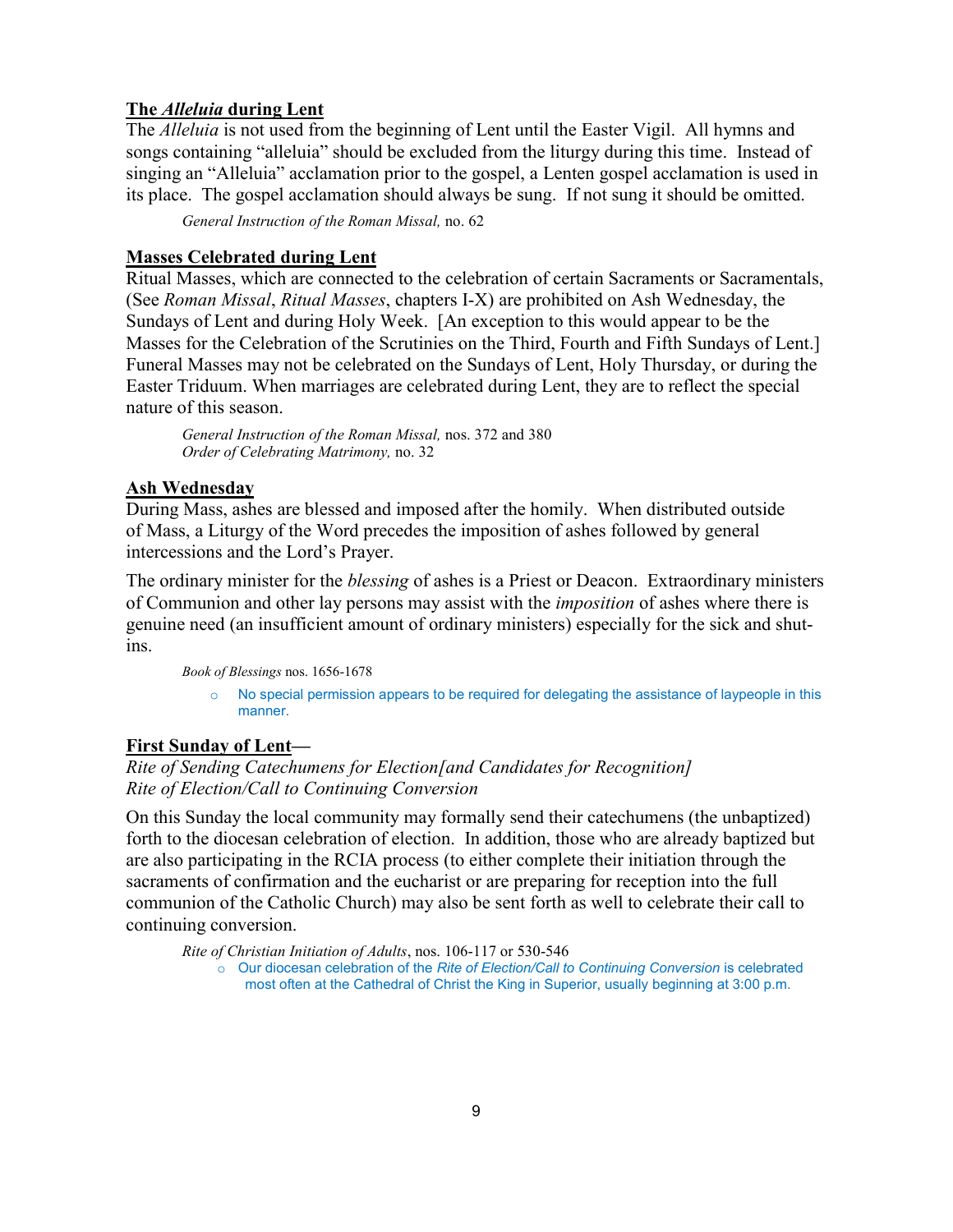#### **Third Sunday of Lent—**

*First Scrutiny*

On this Sunday the first scrutiny in preparation for Baptism is celebrated by those catechumens who are to be admitted to the Sacraments of Initiation at the Easter Vigil. (Those who are in the RCIA but who have been already baptized would not participate in this rite.)

Following the first scrutiny, those same individuals are to participate in the Presentation of the Creed. This should take place during the week after the first scrutiny and be celebrated in the presence of the community within Mass after the homily.

*Rite of Christian Initiation of Adults*, nos. 150-156 and 157-163

o In some places this Presentation of the Creed is appended to the same Mass in which the first scrutiny takes place. Though not ideal, this adaptation may at times be used for practical reasons.

#### **Fourth Sunday of Lent [or** *Laetare* **Sunday]—**

*Second Scrutiny*

On this Sunday there is an option for the liturgical color chosen to be rose instead of violet. Instrumental music beyond that which is necessary to support the singing is permitted, and the altar may be decorated with flowers.

The second scrutiny in preparation for Baptism is celebrated by those catechumens who are to be admitted to the Sacraments of Initiation at the Easter Vigil. (Those who are in the RCIA but who have been already baptized would not participate in this rite.)

*Roman Missal: Fourth Sunday of Lent Rite of Christian Initiation of Adults*, nos. 164-170

#### **Fifth Sunday of Lent—**

*Third Scrutiny*

From this Sunday the optional practice of covering crosses and images throughout the church may be observed (more information below).

The third scrutiny in preparation for Baptism is celebrated by those catechumens who are to be admitted to the Sacraments of Initiation at the Easter Vigil. (Those who are in the RCIA but who have been already baptized would not participate in this rite.)

Following the third scrutiny, those same individuals are to participate in the Presentation of the Lord's Prayer. This should take place during the week after the third scrutiny and be celebrated in the presence of the community within Mass after the homily.

*Rite of Christian Initiation of Adults*, nos. 171-177 and 178-184

o As above with the Presentation of the Creed after the first scrutiny, in some places this Presentation of the Lord's Prayer is appended to the same Mass in which the third scrutiny takes place. Though not ideal, this adaptation may at times be used for practical reasons.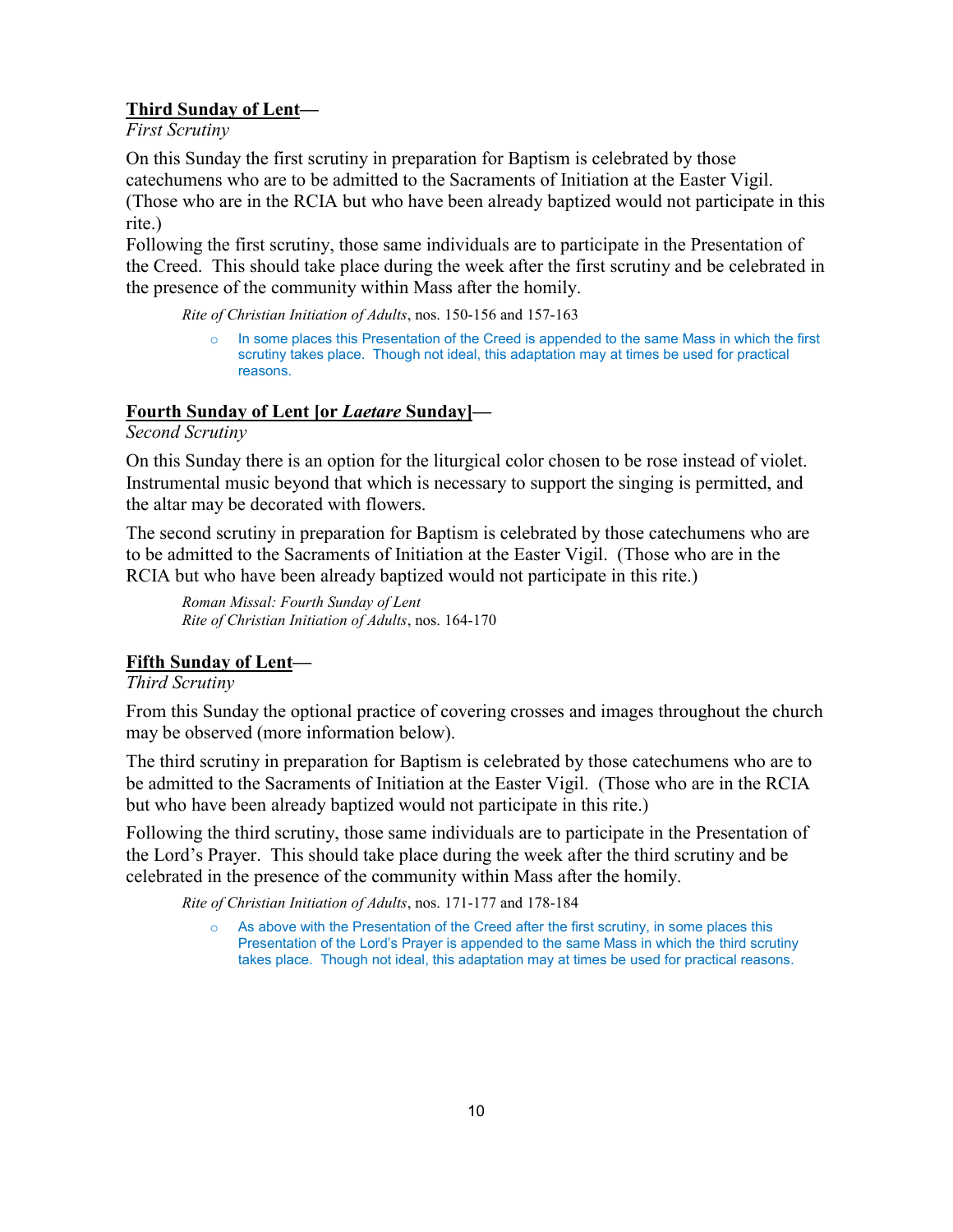#### **The Veiling/Covering of Images and Crosses**

Crosses and images in the worship space of the church may be covered from the Fifth Sunday of Lent. Crosses are then uncovered following the celebration of the Lord's Passion on Good Friday, while other images remain covered until the beginning of the Easter Vigil.

*Roman Missal: Fifth Sunday of Lent*

- o This covering is not required, but is offered as an option, at the discretion of the local pastor.
- o The idea of covering of crosses and other sacred images beginning with the Fifth Sunday of Lent may demonstrate a kind of "fasting" from sacred depictions which represent the paschal glory of our salvation.
- $\circ$  Liturgical law does not prescribe the precise form or color of such veils/covers. They have traditionally been made of simple, lightweight cloth, without ornament. The color chosen is often purple.
- $\circ$  Instead of this practice beginning with the Fifth Sunday of Lent, it is also permissible to either physically remove or to veil/cover the crosses in the worship space after the Mass of the Lord's Supper on Holy Thursday. The rubric at no. 41 in the Roman Missal which concludes the text for the Mass of the Lord's Supper states: "…the altar is stripped and, if possible, the crosses are removed from the church. It is expedient that any crosses which remain in the Church be veiled."

## **CHRISM MASS**

#### **The Chrism Mass**

- Our Diocesan Chrism Mass takes place the Tuesday before Palm Sunday of the Lord's Passion at the Cathedral of Christ the King in Superior.
- o All clergy and lay people are invited to attend.
	- All Priests are invited to vest and concelebrate.
	- Certain Deacons will vest and assist (as Deacon of the Word, Deacon of the Altar and those who carry the three oil urns in procession).
	- Though not specifically assisting, all other Deacons are invited to vest and be seated in the sanctuary.
- o Tickets for the luncheon which follows require prior purchase from the Cathedral parish office through your local parish office.

#### **Correctly Disposing of Last Year's Oils and the Plastic Oil Bottles**

The Sacred Oils from the past year are to be burned—either in a fire specifically made for this purpose, or in an oil-burning sanctuary light or in another oil lamp in the church, or in the new fire at the Easter Vigil. If such burning is not possible, the oils may be buried in the ground in a place that is unlikely to be disturbed.

Based on the *Code of Canon Law,* § 1171

- The plastic oil bottles received at the Chrism Mass the year before should be completely emptied of the holy oils which they contain. The oil should then be respectfully disposed of as above.
- $\circ$  In order to empty of all the residual oil remaining in the bottles:
	- they should be inverted for a time on several layers of absorbent paper and the paper burned.
	- then detergent and hot water should be added, the bottle capped, shaken, and those contents then poured down a sacrarium or on the ground in a place that is unlikely to be disturbed. The clean, empty bottle may then be recycled.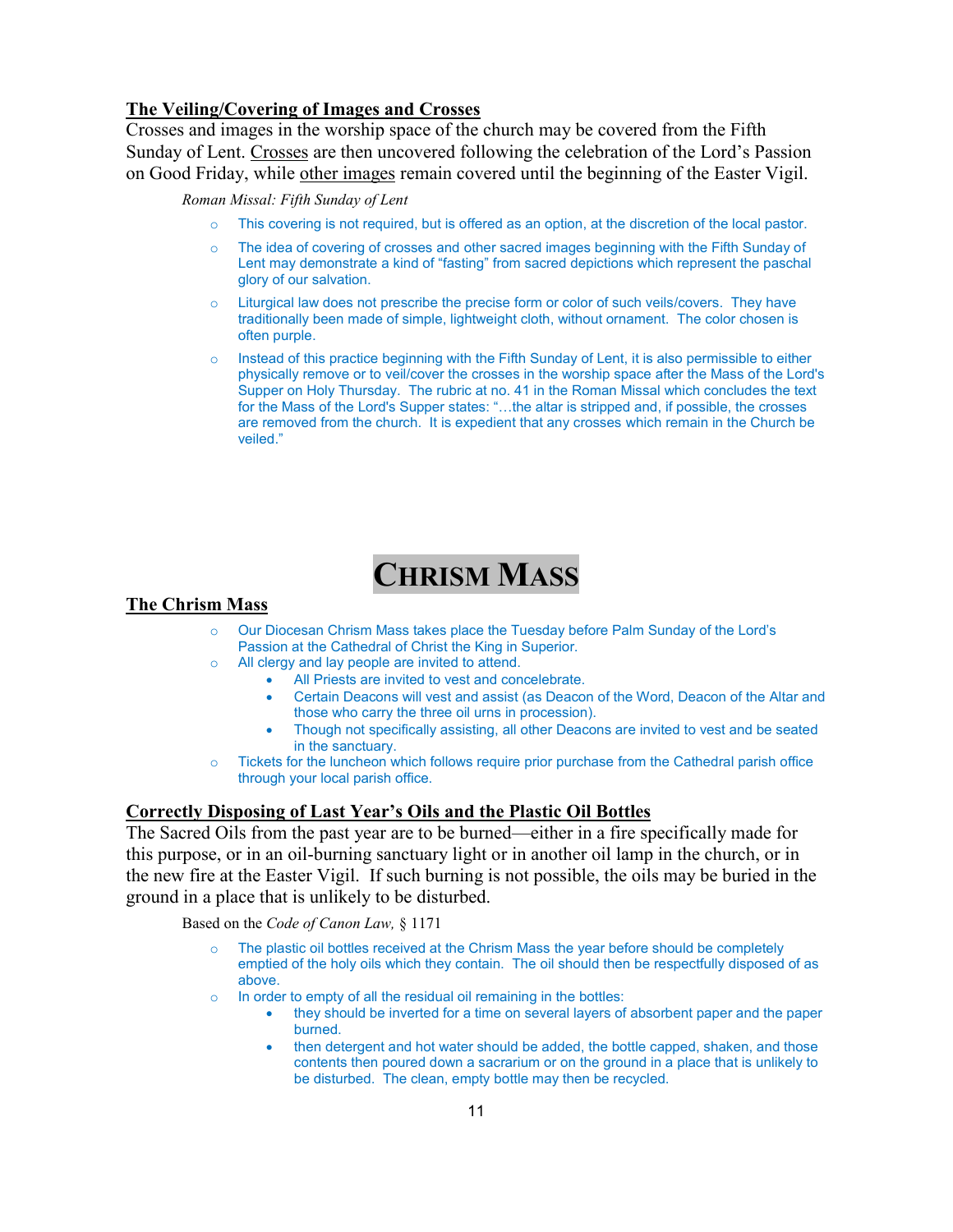#### **If the Parish is in Danger of Running Out of the Holy Oils**

#### *Adding unblessed olive oil to the blessed oils*

In an emergency, in order to increase the volume of the holy oils, the 1917 Code of Canon Law allowed unblessed olive oil to be added to the blessed oils—but always in a quantity half again smaller than the remaining holy oil. The exclusion of any mention of this practice from the 1983 Code seemed to imply its suppression, but questions arose. In 1994 the Congregation for Divine Worship and the Discipline of the Sacraments responded: "In case of **true necessity only**, a priest may increase the volume of the blessed oils by adding unblessed oil to them. It would be an abuse, however, if this practice became routine for the sake of expedience or convenience."

*USCCB Committee on Divine Worship, Newsletter*, vol. 30. (Prot. N. 589/94/L)

- o This would seem to exclude the practice of diluting the oils in this manner merely to fill large oil stocks used for display.
- o Additional containers of the oils blessed and consecrated at the Chrism Mass are available to any parish that may need them.

#### *The Priest blessing additional oil*

The present Code of Canon Law allows the Priest to bless both the Oil of Catechumens and the Oil of the Sick for a particular single use. Any of this oil blessed by the Priest which remains after this single use then needs to be disposed of by burning or burying as above rather than being saved.

*Code of Canon Law,* § 999

#### **Receiving the Holy Oils**

The Rite of Reception of the Holy Oils for use in parishes was published in the 1994 Sacramentary Supplement. As it is now out of print, it is included for you on the following page.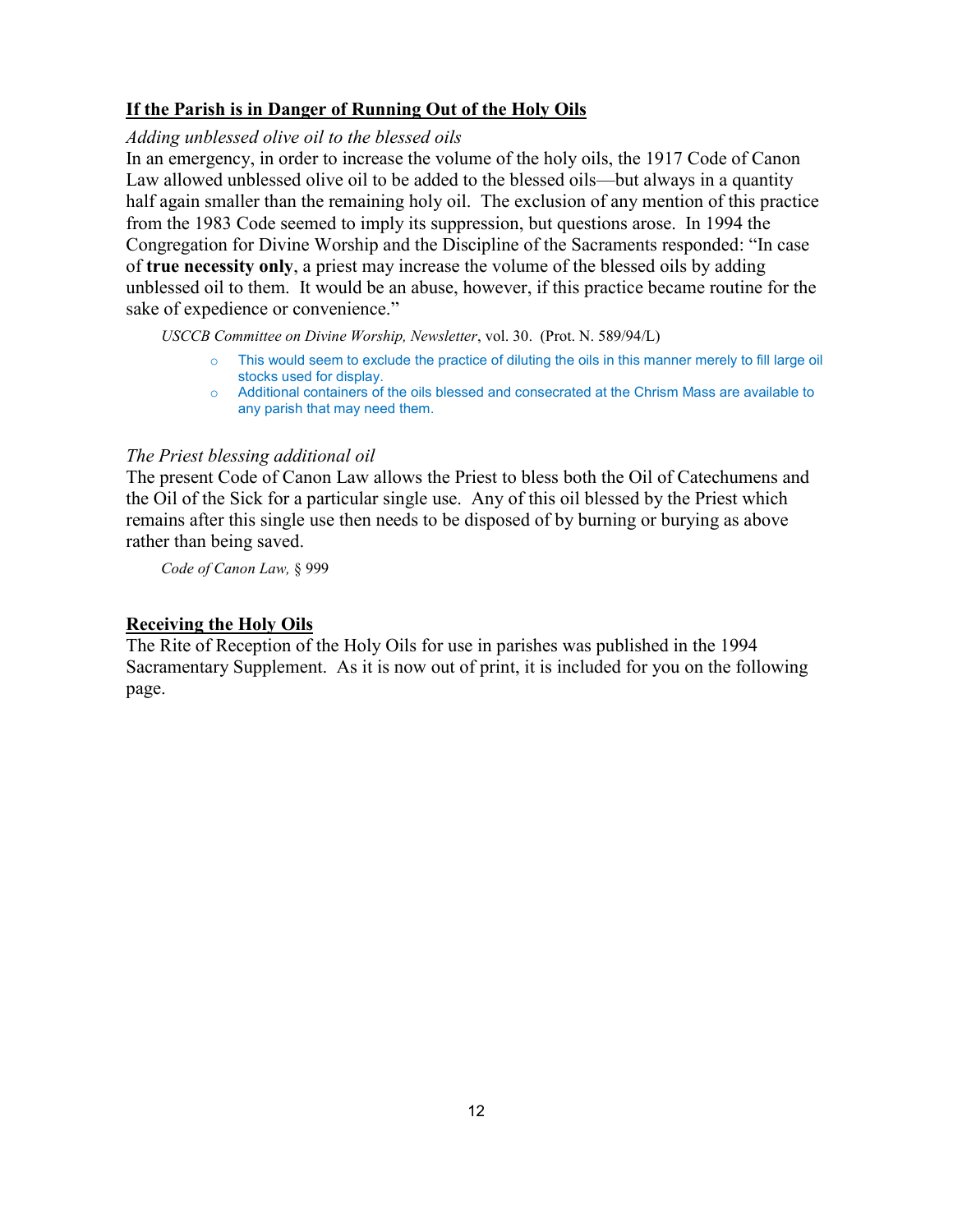#### **RITE OF RECEPTION OF HOLY OILS Introduction**

- 1. It is appropriate that the Oil of the Sick, the Oil of Catechumens, and the holy Chrism, which are blessed by the Bishop during the Chrism Mass, be presented to and received by the local parish community.
- 2. The reception of the holy oils may take place before the Mass of the Lord's Supper on Holy Thursday or on another day after the celebration of the Chrism Mass.
- 3. The oils should be reserved in a suitable repository in the sanctuary or near the baptismal font.
- 4. The oils, in suitable vessels, are carried in procession by members of the assembly.
- 5. The oils are received by the Priest and are then placed on a suitably prepared table in the sanctuary or in the repository where they will be reserved.
- 6. As each of the oils is presented, the following or other words may be used to explain the significance of the particular oil.
- 7. The people's response may be sung.

#### **Reception of the Holy Oils**

| Presenter of the Oil of the Sick:    | The Oil of the Sick.                                                                                                                                                                                             |
|--------------------------------------|------------------------------------------------------------------------------------------------------------------------------------------------------------------------------------------------------------------|
| Priest:                              | May the sick who are anointed with this oil<br>experience the compassion of Christ and his saving love,<br>in body and soul.                                                                                     |
| The people may respond:              | <b>Blessed be God for ever.</b>                                                                                                                                                                                  |
| Presenter of the Oil of Catechumens: | The Oil of Catechumens.                                                                                                                                                                                          |
| Priest:                              | Through anointing with this oil, may our catechumens<br>who are preparing to receive the saving waters of Baptism<br>be strengthened by Christ to resist the power of Satan<br>and reject evil in all its forms. |
| The people may respond:              | Blessed be God for ever.                                                                                                                                                                                         |
| Presenter of the Holy Chrism:        | The holy Chrism.                                                                                                                                                                                                 |
| Priest:                              | Through anointing with this perfumed Chrism<br>may children and adults, who are baptized and confirmed,<br>and Priests, who are ordained,<br>experience the gracious gift of the Holy Spirit.                    |
| The people may respond:              | <b>Blessed be God for ever.</b>                                                                                                                                                                                  |
|                                      |                                                                                                                                                                                                                  |

*(The bread and wine for the eucharist are then received and the Mass continues in the usual way.)*

*The reception of the Holy Oils*, © 1994, United States Conference of Catholic Bishops (USCCB), 3211 Fourth Street, NE, Washington, D.C. Used with permission. All rights reserved.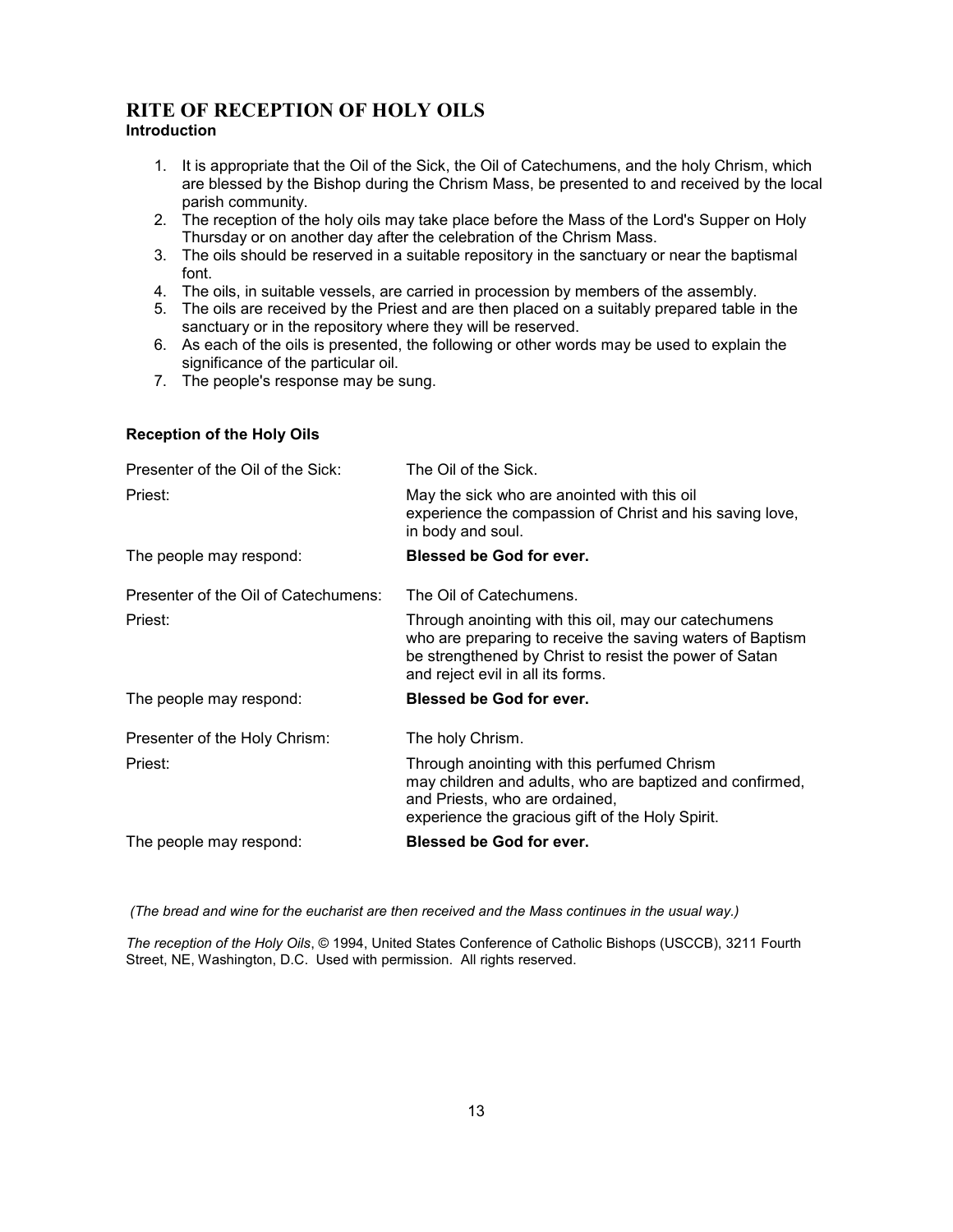## **HOLY WEEK**

The days of Holy Week, from Monday to Thursday inclusive, are ordered to the commemoration of Christ's Passion, beginning with his Messianic entrance into Jerusalem.

*Universal Norms on the Liturgical Year and the General Roman Calendar,* no. 31.

#### **Other celebrations during Holy Week**

The days of Holy Week have precedence over all other celebrations. It is not fitting, except in danger of death, that baptisms or confirmations be celebrated on these days since they have their natural place in the Easter Vigil.

*Circular Letter Concerning the Preparation and Celebration of the. Easter Feasts,* no. 27.

#### **The Paschal Fast**

Pastors should remind the faithful of the Paschal Fast which should be observed everywhere on Good Friday and continued, where possible, on Holy Saturday.

*Universal Norms on the Liturgical Year and the General Roman Calendar,* no. 20.

### *Palm Sunday of the Passion of the Lord*

#### **Recalling the Messianic entrance of Christ the Lord into Jerusalem**

This should take place at all Masses by means of:

 *The Procession*—the faithful process from a place outside the church to inside the church (or "first form," see *Roman Missal* at Palm Sunday of the Passion of the Lord, nos. 2 through 11.)

or

 *The Solemn Entrance*—which includes a procession which takes place inside the church (or "second form," see *Roman Missal* at Palm Sunday of the Passion of the Lord, nos. 12 through 15) before the principal Mass.

or

 *The Simple Entrance*—which excludes a procession of the faithful but includes the use of the proper entrance antiphon or another song on the same theme (or "third form," see *Roman Missal* at Palm Sunday of the Passion of the Lord, nos. 16 through 18) before other Masses.

The *Solemn Entrance*, but not the *Procession*, may be repeated before other Masses that are usually celebrated with a large gathering of people.

It is desirable that, when neither the *Procession* nor the *Solemn Entrance* can take place, there be a celebration of the Word of God on the messianic entrance and on the Passion of the Lord, either on Saturday evening or on Sunday at a convenient time.

*Roman Missal, Holy Week, Palm Sunday of the Passion of the Lord,* nos. 1-18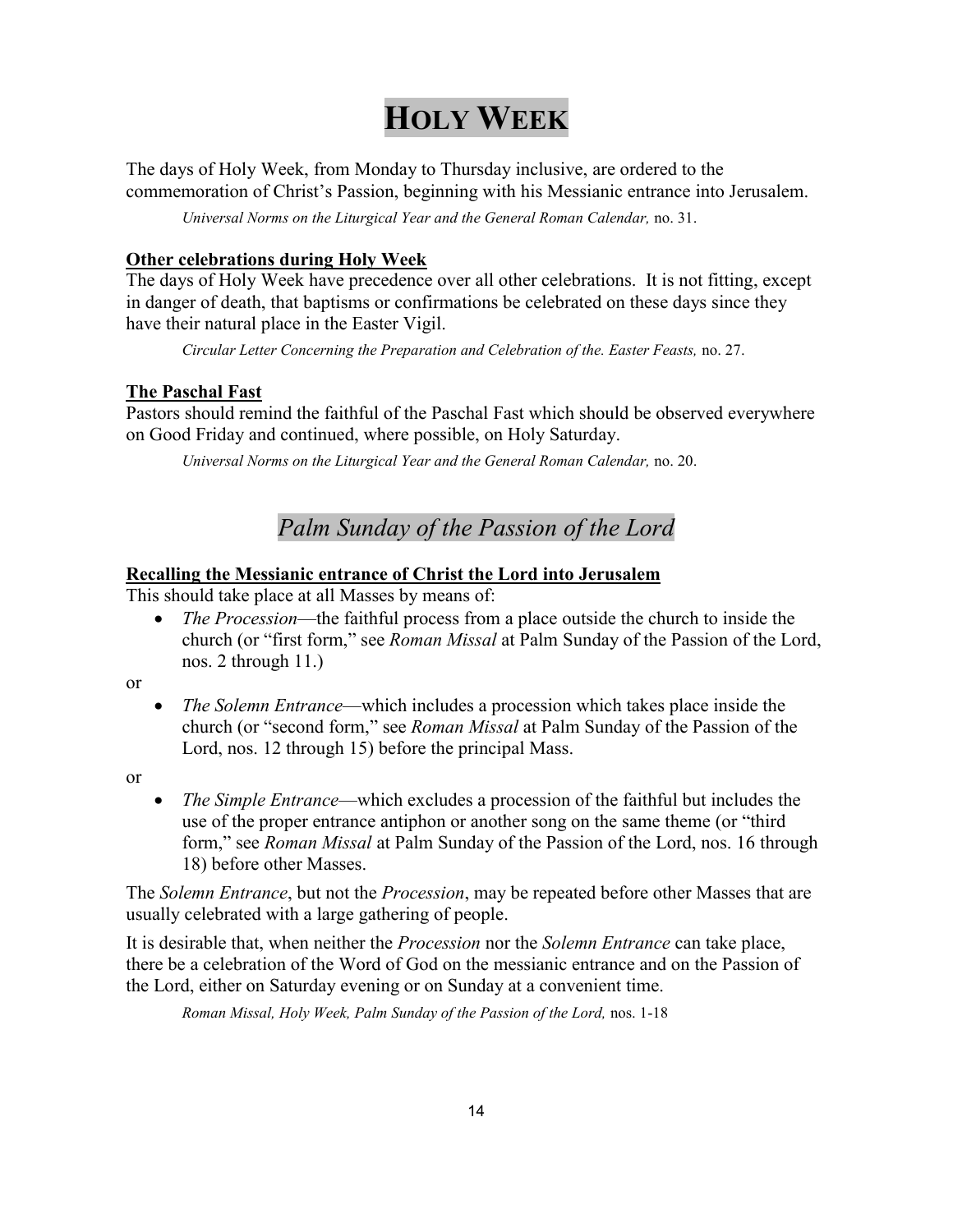#### **The narrative of the Lord's Passion**

The Passion narrative is read (or chanted) without candles and without incense, with no greeting or signing of the book.

It is read by a Deacon, or, if there is no Deacon, by a Priest. It may also be read by readers, with the part of Christ, if possible, reserved to a Priest. Deacons, but not others, ask the blessing of the Priest before singing the Passion. At the end of the reading the book is not kissed, but, "The gospel of the Lord" is said with its response.

*Roman Missal, Holy Week, Palm Sunday of the Passion of the Lord, no. 21*

#### **The Creed and the Prayer of the Faithful (Universal Prayer)**

These both take place as usual.

## **THE SACRED PASCHAL TRIDUUM**

#### **How does one pronounce the Latin word "triduum," and what does it mean?**

| Ecclesial Latin:            |  |  |  |
|-----------------------------|--|--|--|
| <b>Slightly Anglicized:</b> |  |  |  |
| More Anglicized:            |  |  |  |

Ecclesial Latin: tree - **DOO** - oohm (i = ee; u = ooh, both "u's" pronounced alike) Slightly Anglicized: **TRIH** - doo - uhm **TRIH** - jew - uhm

#### **When does the Paschal (or** *Easter***) Triduum begin and end?**

The Paschal Triduum begins with the evening Mass of the Lord's Supper on Holy Thursday, reaches its high point in the Easter Vigil, and closes with Evening Prayer on Easter Sunday.

*Eighteen Questions On the Paschal Triduum, USCCB Committee on Divine Worship*, no.1

o Each of the three days begin in the evening, Thursday to Friday (1) Friday to Saturday (2) and Saturday to Sunday (3).

#### **The importance and the unity of the Paschal Triduum**

The Easter Triduum should be seen as the summit of the liturgical year, marking the end of the Lenten season, and leading to the Mass of the Resurrection of the Lord at the Easter Vigil.

*USCCB* website: *Triduum.* (<http://www.usccb.org/prayer-and-worship/liturgical-year/triduum/> )

It should be looked upon as one liturgy celebrated over the span of its three days. For this reason it would not be appropriate for a parish to omit any of the parts of this one celebration.

*USCCB Committee on Divine Worship, Eighteen Ouestions On the Paschal Triduum, end of no. 6* 

Permission from Bishop needs to be obtained if a parish wishes to have more than one Celebration of the Lord's Passion on Good Friday

*Roman Missal*, *Friday of the Passion of the Lord* [Good Friday], the *Celebration of the Passion of the Lord*, no. 4

o "Triduum" means: a three day period of prayer, usually in preparation for an important feast or in celebration of that feast.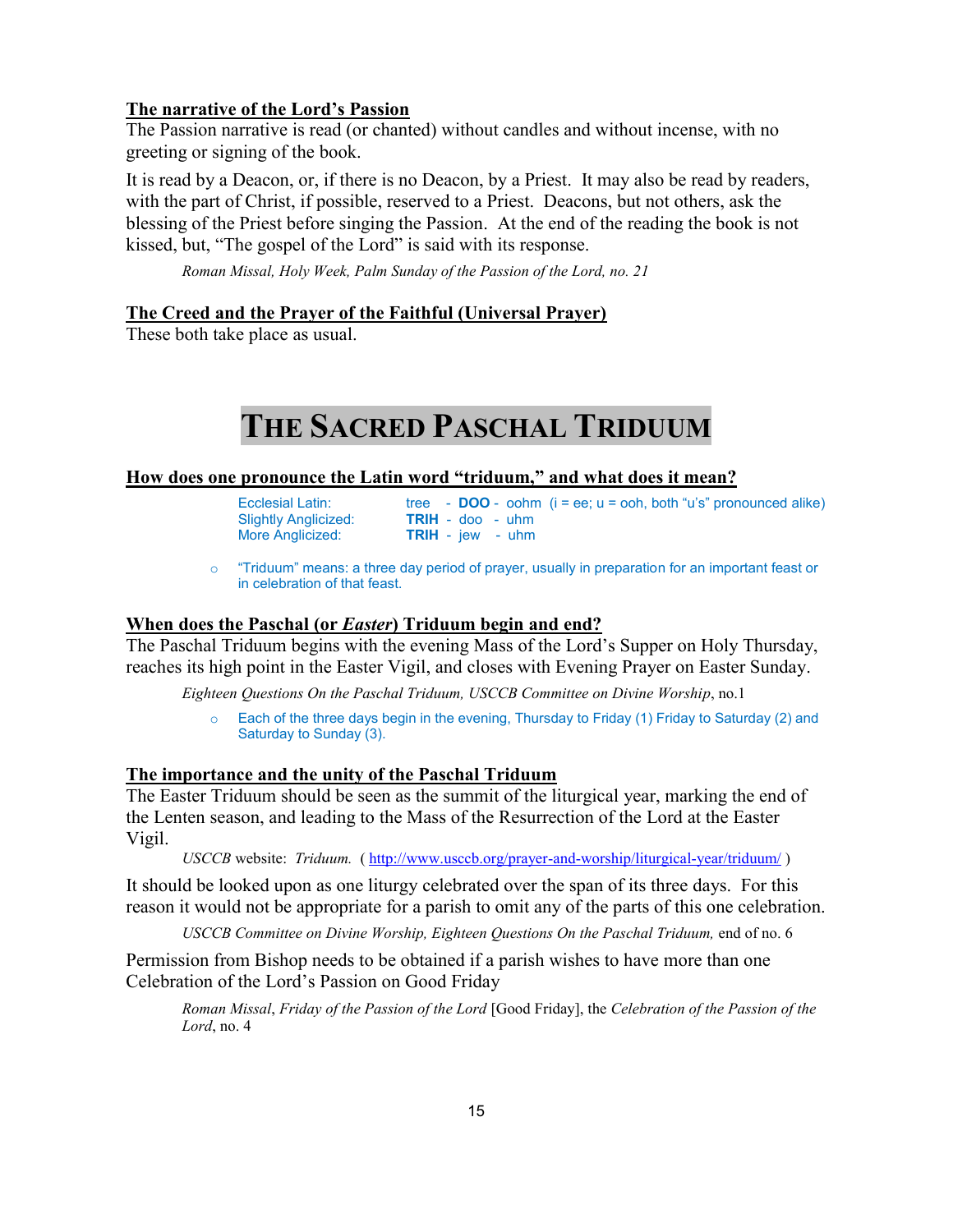#### **The Paschal Fast**

This fast is to be celebrated everywhere on the Friday of the Lord's Passion and, where appropriate, prolonged to also through Holy Saturday as a way of approaching the joys of the Lord's Resurrection.

*Roman Missal*, *The Sacred Paschal Triduum*, no. 1

o Rather than being solely penitential, the Paschal Fast is also focused on preparing for the coming feast of Easter. It should not only include a reduction in the intake of food, but also could include times of quiet prayer, acts of Christian charity, and perhaps other kinds of fasting, such as from servile work, idle distractions, and worldly entertainments.

It is suggested in the RCIA (at no. 185) that, during this time, those who will be baptized at the Easter Vigil should refrain from their usual activities and spend their time in prayer and reflection.

#### **How may clustered parishes celebrate the Paschal Triduum? Do all the liturgies have to be celebrated in the same church building?**

A parish with multiple churches or chapels (e.g., mission churches or a cluster of parishes under one pastor) might rotate the Triduum liturgies among their various locations, but (as above) it would not be appropriate for a community (as a cluster) to omit parts of the one Triduum celebration.

#### *USCCB Committee on Divine Worship, Eighteen Questions On the Paschal Triduum, end of no. 6*

The celebrations of the Sacred Triduum are to be carried out in cathedral and parochial churches and *only* in those churches in which they can be performed with dignity, that is, with:

- o a good attendance of the faithful
- o an appropriate number of ministers
- o and the means to sing at least some of the parts.

Consequently, it is desirable that small communities […] join together in these churches to carry out the sacred celebrations in a more noble manner.

*Roman Missal*, *The Sacred Paschal Triduum*, no. 3

 $\circ$  With the above in mind, it may be better to have the communities within a cluster try to join together whenever possible in order to better celebrate their "one" Paschal Triduum liturgy (though possibly celebrated sequentially at different sites) than for these liturgies to be duplicated at various worship sites within the parish cluster. The one additional consideration could be that, in order for the Mass of the Lord's Supper on Holy Thursday to end with Transfer of the Holy Eucharist and adoration, the Celebration of the Lord's Passion which follows on Good Friday needs to take place in the same church building. (See below.)

#### **Holy Thursday's** *Celebration of the Mass of the Lord's Supper* **and Good Friday's**  *Celebration of the Passion of the Lord* **taking place in the same church building.**

If the *Celebration of the Passion of the Lord* on Good Friday will not take place in the same church [building] that the *Celebration of the Lord's Supper* did on Holy Thursday, Mass on Holy Thursday is concluded in the usual way (without the Transfer of the Blessed Sacrament) and the Blessed Sacrament is placed in the tabernacle.

*Roman Missal, Thursday of Holy Week* [Holy Thursday], *Mass of the Lord's Supper*, no. 44

o This (above) would mean that the Transfer of the Blessed Sacrament (and its associated adoration) would be omitted from that celebration. (This may be a good reason for a cluster to try to celebrate Holy Thursday's Mass of the Lord's Supper and Good Friday's Celebration of the Lord's Passion in the same church building.)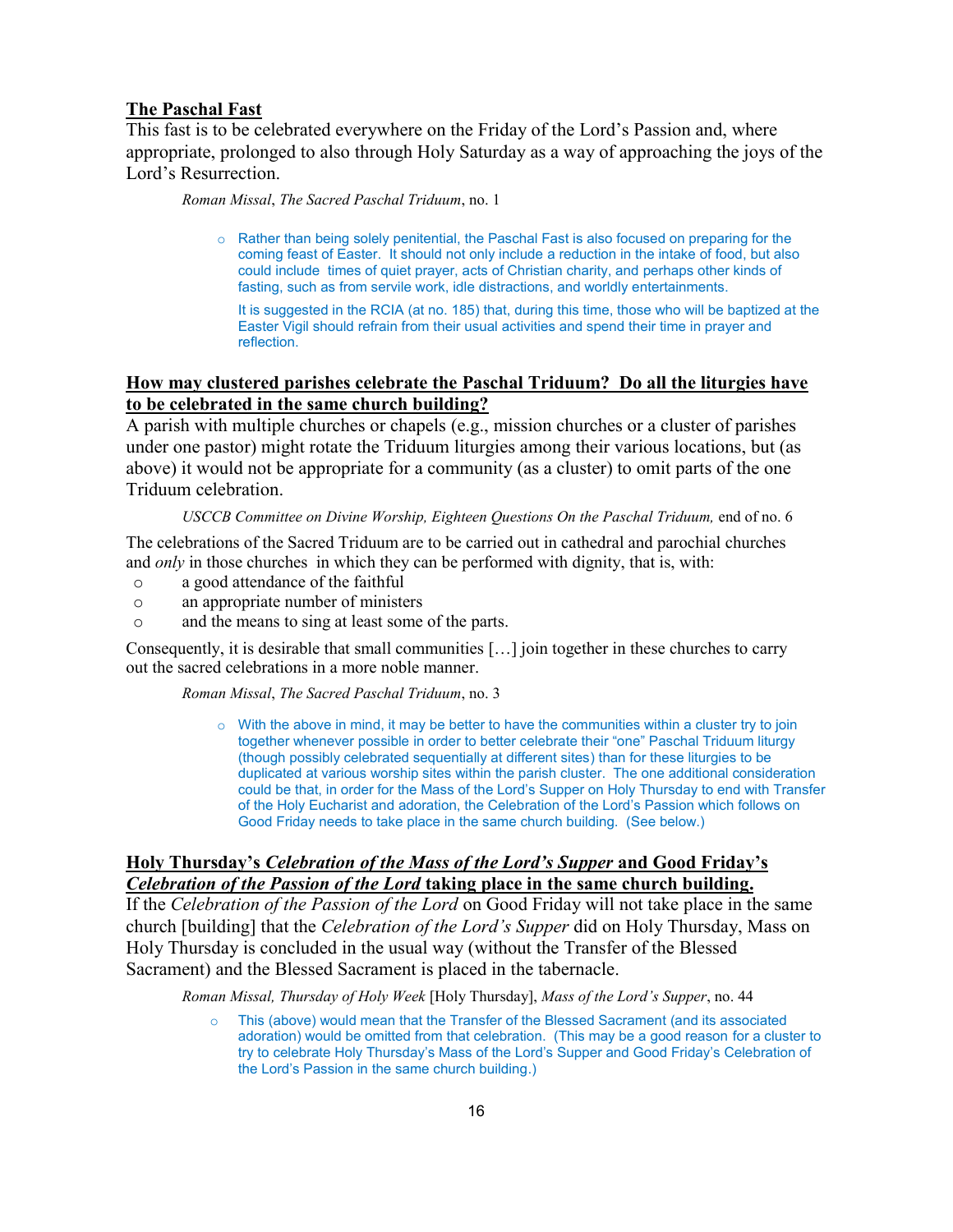#### **In a non-clustered parish, or in a parish cluster, may more than one Celebration of the Lord's Passion on Good Friday take place?**

If there is true pastoral need, Bishop may permit the Celebration of the Lord's Passion on Good Friday to be repeated (and in more than one church building in the case of a parish cluster) although, as is explained in further detail below, these celebrations may only be led by a Priest, not by a Deacon or a lay leader of prayer.

*Roman Missal*, *Friday of the Passion of the Lord* [Good Friday], the *Celebration of the Passion of the Lord*, no. 4

#### **In a parish cluster, could more than one Easter Vigil be celebrated at different sites?**

- Although this is not stated specifically in the case of clustered parishes, the Roman Missal does state that there is to be only one celebration of the Easter Vigil in each church. This may imply that, if the parish cluster is looked upon in some ways as being one parish with multiple worship sites, it may be best for a cluster to celebrate only one Easter Vigil.
- o Because it is stated specifically that, in order for a parish to repeat its *Celebration of the Lord's Passion* on Good Friday, permission must be obtained from the Bishop, it may be best that similar permission be obtained from him for a clustered parish's desire to repeat the Easter Vigil.

#### **Perpetual Exposition and Solemn Adoration of the Blessed Sacrament**

Perpetual exposition and solemn adoration of the Blessed Sacrament is prohibited during the Paschal Triduum except for the evening of Holy Thursday when adoration in a closed tabernacle takes place after the Mass of the Lord's Supper. In this instance under no circumstances may the Blessed Sacrament be exposed in a monstrance.

*Responsum ad dubiam* received by the *Bishops' Committee on the Liturgy* (July 1995), in *Solemn Exposition of the Holy Eucharist*, 36-37.

*Congregation for Divine Worship*, *Circular Letter Concerning the Preparation and Celebration of the Easter Feasts* (Prot. N. 120/88), February, 1988, no. 55

### *Holy Thursday*

#### **Removal of Holy Water**

Holy water should be removed from all fonts before the celebration of the Mass of the Lord's Supper. They are refilled with the water blessed at the Easter Vigil.

Paulist Press Ordo, *Holy Thursday of the Lord's Supper* (bullet point).

See also: letter from *The Congregation of Divine worship and Discipline of Sacraments*, (Prot. N. 569/00/L), 3/14/00

#### **Time of celebration and those who should be in attendance**

The Mass of the Lord's Supper is celebrated in the evening, at a convenient time, with the full participation of the whole local community and with all the Priests and ministers exercising their office. All Priests may concelebrate.

*Roman Missal*, *The Sacred Paschal Triduum*, *Thursday of the Lord's Supper, At the Evening Mass*, nos. 1 and 2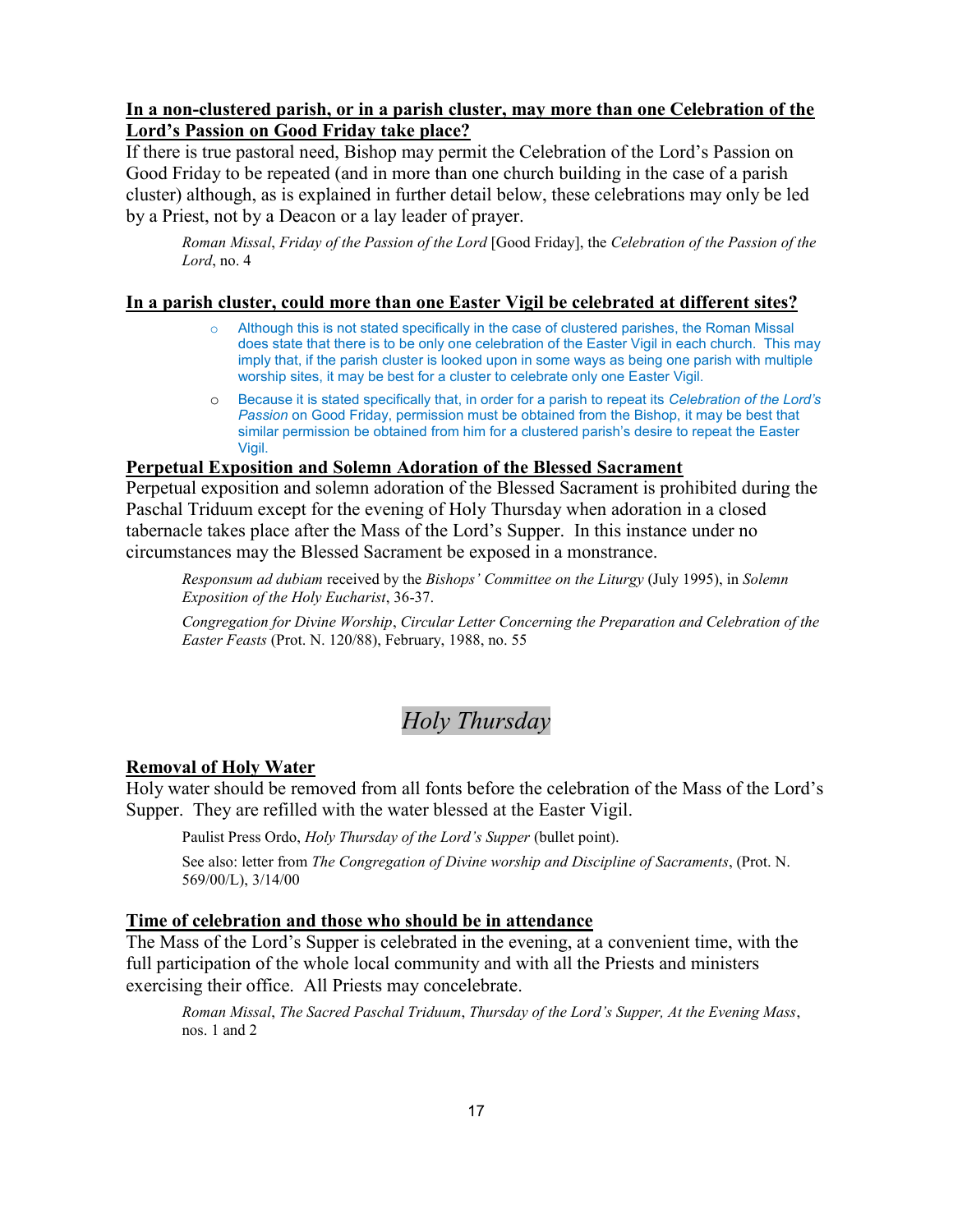#### **Distribution of Holy Communion**

Holy Communion may only be distributed to the faithful during Mass, but it may be brought to the sick at any hour of the day.

*See above*, no. 4

#### **Altar decorations, contents of the tabernacle, and planning ahead for distribution of Holy Communion on Good Friday**

The altar may be decorated with flowers with a moderation that accords with the character of this day. The tabernacle should be entirely empty, but a sufficient amount of bread should be consecrated in this Mass for the Communion of the clergy and the people on this and the following day (for the Celebration of the Lord's Passion).

*See above*, no. 5

#### **The singing of the Gloria, the use of bells**

The Gloria is sung (or said). While the hymn is being sung, bells are rung, and, when it is finished, they remain silent until the Gloria of the Easter Vigil.

*See above*, no. 7

#### **May another Mass besides the Mass of the Lord's Supper be celebrated on Holy Thursday?**

Ordinarily, no other Mass may be celebrated on Holy Thursday. However, by way of exception, Bishop may permit another Mass in churches and oratories to be celebrated in the evening, and, in the case of genuine necessity, even in the morning. Such Masses are provided for those who in no way are able to participate in the evening Mass.

*See above,* no. 3

#### **Holy Thursday's** *Celebration of the Mass of the Lord's Supper* **and Good Friday's**  *Celebration of the Passion of the Lord* **taking place in the same church building.**

As already stated above on page **16**, if the *Celebration of the Passion of the Lord* on Good Friday will not take place in the same church [building] that the *Celebration of the Lord's Supper* did on Holy Thursday, Mass on Holy Thursday is concluded in the usual way (without the Transfer of the Blessed Sacrament) and the Blessed Sacrament is placed in the tabernacle.

*Roman Missal, Thursday of Holy Week* [Holy Thursday], *Mass of the Lord's Supper*, no. 44

o This (above) would mean that the Transfer of the Blessed Sacrament (and its associated adoration) would be omitted from that celebration. (This may be a good reason for a cluster to try to celebrate Holy Thursday's Mass of the Lord's Supper and Good Friday's Celebration of the Lord's Passion in the same church buildings.)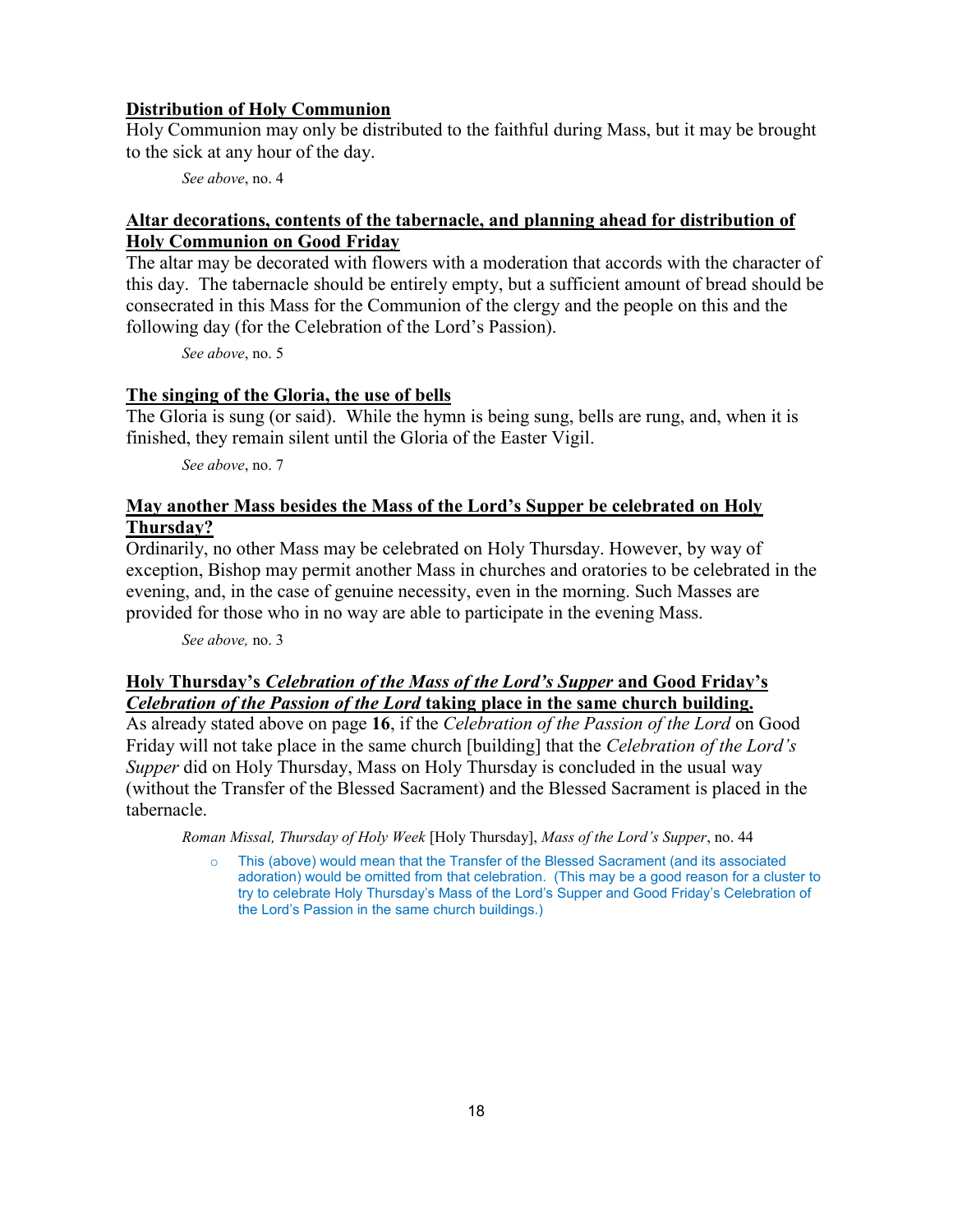#### **The Foot Washing** *(Mandatum)* **on Holy Thursday's Mass of the Lord's Supper**

The *Roman Missal, Thursday of Holy Week [Holy Thursday] Mass of the Lord's Supper,* no. 11 formerly stated, "*The men who have been chosen are led….*" However, this text has now been changed to read, "*Those who are chosen…."*(Emphasis added.)

This modification was made in order to manifest the full meaning of the rite to those who participate in it.

- 1. It is for the pastor to choose a small group of persons who are representative of the entire People of God outlined above. The number, which can be either less than or greater than twelve, may be decided by the pastor.
- 2. Pastors are reminded "of their responsibility to adequately instruct both the chosen faithful as well as all others so that they may participate consciously, actively and fruitfully in the rite."
- 3. In view of the reverence due at all liturgical celebrations, it would be opportune to remind those who have been chosen to participate in the footwashing that appropriate attire is required.
- 4. The rite remains optional within the celebration of the Mass of the Lord's Supper.

*Congregation for Divine Worship*, Decree: *In Missa Coena Domini*, January 6, 2016

 $\circ$  Such small groups can be made up of men and women, and it is appropriate that they consist of people young and old, healthy and sick, clerics, consecrated men and women and laity. (The small group of the faithful selected should not just be from one category or condition.)

#### **Is the** *Mandatum* **(the washing of feet at the Mass of the Lord's Supper) required?**

No, it is not required. The *Roman Missal* only indicates, "After the Homily, where a pastoral reason suggests it [*ubi ratio pastoralis id suadeat*], the Washing of Feet follows."

*Eighteen Questions On the Paschal Triduum, USCCB Committee on Divine Worship,* no. 4

#### **The Transfer of the Most Blessed Sacrament**

As stated above, on pages **16** and **18**, only if the *Celebration of the Lord's Passion* on Good Friday is taking place in the same church building that the *Mass of the Lord's Supper* has taken place would the following Transfer of the Most Blessed Sacrament be celebrated.

After the distribution of Communion, ciboria containing sufficient hosts for Communion on the following day is left on the altar. The Priest, standing at the chair, says the Prayer after Communion.

Incensation of the ciboria containing the Blessed Sacrament...The Priest puts incense in the thurible while standing, blesses it and then, kneeling, incenses the Blessed Sacrament three times.

Putting on the humeral veil, picking up the ciboria...Then, having put on a white humeral veil, rises, takes the ciboria, covering them with the ends of the veil.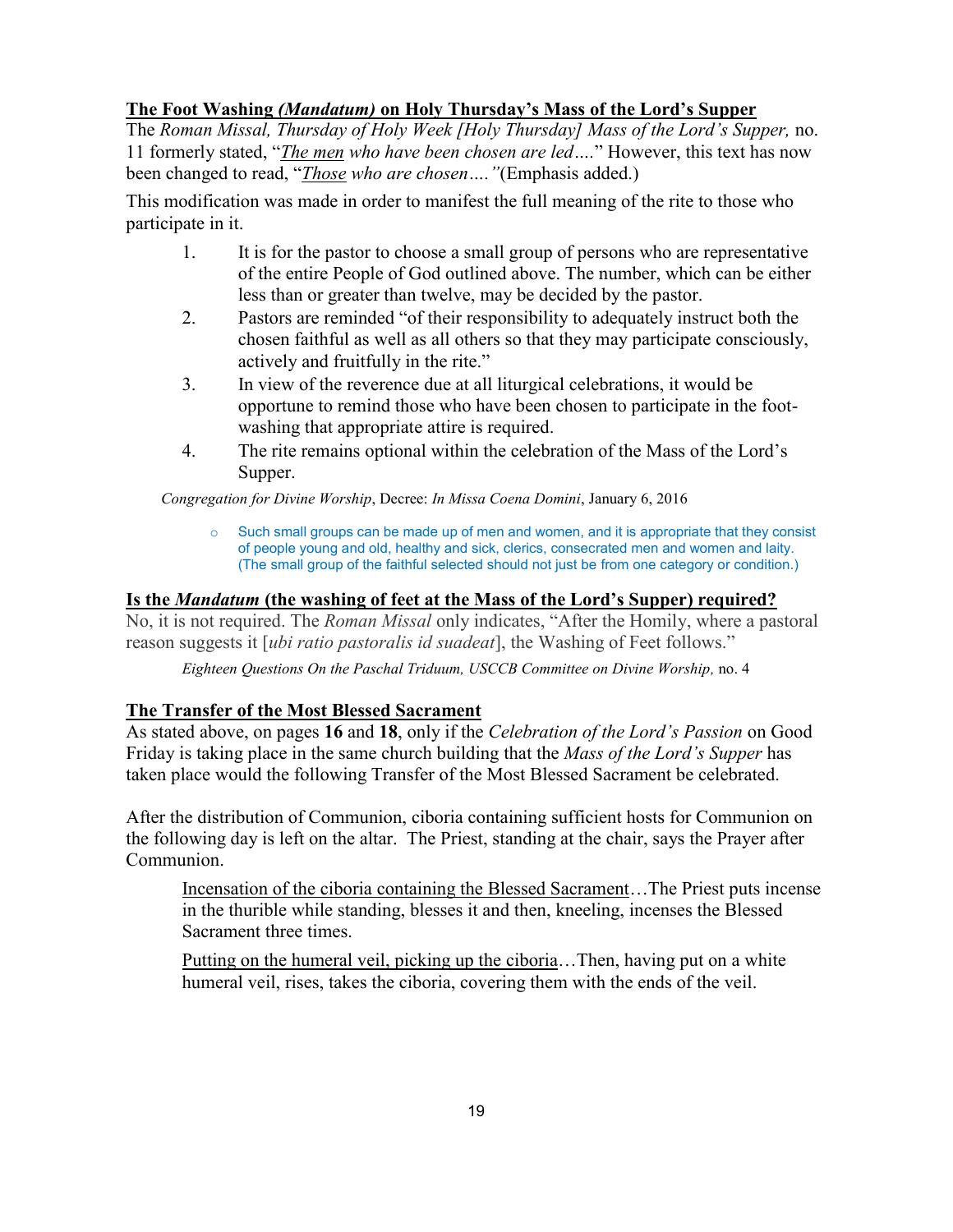Forming the procession, the procession to the place of repose…A procession is formed in which the Blessed Sacrament, accompanied by torches and incense, is carried through the church to a place of repose prepared in a part of the church or in a chapel suitably decorated.

- A lay minister with a cross, standing between two other ministers with lighted candles leads off.
- Others carrying lighted candles follows.
- Before the Priest carrying the Blessed Sacrament comes the thurifer with a smoking thurible.

Hymn sung during the procession…Meanwhile, during the procession the hymn Pange Lingua (exclusive of the last two stanzas) or another eucharistic chant is sung.

Placing the ciboria in the tabernacle...When the procession reaches the place of repose, the Priest, with the help of the Deacon if necessary, places the ciborium in the tabernacle, the door of which remains open.

Incensation of the Blessed Sacrament after it is placed in the tabernacle…Then the Priest puts incense in the thurible and, kneeling, incenses the Blessed Sacrament.

Hymn sung during final incensation…During this final incensation, Tantum Ergo Sacramentum or another eucharistic chant is sung.

Closing the tabernacle door…Then the Deacon or the Priest closes the tabernacle door.

Period of silent adoration and departure for the sacristy…After a period of silent adoration, the Priest and ministers genuflect and return to the sacristy.

*Roman Missal, Thursday of Holy Week* [Holy Thursday] *Mass of the Lord's Supper,* nos. 37 – 40

o Encouraging the maintenance of a reverent silence during the time that others are adoring the Blessed Sacrament…Out of respect for those who remain in adoration, a reverent silence in all parts of the church within earshot of the place of repose should be lovingly encouraged as others exit or tend to the tasks which need to take place after Mass. Though sometimes difficult to achieve, this silence should be especially exemplified by those in the sacristy. If this is not possible, the sacristy door should be closed.

#### **Stripping the altar/removing or covering crosses**

When the celebration of the Mass of the Lord's Supper has ended, the altar is stripped privately at an appropriate time. It is fitting that any crosses be removed from the church. It is expedient that any crosses which remain in the church be covered/veiled.

*Roman Missal, Thursday of Holy Week* [Holy Thursday] *Mass of the Lord's Supper,* no. 41

#### **Exposition of the Blessed Sacrament on Holy Thursday**

As stated above on page **17**, perpetual exposition and solemn adoration of the Blessed Sacrament is prohibited during the Paschal Triduum except for the evening of Holy Thursday when adoration in a closed tabernacle takes place after the Mass of the Lord's Supper. In this instance under no circumstances may the Blessed Sacrament be exposed in a monstrance.

*Responsum ad dubiam* received by the *Bishops' Committee on the Liturgy* (July 1995), in *Solemn Exposition of the Holy Eucharist*, 36-37.

*Congregation for Divine Worship*, *Circular Letter Concerning the Preparation and Celebration of the Easter Feasts* (Prot. N. 120/88), February, 1988, no. 55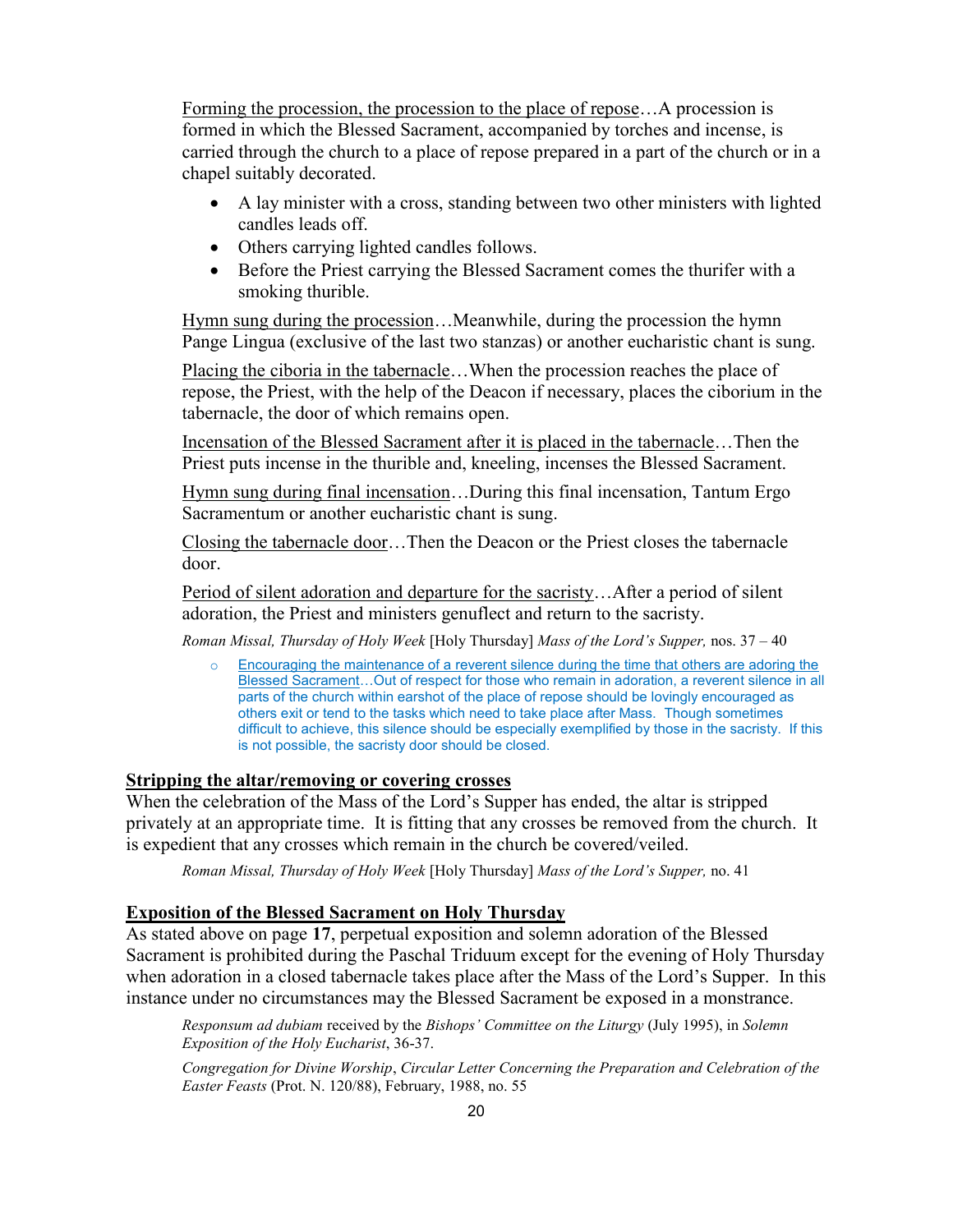#### **Length of the Time of Adoration on Holy Thursday Night**

The faithful should be encouraged to adore the Blessed Sacrament for a suitable period of time during the night. From midnight onward, however, the adoration should be made without external solemnity, for the day of the Lord's Passion has begun.

*Roman Missal, Thursday of Holy Week* [Holy Thursday] *Mass of the Lord's Supper,* no. 43

Where appropriate, this prolonged Eucharistic adoration may be accompanied by the reading of some part of the Gospel of John, chapters 13-17.

### *Good Friday*

#### **Celebration of the Sacraments**

On this and the following day, by a most ancient tradition, the Church does not celebrate the Sacraments at all, except for Penance and the Anointing of the Sick.

*Roman Missal*, *Friday of the Passion of the Lord* [Good Friday], no. 1

#### **Distribution of Holy Communion**

Holy Communion is distributed to the faithful only within the Celebration of the Lord's Passion, but it may be brought at any hour of the day to the sick who cannot participate in the celebration.

*Roman Missal*, *Friday of the Passion of the Lord* [Good Friday], no. 2

#### **The Paschal Fast**

As already stated above on page **16**, this fast is to be celebrated everywhere on the Friday of the Lord's Passion and, where appropriate, prolonged to also through Holy Saturday as a way of approaching the joys of the Lord's Resurrection.

*Roman Missal*, *The Sacred Paschal Triduum*, no. 1

o Rather than being solely penitential, the Paschal Fast is also focused on preparing for the coming feast of Easter. It should not only include a reduction in the intake of food, but also could include times of quiet prayer, acts of Christian charity, and perhaps other kinds of fasting, such as from servile work, idle distractions, and worldly entertainments.

It is suggested in the RCIA (at no. 185) that, during this time, those who will be baptized at the Easter Vigil should refrain from their usual activities and spend their time in prayer and reflection.

#### **Does the Church encourage any other liturgical celebrations on Good Friday?**

On this day the Office of Readings and Morning Prayer could appropriately be celebrated with the participation of the people in the churches. Note that Evening Prayer is only prayed by those who do not participate in the Celebration of the Lord's Passion.

*USCCB Committee on Divine Worship, Eighteen Questions On the Paschal Triduum,* no. 8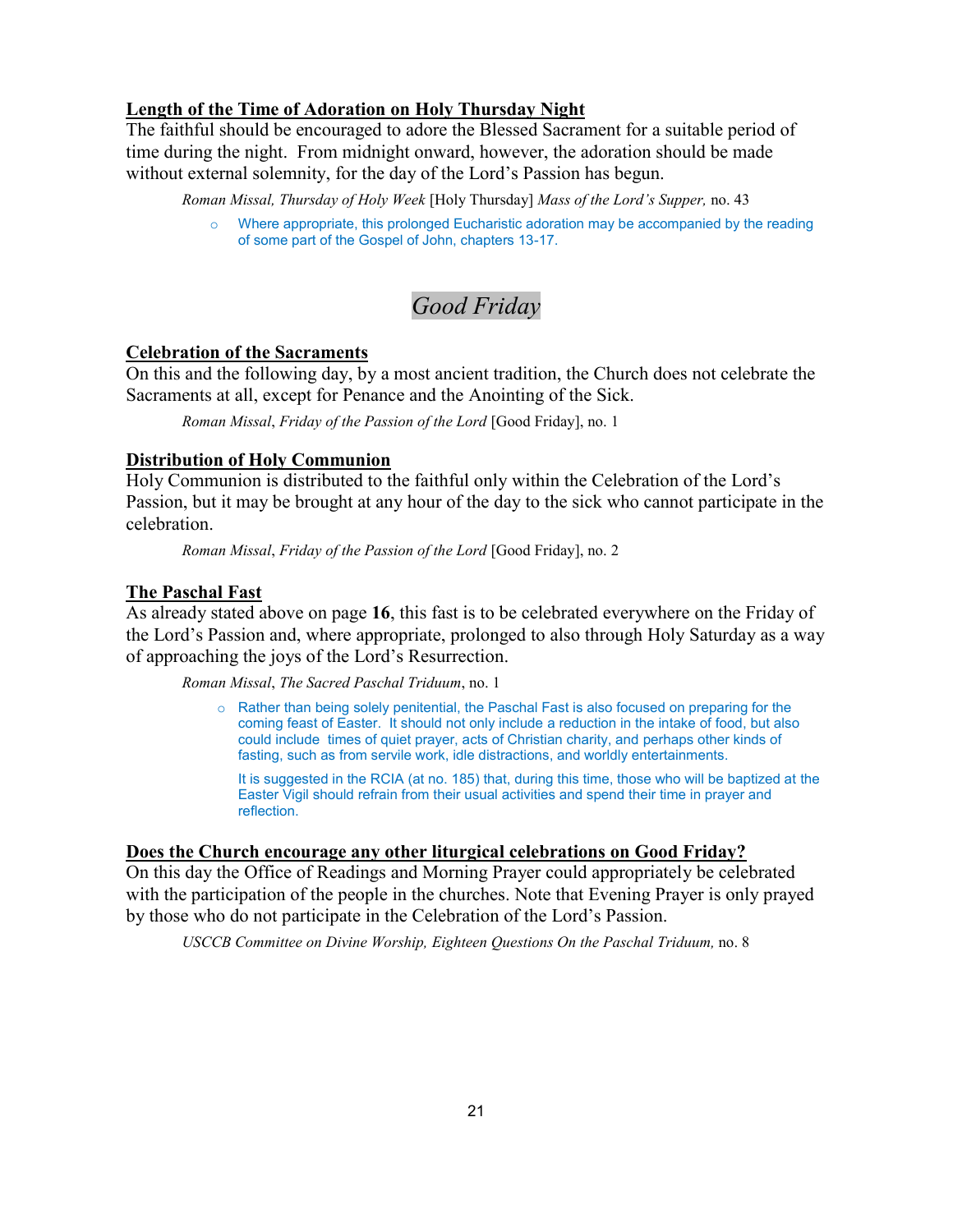#### **Do other devotions have a particular importance on Good Friday?**

The *Directory on Popular Piety and the Liturgy* (2002) provides the proper perspective in paragraphs 142-145. Clearly the central celebration of this day is the Good Friday Celebration of the Lord's Passion. In no way should manifestations of popular piety, either by the time or manner in which they are convoked, substitute for this solemn liturgical action. Nor should aspects of the various acts of piety be mixed with the Good Friday celebration, creating a hybrid.

In recent times, Passion processions, celebrations of the Stations of the Cross, and Passion Plays have become more common. In such representations, actors and spectators can be involved in a moment of faith and genuine piety. Care should be taken, however, to point out to the faithful that Passion Plays are representations which are commemorative, and how this needs to be distinguished from "liturgical actions" which are *anamnesis*—the mysterious presence of the redemptive event of the Passion. (Emphasis added.)

*USCCB Committee on Divine Worship, Eighteen Questions On the Paschal Triduum,* no. 9

#### **In a non-clustered parish, or in a parish cluster, may more than one Celebration of the Lord's Passion on Good Friday take place?**

As already stated above on page **17**, if there is true pastoral need, Bishop may permit the Celebration of the Lord's Passion on Good Friday to be repeated (and in more than one church building in the case of a parish cluster) although, as is explained in further detail below, these celebrations may only be led by a Priest, not by a Deacon or a lay leader of prayer.

*Roman Missal*, *Friday of the Passion of the Lord* [Good Friday], the *Celebration of the Passion of the Lord*, no. 4

#### **May a Deacon [or a lay leader of prayer] officiate at the Celebration of the Lord's Passion on Good Friday?**

Although the Celebration of the Lord's Passion appears to be a service of the Word with the distribution of Holy Communion, the Roman Missal does not permit it to be celebrated in the absence of a Priest, so neither a Deacon [nor a lay leader of prayer] may preside.

Historically, even though the Eucharist is not celebrated on this day, the liturgy of Good Friday bears resemblance to a Mass. At one time it was called the "Mass of the Presanctified" (referring to the pre-consecrated hosts used at Communion, even when only the Priest received Communion). This is also reflected in the prescribed vesture for the Priest: stole and chasuble. The liturgy of Good Friday, as an integral part of the Triduum, is linked to the Holy Thursday Mass of the Lord's Supper and the Easter Vigil on Holy Saturday.

*USCCB Committee on Divine Worship, Eighteen Questions On the Paschal Triduum,* no. 6 *Roman Missal*, *Friday of the Passion of the Lord* [Good Friday] *Celebration of the Passion of the Lord*, no. 4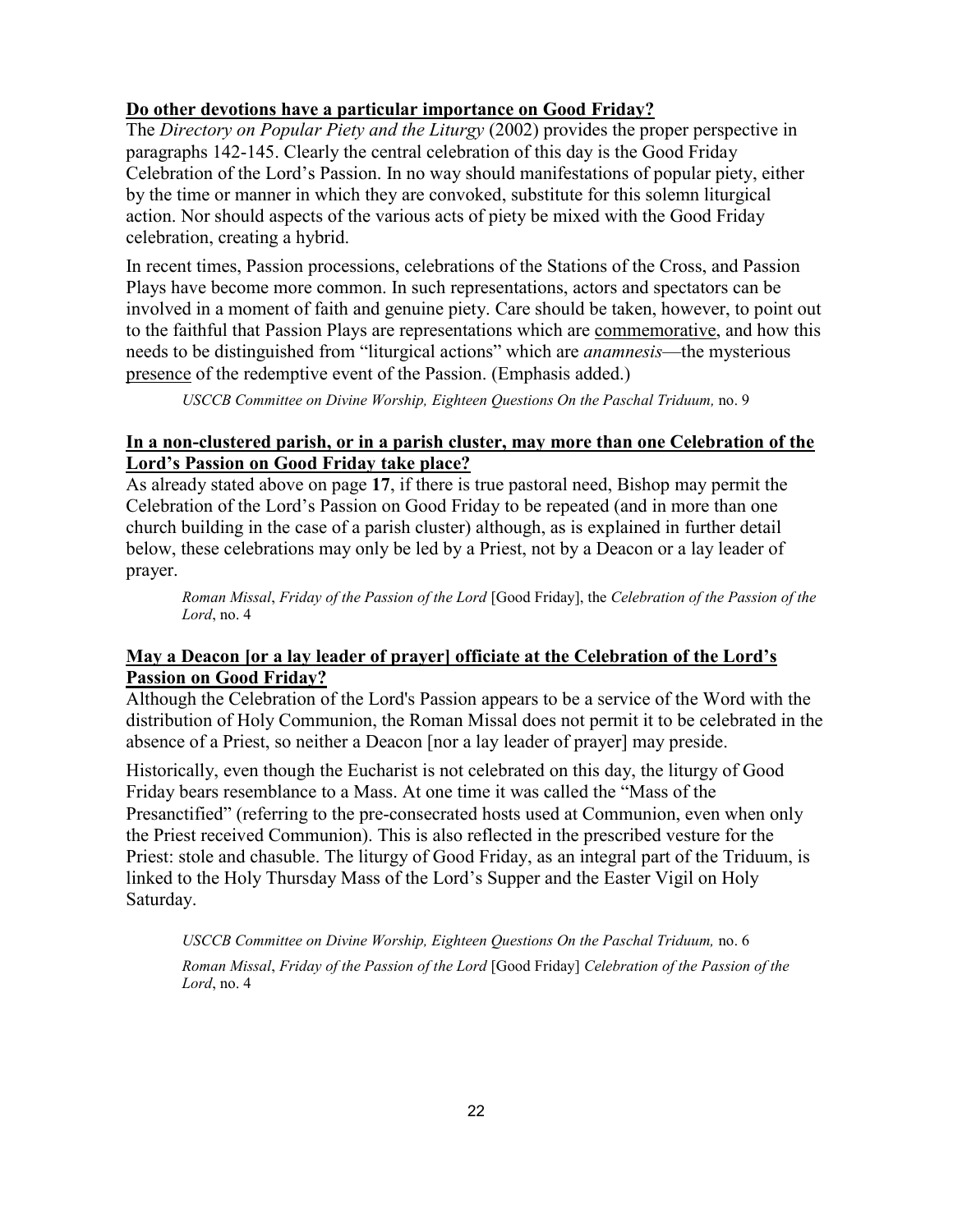#### **When should the Good Friday Celebration of the Lord's Passion take place?**

Normally it should take place in the afternoon, at about 3:00 PM, to enable people to assemble more easily. However, pastoral discretion may indicate a time shortly after midday, or in the late evening, though never later than 9:00 PM.

As above, depending on the size or nature of a parish or other community, Bishop may permit the service to be repeated.

*USCCB Committee on Divine Worship, Eighteen Questions On the Paschal Triduum,* no. 5 *Roman Missal*, *Friday of the Passion of the Lord* [Good Friday] *Celebration of the Passion of the Lord*, no. 4

The altar is bare…The altar should be completely bare: without a cross, without candles and without cloths.

*Roman Missal*, *Friday of the Passion of the Lord* [Good Friday], no. 3

Parts which may be sung…Those parts of the liturgy which would be best sung include: the Responsorial Psalm, the chant before the Gospel, the chants for the Showing of the Holy Cross, the suggested chants (or other suitable ones) during the Adoration of the Holy Cross and those during the distribution of Holy Communion. Additionally, the Lord's Prayer and the Solemn Intercessions in their entirety (or at least the invitation in which the intention is expressed) could be sung. In the absence of a Deacon a lay minister (cantor) may sing these invitations.

*Roman Missal*, *Friday of the Passion of the Lord* [Good Friday] *Celebration of the Passion of the Lord*, nos. 7, 8, 11, 15, 23 and 28

Silent procession to the altar and then the Prostration (or Kneeling) before it…The Priest and the Deacon, if a Deacon is present, wearing red vestments as for Mass, go to the altar in silence and, after making a reverence to the altar, prostrate themselves or, if appropriate, kneel and pray in silence for a while. All others kneel.

*See above*, no. 5

Opening Prayer omits "Let us pray"…Then the Priest, with the ministers, goes to the chair where, facing the people (who are standing) he says (with hands extended) one of the prayers indicated in the Roman Missal, omitting the invitation "Let us pray."

*See above*, no. 6

The narrative of the Lord's Passion...As on Palm Sunday, The Passion narrative on Good Friday is read (or chanted) without candles and without incense, with no greeting or signing of the book.

It is read by a Deacon, or, if there is no Deacon, by a Priest. It may also be read by readers, with the part of Christ, if possible, reserved to a Priest. Deacons, but not others, ask the blessing of the Priest before singing the Passion. At the end of the reading the book is not kissed, but, "The gospel of the Lord" is said with its response.

*Roman Missal, Holy Week, Palm Sunday of the Passion of the Lord, no. 21*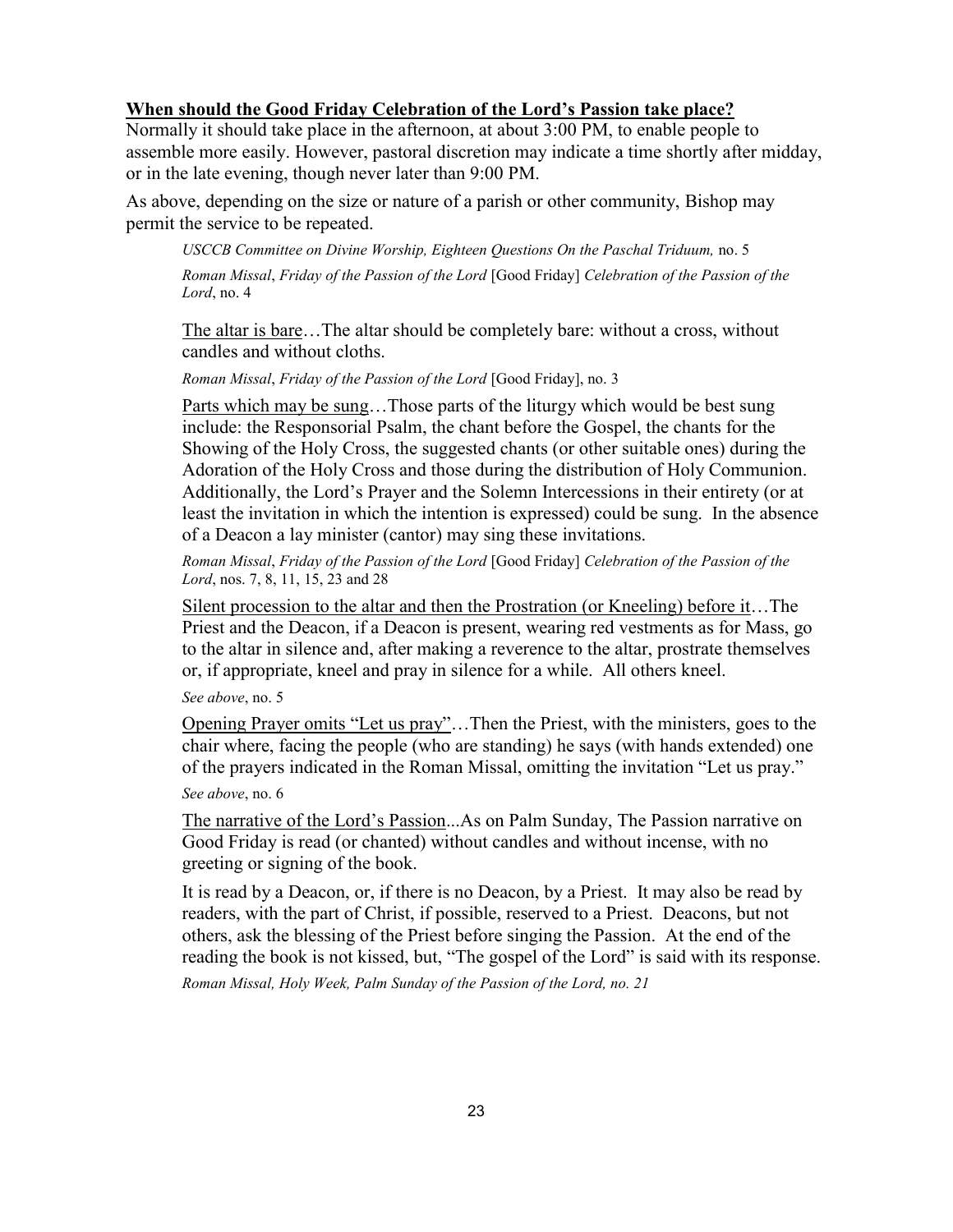#### **The Solemn Intercessions**

The Liturgy of the Word concludes with the Solemn Intercessions:

- the Deacon, if a Deacon is present, or if he is not, a lay minister (reader or cantor), stands at the ambo, and sings or says the invitation in which the intention is expressed.
- $\bullet$  then all pray in silence for a while
- and afterwards, the Priest, standing at the chair or, if appropriate, at the altar, with hands extended, sings or says the prayers which conclude each intercession.
- the faithful may remain either kneeling or standing throughout the entire period of the prayers.
- Before the Priest's prayer, in accord with tradition, it is permissible to use the Deacon's sung invitations; "Let us kneel – Let us stand" with all kneeling for silent prayer.
- In a situation of grave public need, the Diocesan Bishop may permit or order the addition of a special intention.

*Roman Missal*, *Friday of the Passion of the Lord* [Good Friday] *Celebration of the Passion of the Lord*, nos. 11-13

#### **How does the** *Adoration of the Holy Cross* **on Good Friday begin?**

The *Adoration of the Holy Cross* begins with one of two forms of the *Showing of the Holy Cross*, of which there are two forms:

The First Form of the *Showing of the Holy Cross* begins as the Deacon or another suitable minister goes to the sacristy and obtains the veiled Cross.

- Accompanied by two ministers with lighted candles, the Cross, which has been covered with a violet cloth, is brought through the church to the center of the sanctuary in procession.
- The Priest accepts the Cross and then, standing in front of the altar and facing the people, uncovers a little of its upper part and elevates it while singing *Behold the wood of the Cross, on which hung the salvation of the world*.
- He is assisted in singing by the Deacon or, if need be, by the choir.
- All respond, *Come, let us adore*.
- At the end of the singing, all kneel and for a brief moment adore in silence, while the Priest stands and holds the Cross raised.
- Then the Priest uncovers the right arm of the Cross and again, raising up the Cross, begins *Behold the wood of the Cross…*, and everything takes place as above.
- Finally, the Priest uncovers the Cross entirely and, raising it up, he begins the invitation *Behold the wood of the Cross…*a third time and everything takes place like the first time.

*See above*, no. 15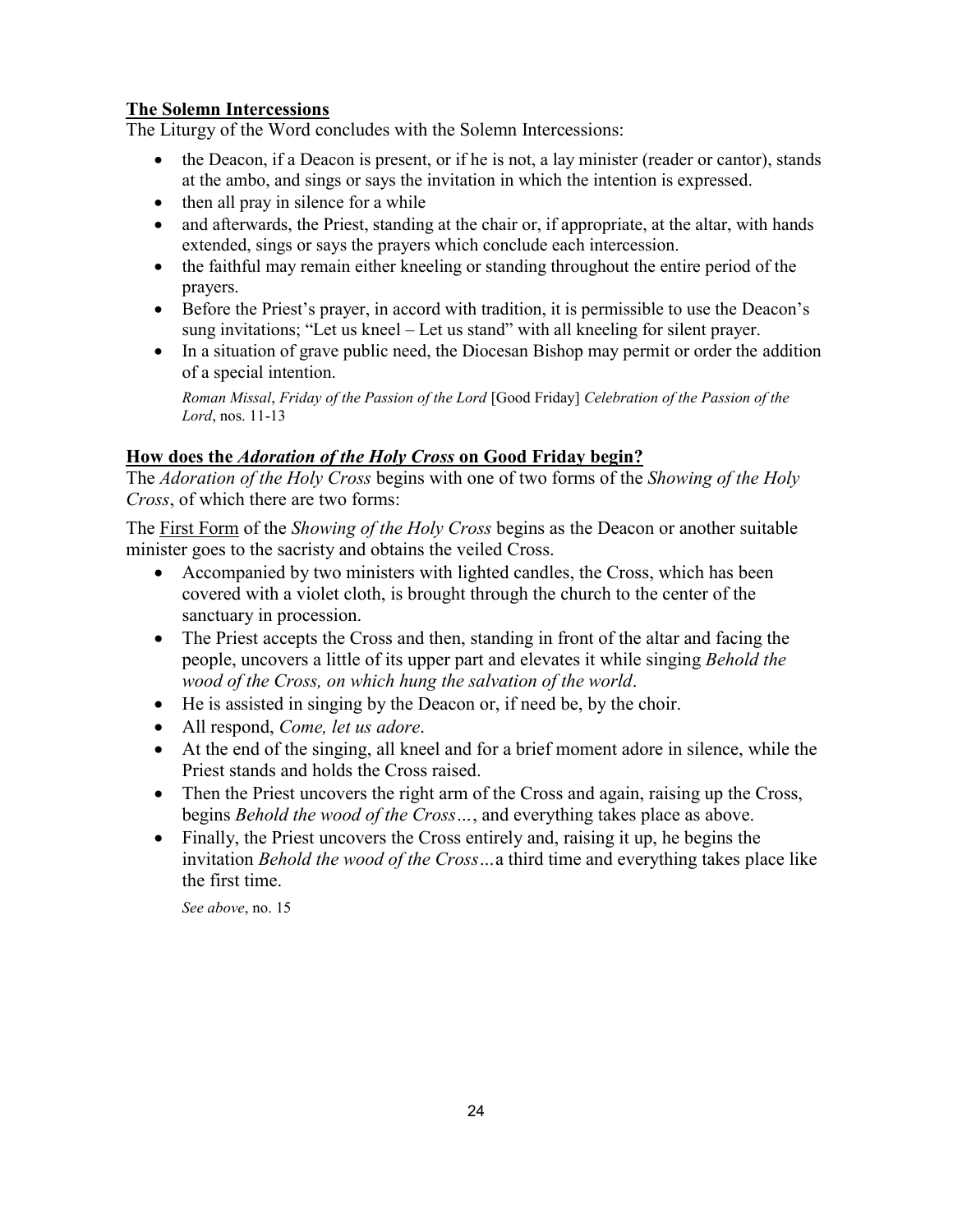In the Second Form of the *Showing of the Holy Cross*, the Priest or the Deacon accompanied by other ministers, or another suitable minister, goes to the church door, where he receives the unveiled Cross, and the ministers take lighted candles.

- Then the procession sets off through the church to the sanctuary.
- Stopping at (1) the door of the church, (2) in the middle of the church, and (3) before entering the sanctuary, the one who carries the cross elevates it, singing, *Behold the wood of the Cross, on which hung the salvation of the world*.
- All respond, *Come, let us adore*.
- After each response all kneel for a brief moment and adore in silence, as above. *See above*, no. 16

#### **How is the cross venerated by members of the congregation on Good Friday?**

Placement of the Cross and candles…After the Showing of the Holy Cross, using either form above, the Priest or Deacon may carry the Cross to the entrance of the sanctuary or another suitable place and there puts it down or hands it over to the ministers to hold. Candles are placed to the right and left of the Cross.

Order and methods of adoration...The first person to adore the Cross is the Priest celebrant. If circumstances suggest, he takes off his chasuble and his shoes. Next, the clergy, lay ministers and the faithful then approach the Cross, moving as if in procession, and showing reverence to the Cross by a simple genuflection or by some other appropriate sign, for example, by kissing it.

The importance of personal adoration…The personal adoration of the Cross is an important feature in this celebration and every effort should be made to achieve it. The rubrics remind us that "only one Cross" should be used for adoration.

*See above*, nos. 17, 18, 19

Methods to assist with maintaing personal adoration, even with larger numbers in attendance…It should be kept in mind that when a sufficiently large Cross is used even a large community can reverence it in due time. The right and left arms of a larger single Cross may be approached and venerated simultaneously. Discretely stationing ministers to either side who facilitate the flow of adorers and who assist those who may need help with ambulation can allow for this part of the liturgy to be celebrated with decorum and devotion.

*USCCB Committee on Divine Worship, Eighteen Questions On the Paschal Triduum,* no. 5

Only if numbers are too great…If the numbers are truly so great that all cannot come forward, the Priest, after some of the clergy and faithful have adored the Cross, can take it and stand in the center before the altar. In a few words he invites the people to adore the Cross. He then elevates the Cross higher for a brief period of time while the faithful adore it in silence.

*Roman Missal*, *Friday of the Passion of the Lord* [Good Friday] *Celebration of the Passion of the Lord*, no. 19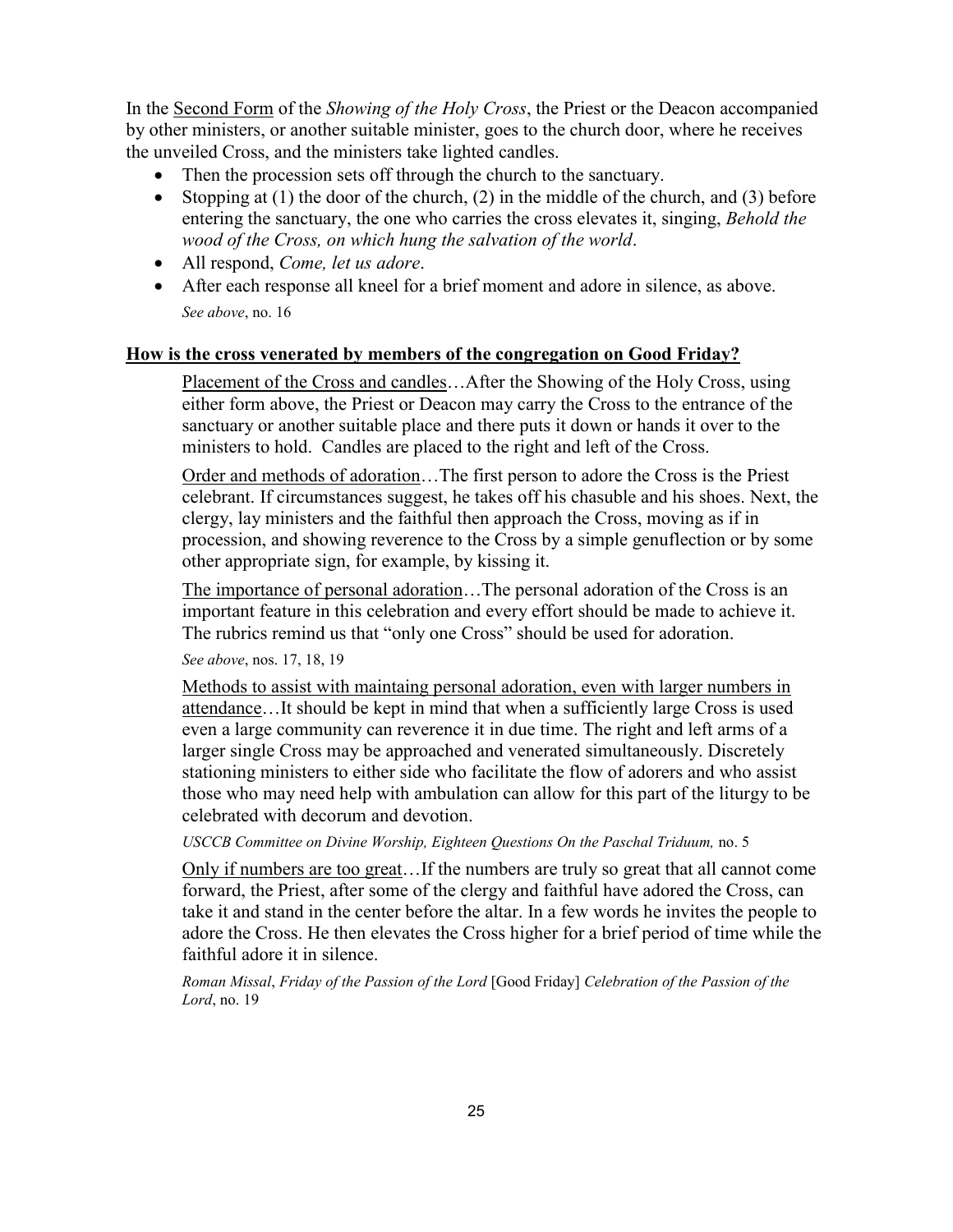#### **Songs during adoration**

While the Adoration of the Holy Cross is taking place the recommended texts or other suitable chants are sung, during which all who have already adored the Cross remain seated. If it is pastorally appropriate, the *Stabat Mater* may be sung, or another suitable chant in memory of the compassion of the Blessed Virgin Mary.

*See above*, no. 20

#### **At the conclusion of adoration**

When adoration is concluded, the Cross is carried by the Deacon or a minister to its place at the altar. The lighted candles are moved and placed around or on the altar or near the Cross in its new position.

*See above*, no. 21

#### **Preparations for Holy Communion**

- A cloth is spread on the altar and a corporal and the Missal are put in place.
- Meanwhile, the Deacon or, if there is no Deacon, the Priest himself, putting on a humeral veil, brings the Blessed Sacrament back from the place of repose to the altar by a shorter route, while all stand in silence.
- Two ministers with lighted candles accompany the Blessed Sacrament and place their candlesticks around or upon the altar.
- When the Deacon, if a Deacon is present, has placed the Blessed Sacrament on the altar and uncovered the ciboria, the Priest goes to the altar and genuflects, continuing with the liturgy as it appears in the Missal.
- After the Priest reverently consumes the Body of Christ, he proceeds to distribute Communion to the faithful. Meanwhile, an appropriate song may be sung. *See above*, no. 22

#### **When Communion has been completed**

- When the distribution of Communion has been completed, the ciboria is taken by the Deacon or another suitable minister to a place prepared outside the church or, if circumstances so require, it is placed in the tabernacle.
- The Priest says the Prayer after Communion, including the invitation, Let us pray.
- After the Dismissal, all genuflect to the Cross and depart in silence.
- After the celebration the altar is stripped, but the Cross remains in place with two or four lit candlesticks.

*See above*, nos. 29-33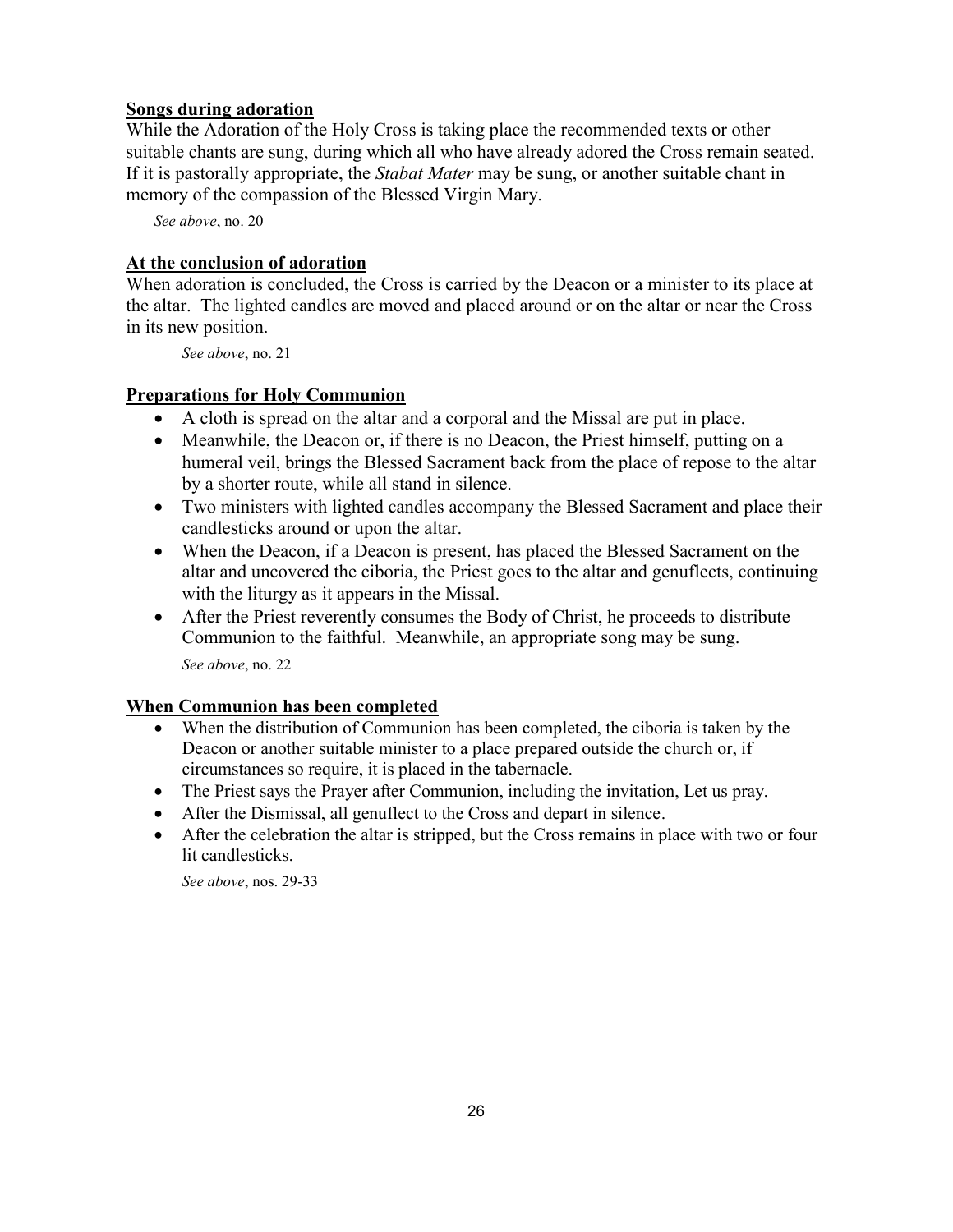### *Holy Saturday*

#### **The special character of Holy Saturday and the blessing of food**

Customs and traditions associated with this day on account of the former practice of anticipating the celebration of Easter on Holy Saturday should perhaps be modified to take place on Easter night and Easter Sunday.

*Congregation for Divine Worship*, *Circular Letter Concerning the Preparation and Celebration of the Easter Feasts*, (Prot. N. 120/88), February 20, 1988, no. 76

o According to custom, food may be blessed before or after the Easter Vigil or on Easter morning for the consumption at the first meal of Easter, when fasting is ended and the Church is filled with joy.

#### **The Paschal Fast**

As already stated above on pages **16** and **21**, this fast is to be celebrated everywhere on the Friday of the Lord's Passion and, where appropriate, prolonged to also through Holy Saturday as a way of approaching the joys of the Lord's Resurrection.

*Roman Missal*, *The Sacred Paschal Triduum*, no. 1

Rather than being solely penitential, the Paschal Fast is also focused on preparing for the coming feast of Easter. It should not only include a reduction in the intake of food, but also could include times of quiet prayer, acts of Christian charity, and perhaps other kinds of fasting, such as from servile work, idle distractions, and worldly entertainments.

It is suggested in the RCIA (at no. 185) that, during this time, those who will be baptized at the Easter Vigil should refrain from their usual activities and spend their time in prayer and reflection.

#### **Besides the celebration of the Easter Vigil, does the Church encourage any other liturgical celebrations on Holy Saturday?**

On this day the Office of Readings and Morning Prayer could appropriately be celebrated with the participation of the people in the churches. Where this cannot be done, there should be some celebration of the Word of God, or some act of devotion suited to the mystery celebrated on this day.

The Church abstains from Mass, with the sacred table left bare, until after the Solemn Vigil. The celebration of marriage is forbidden, as is also the celebration of other sacraments, except those of Penance and Anointing of the Sick. Holy Communion may only be given as Viaticum.

*Congregation for Divine Worship*, *Circular Letter Concerning the Preparation and Celebration of the Easter Feasts*, (Prot. N. 120/88), February 20, 1988, nos. 73

*Roman Missal, Holy Saturday*, nos. 2 and 3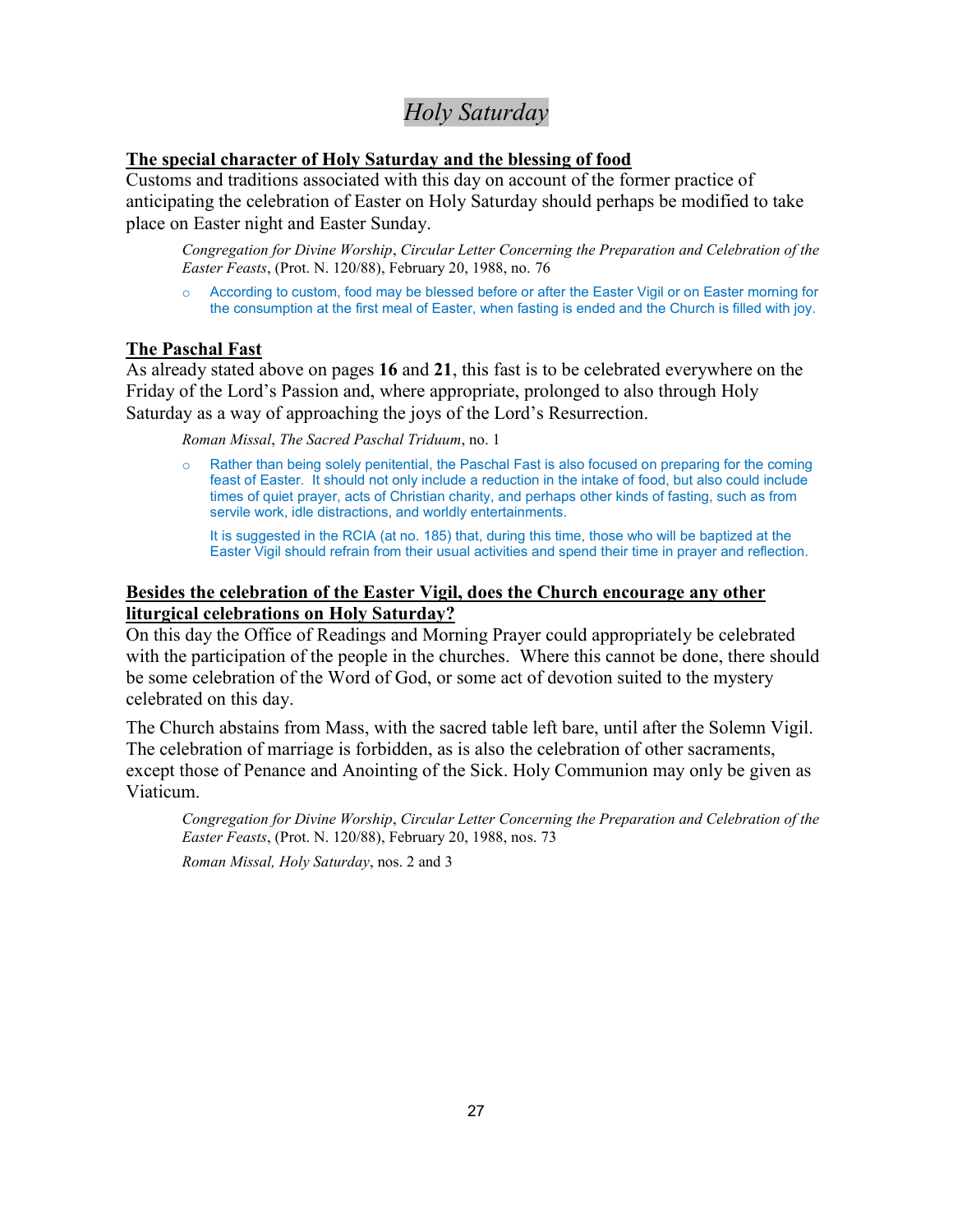#### **Preparations for the celebration of the Initiation Sacraments at the Easter Vigil**

Holy Saturday is an important preparation time for those who, not having been Baptized yet, will be receiving the sacraments of initiation (Baptism, Confirmation and Eucharist) at the Easter Vigil. The elect (unbaptized) are to be advised that on Holy Saturday they should refrain from their usual activities, spend their time in prayer and reflection and , as far as they can, observe [the Paschal] fast.

When it is possible to bring the elect (unbaptized) together on Holy Saturday for reflection and prayer, some or all (see RCIA 186) of the following rites may be celebrated:

- The presentation of the Lord's Prayer (if it has been deferred)
- The recitation of the Creed
- The ephepheta rite
- The choosing of a baptismal name

*Rite of Christian Initiation of Adults,* no. 185

#### **Sacraments of Initiation**

All the resources of Lent should be brought to bear as a more intense preparation of the elect, and the Easter Vigil should be regarded as the proper time for the sacraments of initiation. Because of pastoral needs, however, the sacraments of initiation may be celebrated at other times.

*Rite of Christian Initiation of Adults,* no. 185

Children of catechetical age who have not been baptized are considered for the purpose of Christian initiation to be adults (C.852.1). Hence they are to receive the sacraments of baptism, confirmation and Eucharist together with older catechumens.

*Code of Canon Law* §852.1 and §866 *National Statutes for the Catechumenate,* no. 18

In addition, children of catechetical age already baptized and seeking full reception into the church are also considered for the purpose of initiation to be adults. They should participate in the same rites as do adults in the same situation, including Confirmation and Eucharist.

*Code of Canon Law* § 866 *Rite of Christian Initiation of Adults,* no. 308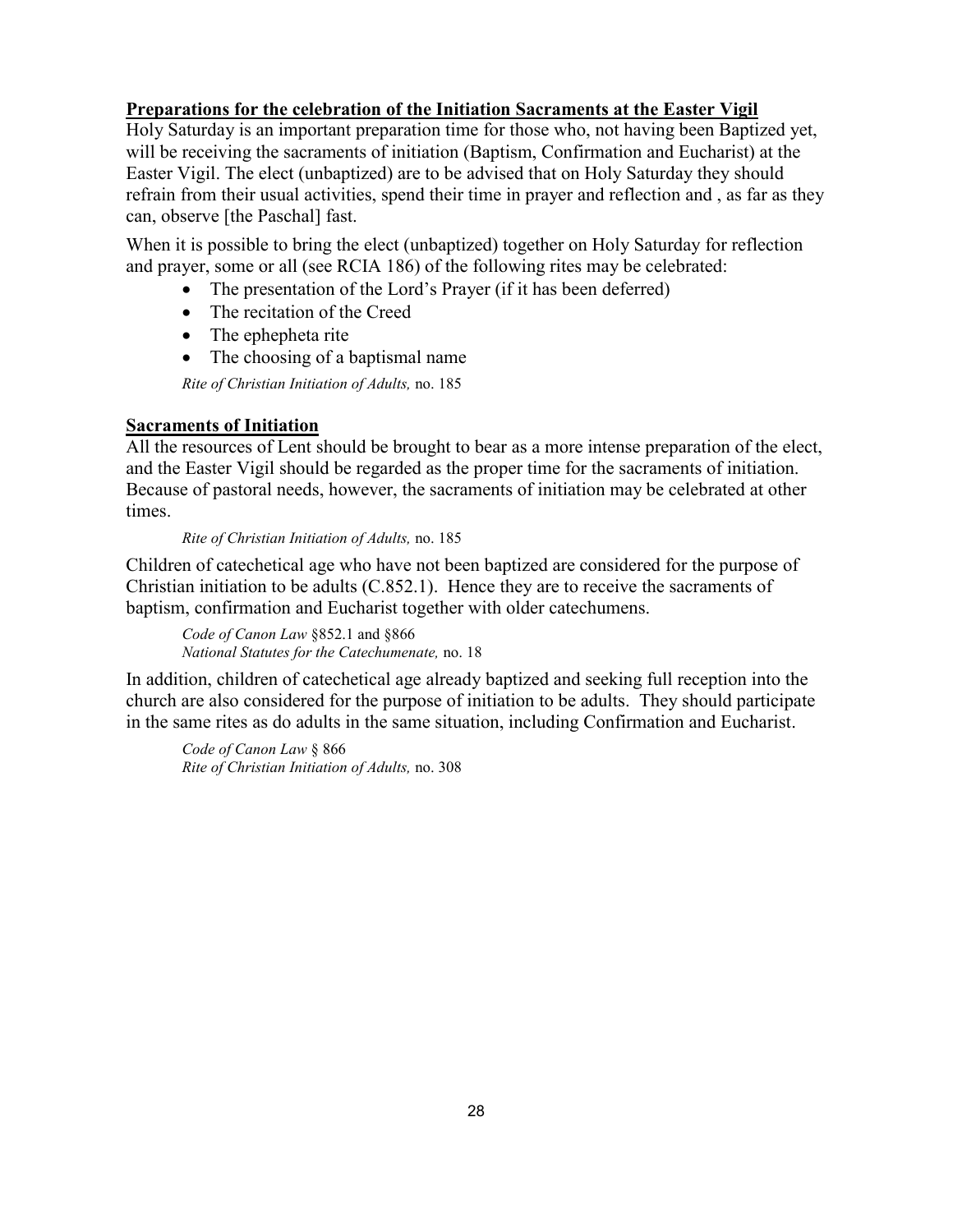### *The Easter Vigil in the Holy Night*

#### **In a parish cluster, could more than one Easter Vigil be celebrated at different sites?**

- Again, as appears on page 17, although this is not stated specifically in the case of clustered parishes, the Roman Missal does state that there is to be only one celebration of the Easter Vigil in each church. This may imply that, if the parish cluster is looked upon in some ways as being one parish with multiple worship sites, it may be best for a cluster to celebrate only one Easter Vigil.
- o Because it is stated specifically that, in order for a parish to repeat its *Celebration of the Lord's Passion* on Good Friday, permission must be obtained from the Bishop, it may be best that similar permission be obtained from him for a clustered parish's desire to repeat the Easter Vigil.

#### **Time the Easter Vigil should begin**

The Easter Vigil takes place during the night…The *Roman Missal* states that "the entire celebration of the Easter Vigil must take place during the night, so that it begins after nightfall and ends before daybreak on the Sunday."

*Roman Missal*, *The Easter Vigil in the Holy Night*, no. 3

The Easter Vigil is not an anticipated Mass…The *Circular Letter Concerning the Preparation and Celebration of the Easter Feasts,* expressed concern that in some places the Easter Vigil "is celebrated at the time of day that is customary to celebrate anticipated Sunday Masses." This statement is preceded by the rubric above, adding, "This rule is to be taken according to its strictest sense. Reprehensible are those abuses and practices which have crept in many places in violation of this ruling…"

*Congregation for Divine Worship*, *Circular Letter Concerning the Preparation and Celebration of the Easter Feasts* (Prot. N. 120/88), February, 1988, no. 78

- $\circ$  Some of the difficulties with scheduling the Easter Vigil may be due to a lack of understanding about the unique character of the Easter Vigil. As above, this celebration is not merely an "anticipated Mass" on a Saturday evening (which may begin any time after Vespers) nor is it a "midnight Mass" or simply a "sunrise service." Rather, it is a true vigil as the Church keeps watch throughout the night. Keeping vigil in earlier centuries meant lighting the lamps at sundown, watching prayerfully throughout the night, and celebrating the eucharist just before sunrise. Today we begin in darkness as we wait and we celebrate the Light of Christ which shatters the darkness.
- o Other reasons for the scheduling difficulties of the Easter Vigil may spring from pastoral concern about the people's ability to participate. Scheduling it in the late afternoon so that older adults and children can more easily participate may, at first, seem like a good pastoral judgment. However, the result of such a decision violates the basic character of the Vigil. Perhaps encouraging special transportation to meet the needs of elderly parishioners by friends, neighbors and parish social concerns committees might be a better idea. The needs of children could be addressed by having them rest in the late afternoon to be able to join the adult members of the community at the Vigil.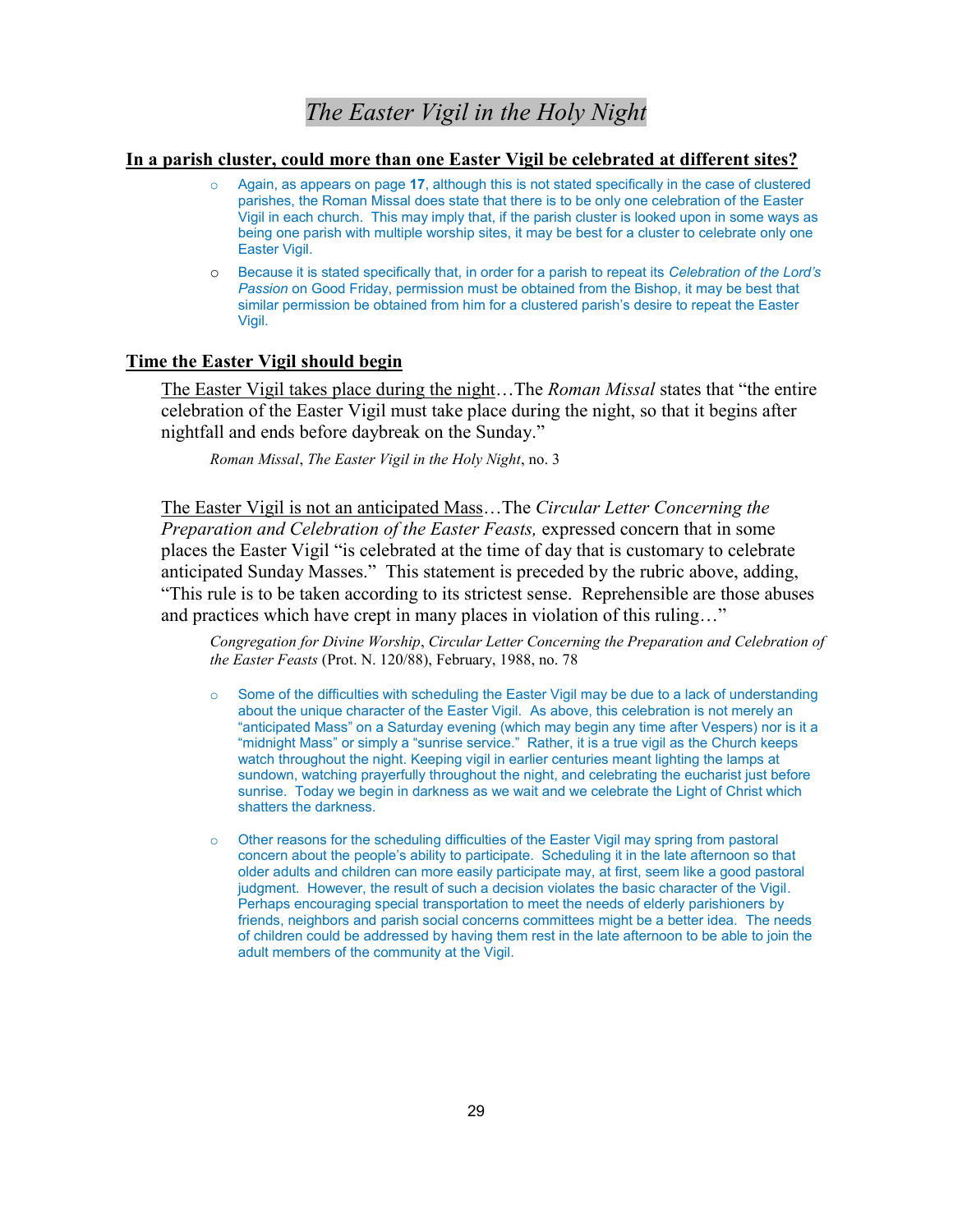#### **45 minutes after sunset**

In order to insure sufficient darkness for the celebration of the Easter Vigil, at least 45 minutes (preferably one hour) should elapse after sunset before the Vigil may begin.

The following is the 2020 listing of the time of sunset in the indicated cities, and the earliest the Easter Vigil should begin there.

| <b>CITY</b>        | <b>TIME OF SUNSET</b> | <b>EARLIEST TIME THE VIGIL SHOULD BEGIN</b> |
|--------------------|-----------------------|---------------------------------------------|
| Rhinelander        | $7:40 \text{ PM}$     | 8:25 PM                                     |
| Merrill            | $7:40 \text{ PM}$     | 8:25 PM                                     |
| Park Falls         | $7:44 \text{ PM}$     | 8:29 PM                                     |
| Ashland            | 7:47 PM               | 8:32 PM                                     |
| Rice Lake          | 7:49 PM               | 8:34 PM                                     |
| <b>River Falls</b> | $7:51 \text{ PM}$     | 8:36 PM                                     |
| Superior           | $7:52 \text{ PM}$     | 8:37 PM                                     |

Churches to the north and south of these locations would have similar start times.

#### *The Elements and Parts of the Easter Vigil: The Service of Light*

A blazing fire…In a suitable place outside the Church, a blazing fire is to be prepared so that the people may gather around it and experience the flames dispelling the darkness and lighting up the night. Thus do the beauty of the fire, its warmth and its light, draw the liturgical assembly together. The processional cross and its accompanying processional candles are not used at this time.

*The Roman Missal and the Easter Vigil, USCCB website:*  [http://www.usccb.org/prayer-and-worship/liturgical-year/triduum/roman-missal-and-the](http://www.usccb.org/prayer-and-worship/liturgical-year/triduum/roman-missal-and-the-easter-vigil.cfm)[easter-vigil.cfm](http://www.usccb.org/prayer-and-worship/liturgical-year/triduum/roman-missal-and-the-easter-vigil.cfm)

If a blazing fire is not possible…When the fire can't take place outside, the blessing of fire is adapted to circumstances [and may occur, for instance, just inside the exterior door of the church.]

*Roman Missal*, *The Easter Vigil in the Holy Night*, First Part: The Solemn Beginning of the Vigil or Lucernarium, The Blessing of the Fire and Preparation of the Candle no. 13

Blessing the fire…Having reached the fire, the celebrant and faithful sign themselves with the sign of the cross while the Priest says: In the name of the Father, and of the Son, and of the Holy Spirit (EV, no. 9). After this new beginning, he greets the people and then gives the instruction (EV, no. 9). As the celebrant blesses the fire he says the prayer with hands outstretched (EV, no. 10).

*Roman Missal*, *The Easter Vigil in the Holy Night*, First Part: The Solemn Beginning of the Vigil or Lucernarium, The Blessing of the Fire and Preparation of the Candle nos. 9 & 10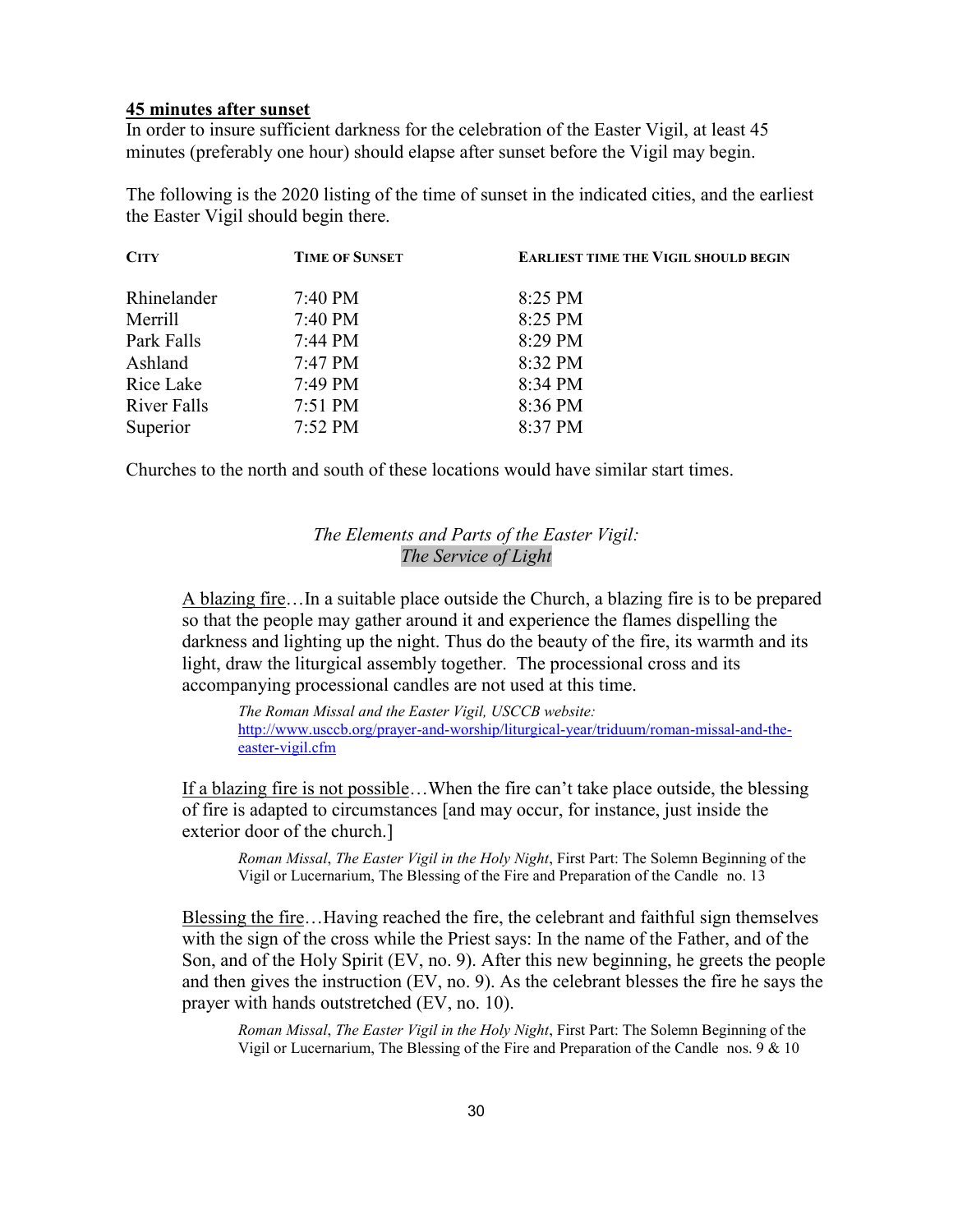The Paschal (Easter) Candle itself…The Paschal Candle is brought forward. This candle must be made of wax, never be artificial, be renewed each year, be only one in number, and be of sufficiently large size that it may convey the truth that Christ is the light of the world.

*Congregation for Divine Worship*, *Circular Letter Concerning the Preparation and Celebration of the Easter Feasts* (Prot. N. 120/88), February, 1988, no. 82

This description is developed further in *Built of Living Stones* which reminds us that the Paschal Candle is the symbol of the "light of Christ, rising in glory," scattering the "darkness of our hearts and minds." "Above all, the Paschal Candle should be a genuine candle, the pre-eminent symbol of the light of Christ. Choice of size, design, and color should be made in relationship to the sanctuary in which it will be placed…"

*United States Conference of Catholic Bishops, Built of Living Stones: Art, Architecture and Worship*, © 2005, no. 94

#### **In the case of mission churches and cluster parishes, can multiple paschal candles be used for the Service of Light?**

The Roman Missal, not envisioning the pastoral situation of mission churches or cluster parishes, specifies that only one paschal candle is used. To accommodate the particular circumstances, the Secretariat of Divine Worship might suggest that the candles from the mission churches or other parish churches could be present at the Easter Vigil, having been prepared in advance, and blessed alongside the main candle (perhaps having Deacons or other representatives holding them). In keeping with the rubrics, for the lighting and procession only one candle should be lit (the principal one, or the one which will remain in that particular church). As the other candles in the congregation are lit, the other paschal candles could be lit and held(but not high, in order to maintain the prominence of the one principal candle) by someone at their place in the assembly. Once all the candles are extinguished after the singing of the Exsultet, the other paschal candles are put aside. On Easter Sunday morning, those candles could be taken to each of the missions and carried, lit, in the entrance procession at the first Mass at each church and put in place in the sanctuary.

*USCCB Committee on Divine Worship, Eighteen Questions On the Paschal Triduum,* no. 14

The Preparation of the Paschal Candle…The candle is then prepared in rites **which are no longer optional:**

- The celebrant cuts a cross into the candle with a stylus.
- Then he makes the Greek letter Alpha above the cross, the letter Omega below it, and the four numerals of the current year between the arms of the cross, saying the words indicated.
- After these rites, the Priest lights the candle from the new fire and says: May the light of Christ, rising in glory, dispel the darkness of our hearts and minds. (EV, no.14)

*The Roman Missal and the Easter Vigil, USCCB website:*  [http://www.usccb.org/prayer-and-worship/liturgical-year/triduum/roman-missal-and-the](http://www.usccb.org/prayer-and-worship/liturgical-year/triduum/roman-missal-and-the-easter-vigil.cfm)[easter-vigil.cfm](http://www.usccb.org/prayer-and-worship/liturgical-year/triduum/roman-missal-and-the-easter-vigil.cfm)

*Roman Missal*, *The Easter Vigil in the Holy Night*, First Part: The Solemn Beginning of the Vigil or Lucernarium, The Blessing of the Fire and Preparation of the Candle, no. 11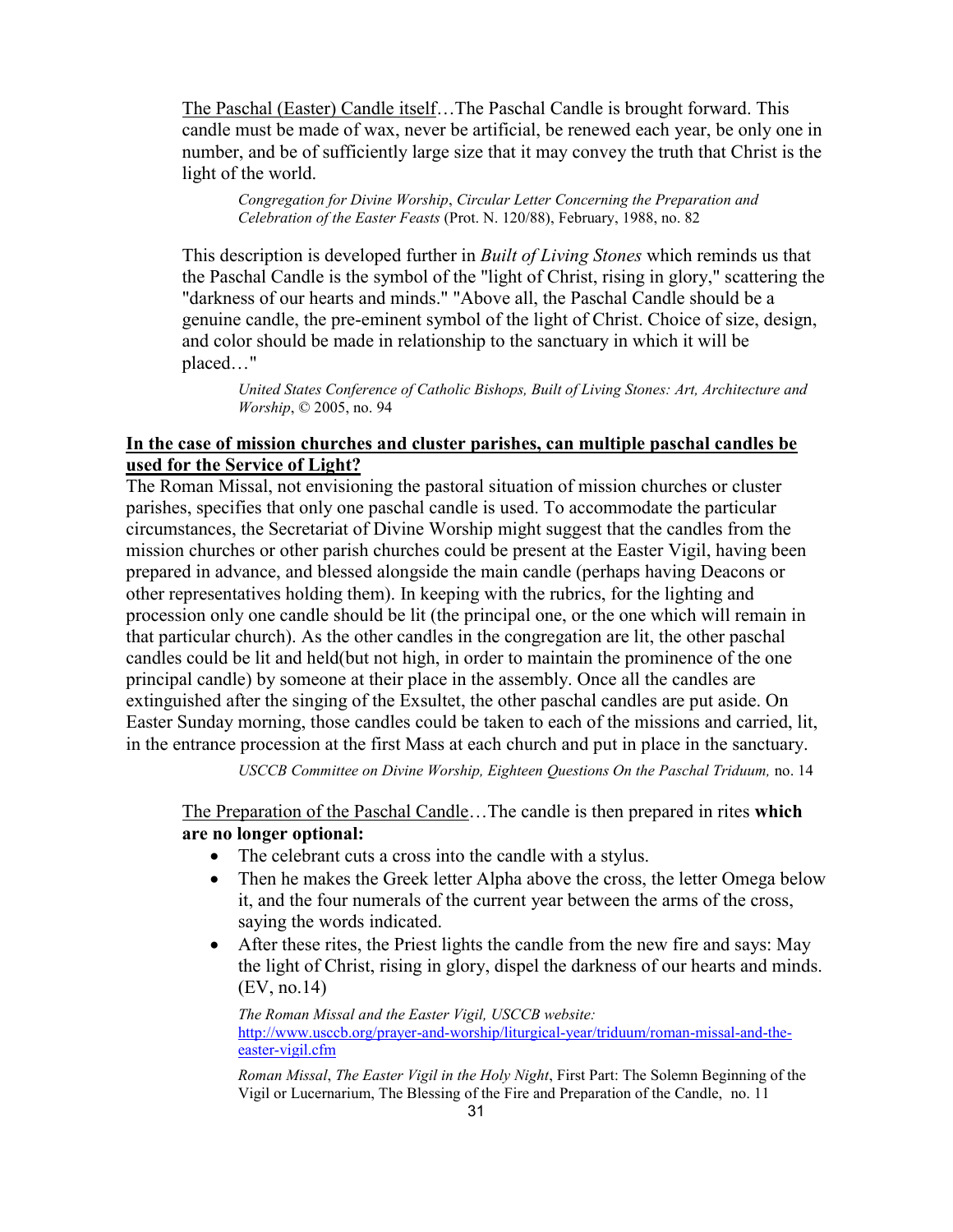Incense placed in thurible...One of the ministers takes burning coals from the fire and places them in a censer (thurible) and the Priest, in the usual way, places incense into it.

*Roman Missal*, *The Easter Vigil in the Holy Night*, First Part: The Solemn Beginning of the Vigil or Lucernarium, Procession, no. 15

Procession formed…The Deacon, or in his absence another appropriate minister accepts the Easter candle from the celebrant and a procession is formed. The order of procession is the thurifer with smoking thurible, preceding the minister holding the candle, followed by the ministers and the Priest and the people. (The processional cross and the usual processional candles are not carried, as both are replaced by the Easter candle.)

```
Ibid. (and no. 8)
```
Stopping the procession to sing, "The light of Christ"…The three places along the way at which the procession pauses and the Deacon sings "The light of Christ" and the people respond, also singing, "Thanks be to God."

- at the door of the Church (after which the Priest lights his candle),
- in the middle of the Church (after which all light their candles),
- and before the altar, facing the people.

*Roman Missal*, *The Easter Vigil in the Holy Night*, First Part: The Solemn Beginning of the Vigil or Lucernarium, Procession, no. 16

Paschal candle placed in its stand…The Missale instructs the Deacon to place the candle in a large candle stand prepared either next to the ambo or in the middle of the sanctuary.

*Roman Missal*, *The Easter Vigil in the Holy Night*, First Part: The Solemn Beginning of the Vigil or Lucernarium, Procession, no. 17

Lights are turned on…The lights of the Church are then lit with the exception of the altar candles which are lit just before the intonation of the Gloria (EV, nos. 17 and 31).

*Roman Missal*, *The Easter Vigil in the Holy Night*, First Part: The Solemn Beginning of the Vigil or Lucernarium, Procession, nos. 17& 31

Deacon asks for blessing and incenses text of Proclamation and the Paschal candle…Before the Easter Proclamation (Exsultet), the Priest gives his candle to one of the ministers and blesses incense as at the Gospel during Mass. Having asked for and received the blessing, the Deacon incenses the text of the Easter Proclamation and the candle and then sings the Easter proclamation from the ambo or at a lectern. In the absence of a Deacon the Priest himself or another concelebrating Priest may sing the Easter proclamation.

*Roman Missal*, *The Easter Vigil in the Holy Night*, First Part: The Solemn Beginning of the Vigil or Lucernarium, The Easter Proclamation (Exsultet), no. 18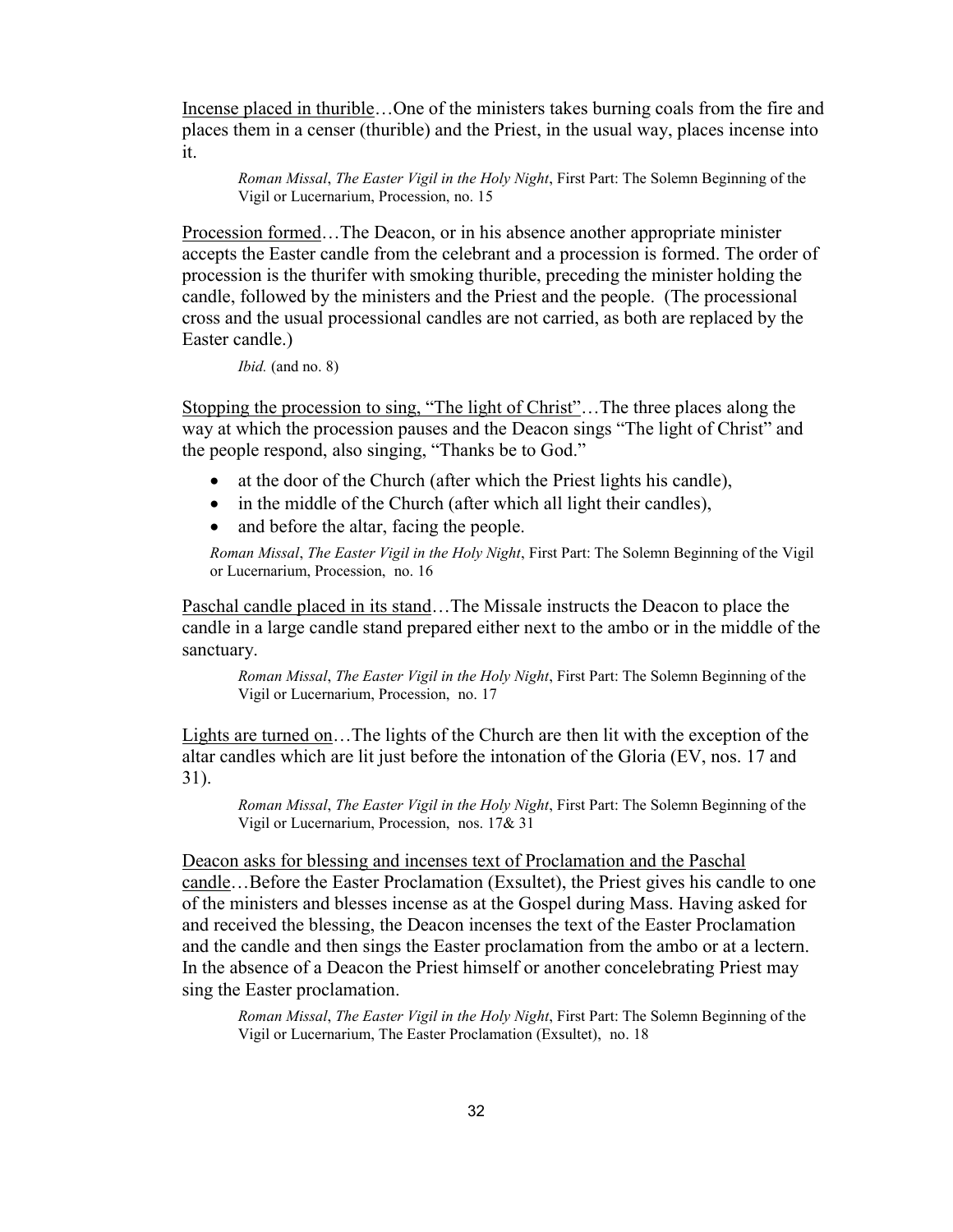A lay cantor may sing the Easter proclamation…If, however, a lay cantor sings the proclamation, the words, *My dearest friends*, up to the end of the invitation are omitted, along with the greeting, *The Lord be with you*. A lay cantor also does not ask for nor receive the Priest's blessing in the manner of a Deacon.

*Roman Missal*, *The Easter Vigil in the Holy Night*, First Part: The Solemn Beginning of the Vigil or Lucernarium, The Easter Proclamation (Exsultet), nos. 18 & 19

#### *Liturgy of the Word*

#### **How many readings should be proclaimed at the Easter Vigil?**

One of the unique aspects of the Easter Vigil is the recounting of the outstanding deeds of the history of salvation. These deeds are related in seven readings from the Old Testament chosen from the law and the prophets and two readings from the New Testament, namely from the Apostle Paul and from the Gospel. Thus, the Lord meets us once again on our journey and, "beginning with Moses and all the prophets" (Lk 24:27) opens up our minds and hearts, preparing us to share in the breaking of the bread and the drinking of the cup. The faithful are encouraged to meditate on these readings by the singing of a responsorial psalm, followed by a silent pause, and then by the celebrant's prayer. Meditation on these readings is so significant for this night that we are strongly urged to use all the readings whenever it can be done. Only in the case where more serious pastoral circumstances demand it, the number of readings from the Old Testament may be reduced. In such cases, at least three readings from the Old Testament should be read (both from the Law and from the Prophets) and their respective Responsorial Psalms should be sung. The reading of Exodus 14 with its canticle should never be omitted.

*USCCB Committee on Divine Worship, Eighteen Questions On the Paschal Triduum,* no. 15

Singing the Gloria…After the last reading from the Old Testament with its Responsorial Psalm and its prayer, the altar candles are lit and the Priest intones the hymn Gloria in excelsis Deo (Glory to God in the highest) which is taken up by all.

Bells rung…during this time bells are rung, according to local custom.

Collect Prayer…when the hymn is concluded the Priest says the Collect in the usual way.

Epistle…after the Collect, a reader proclaims the reading from the Apostle.

Singing the Alleluia…The Missale is very specific about the Priest singing the Alleluia before the Gospel: "After the Epistle has been read, all rise, and the Priest solemnly intones the Alleluia three times, raising his voice a step each time. All repeat the Alleluia each time. If necessary, the psalmist intones the Alleluia. Mention is then made of the psalmist or cantor singing Psalm 117 and the people responding, 'Alleluia.'

No lights carried…The Priest, in the usual way, puts incense in the thurible and blesses the Deacon. At the Gospel lights are not carried, but only incense.

*Roman Missal*, *The Easter Vigil in the Holy Night*, Second Part: The Liturgy of the Word, nos. 31 - 36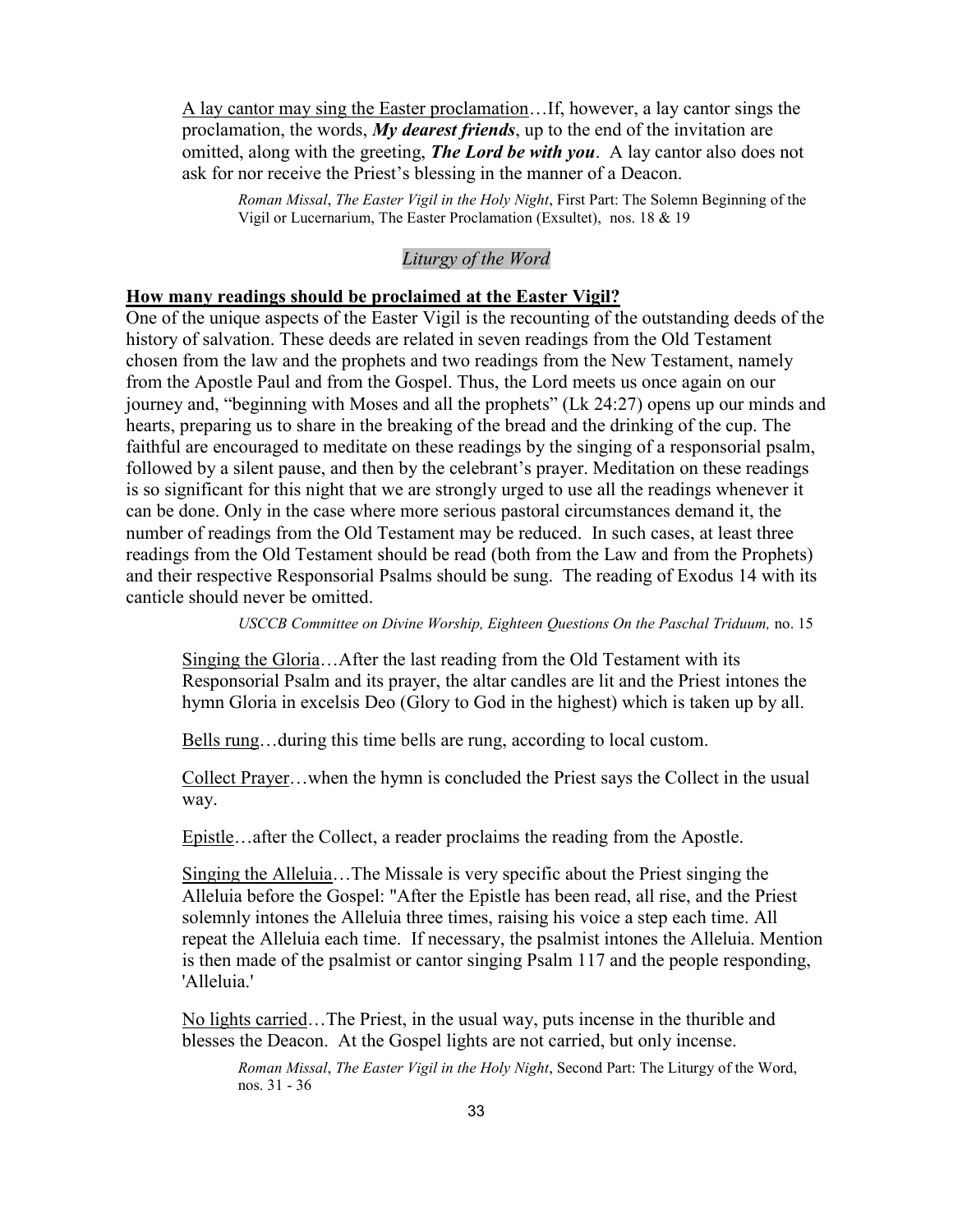#### *Liturgy of Baptism*

*For the following section see The Roman Missal and the Easter Vigil, USCCB website:*  [http://www.usccb.org/prayer-and-worship/liturgical-year/triduum/roman-missal-and-the](http://www.usccb.org/prayer-and-worship/liturgical-year/triduum/roman-missal-and-the-easter-vigil.cfm)[easter-vigil.cfm](http://www.usccb.org/prayer-and-worship/liturgical-year/triduum/roman-missal-and-the-easter-vigil.cfm)

Consult your RCIA ritual book…Rite of Christian Initiation of Adults should always be consulted in conjunction with the rubrics mentioned here. This is especially true when Baptisms are taking place by means of immersion.

After the Homily the Baptismal Liturgy begins…The Priest goes with the ministers to the baptismal font, if this can be seen by the faithful. Otherwise a vessel with water is placed in the sanctuary.

Blessing of baptismal water…Christ's Passover and ours are given full expression when baptismal water is blessed in the font and when the Christian initiation of adults, or, at least the baptism of infants, takes place at the Easter Vigil. Even if there are no candidates for baptism, the blessing of baptismal water should take place in parish churches. At the very least, baptism should be commemorated by the blessing of water intended for sprinkling upon the people.

The rubrics describe two instances of Baptism at the Vigil:

First instance…If there is a procession to the baptistery or the font, the catechumens are called forward and presented by their godparents. If there are children, they are carried by their parents and godparents to the front of the assembly. Those who are to be baptized, along with their godparents, are led to the font first by a minister with the Easter candle; the other ministers, Deacons and Priest follow after them. This procession is accompanied by the singing of the Litany of the Saints. The Priest then gives the introductory statement.

Second instance…If the Baptisms take place in the sanctuary, the Priest makes the introductory statement and this is followed by the singing of the Litany of the Saints.

If there are no Baptisms taking place…When there are no Baptisms and the font is not to be blessed, the litany is omitted and the blessing of water takes place at once

> *Roman Missal*, *The Easter Vigil in the Holy Night*, Third Part: Baptismal Liturgy, nos. 39 - 41

Orans position used during the blessing of the water…The Missal reminds the celebrant that during the blessing of the water his hands are outstretched (EV, no.44).

*Roman Missal*, *The Easter Vigil in the Holy Night*, Thirdd Part: Baptismal Liturgy, no. 44

Lowering of the paschal candle into the water…If appropriate, the paschal candle is lowered into the water either once or three times after the text, "…may be found worthy to rise to the life of newborn children through water and the Holy Spirit."

It is held in the water until the end of the prayer and is lifted out after the Amen, during the acclamation.

> *Roman Missal*, *The Easter Vigil in the Holy Night*, Thirdd Part: Baptismal Liturgy, nos. 44 & 45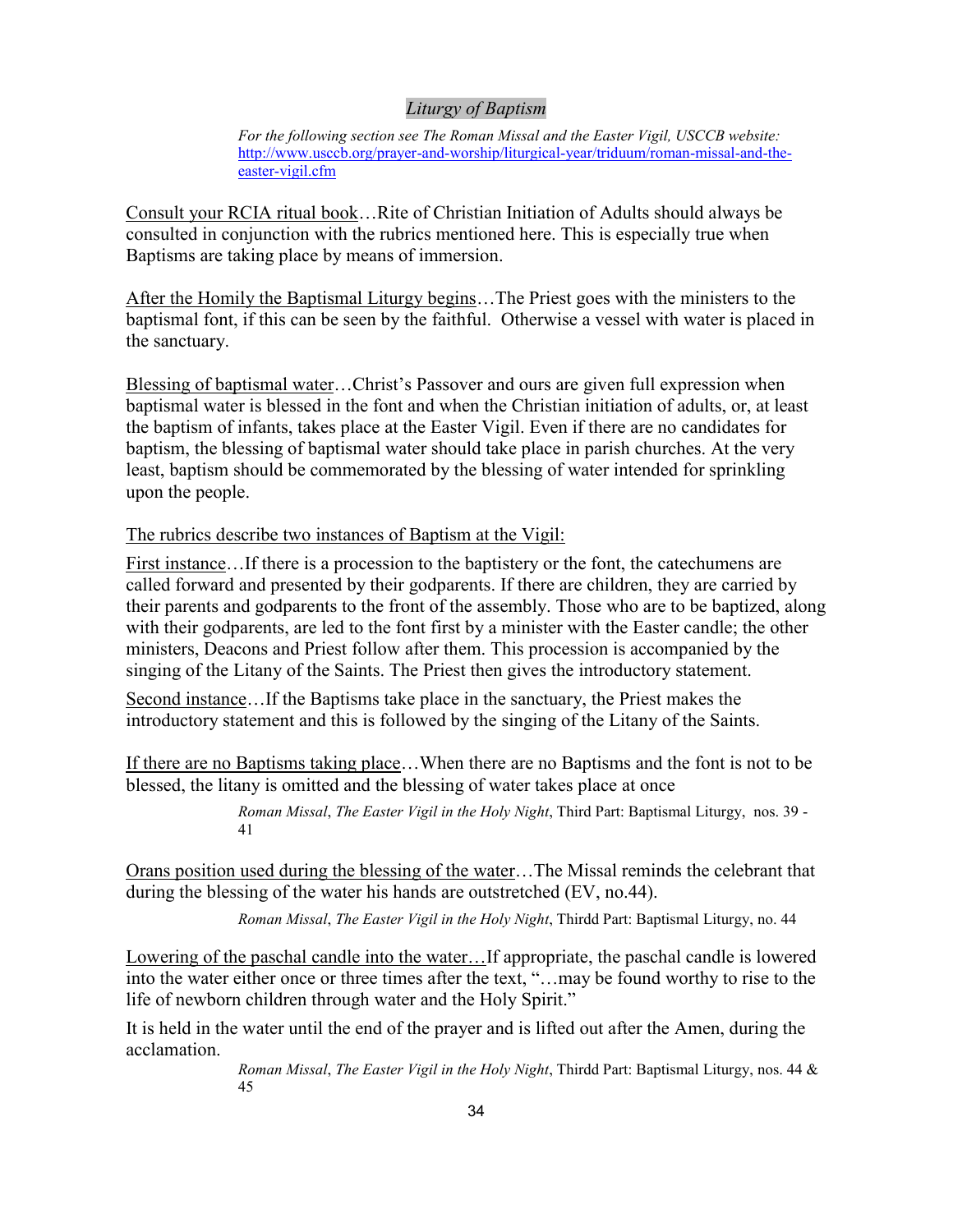Regarding the use of the Oil of Catechumens…After the renunciation and profession of faith "if the anointing with the Oil of Catechumens did not take place beforehand, as part of the immediate preparatory rites, it takes place at this moment."

*Roman Missal*, *The Easter Vigil in the Holy Night*, Third Part, Baptismal Liturgy, no. 48

However, no. 33 of the Rite of Christian Initiation of Adults points out…"The National Conference of Catholic Bishops approves the omission of the anointing with the oil of catechumens both in the celebration of baptism and in the optional preparation rites for Holy Saturday. Thus, anointing with the oil of catechumens is reserved for use in the period of the catechumenate and in the period of purification and enlightenment, and is not to be included in the purification rites on Holy Saturday or in the celebration of initiation at the Easter Vigil or at another time."

*Rite of Christian Initiation of Adults,* no. 33

Renewal of Baptismal Promises of all present…Number 49 of the rubrics for the Easter Vigil notes that when there are many to be baptized, the Priest may ask for the renewal of baptismal promises of all present immediately after the profession of faith made by those to be baptized, along with the godparents and parents.

Baptisms…When the interrogation is concluded, the Priest baptizes the adult elect and the children.

Infants…are anointed with Chrism directly.

White garments and candles…lit from the Paschal candle are given to the newly baptized. For infants the rite of Ephphetha is omitted. There is a procession back to the sanctuary with the newly baptized carrying lit candles

Confirmation of adults takes place in the sanctuary…The celebration of Confirmation is to take place in the sanctuary as indicated in the Pontifical or the Roman Ritual. If not already done, there is a Renewal of Baptismal Promises of the assembly and a sprinkling as well.

*Roman Missal*, *The Easter Vigil in the Holy Night*, Third Part, Baptismal Liturgy, no. 49 - 53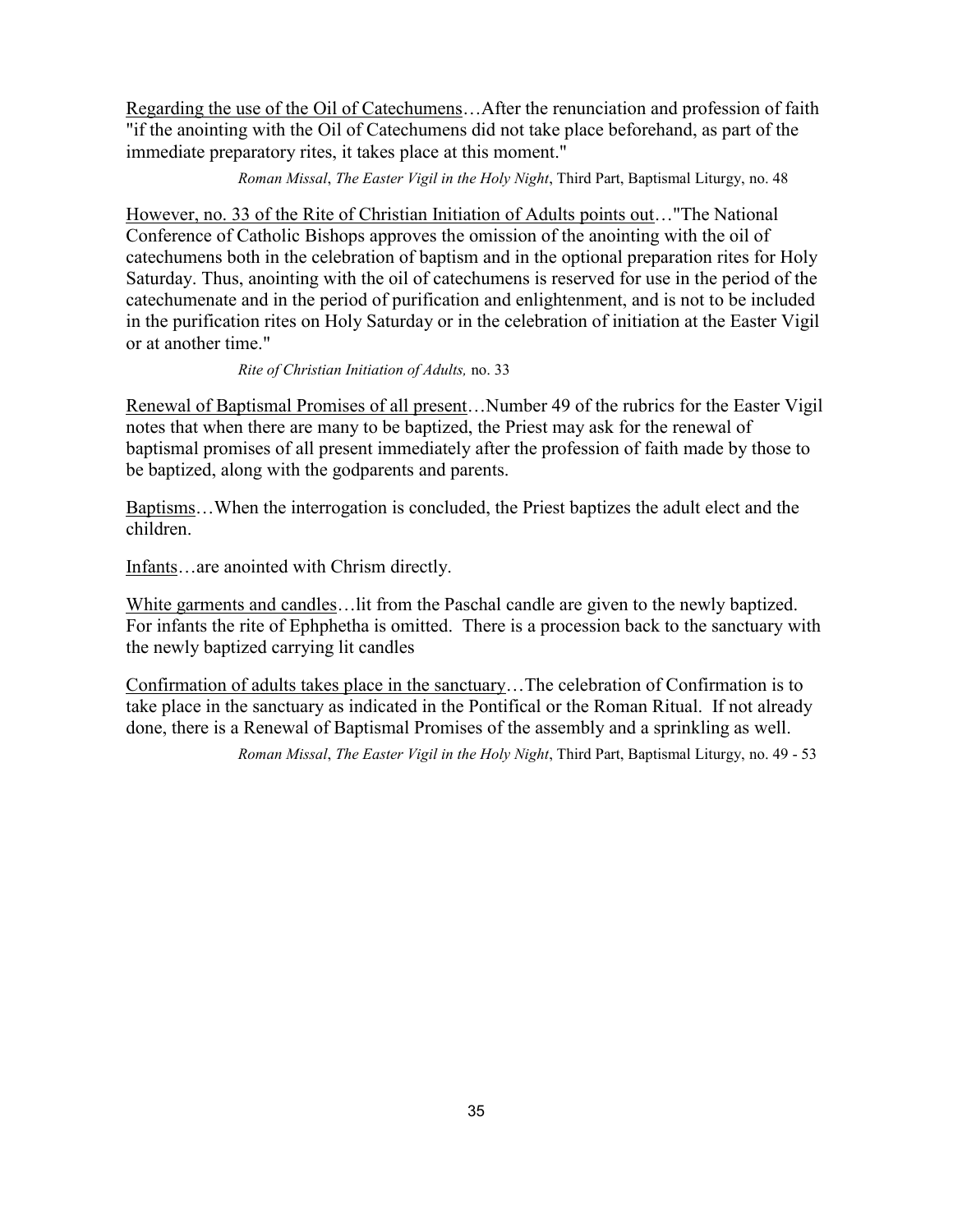#### **Receiving already baptized Christians (of another denomination) into the full communion of the Church**

Pastoral consideration may suggest that along with the celebration of the sacraments of Christian initiation, the Easter Vigil should include the rite of reception of already baptized Christians into full communion with the Catholic Church.

*Rite of Christian Initiation of Adults,* no. 562

It may be preferable, however, that reception into full communion for these individuals not take place at the Easter Vigil lest there be:

- any confusion of such already baptized Christians with those who have not yet received baptism,
- possible misunderstanding of or even a negative reflection upon the sacrament of Baptism celebrated in other Church or ecclesial community,
- or any perceived triumphalism in the liturgical welcome of those coming to us from different denominations into the Catholic Eucharistic community.

*National Statutes for the Catechumenate*, no. 33

[It may be best, then, that the reception of these candidates into the community of the Catholic Church take place at another Sunday Eucharist of the parish community, but not the Easter Vigil.]

#### **For those baptized Catholics who have not yet received Confirmation or been admitted to the Eucharist**

Similarly, for uncatechized adult Catholics who have not been admitted to the sacraments of Confirmation and Eucharist, it is not generally recommended that the sacramental initiation of such candidates be completed with Confirmation and Eucharist on the same occasion as the celebration of the full Christian initiation of candidates for Baptism.

*National Statutes for the Catechumenate*, no. 26

#### **Priests who have the faculty to confirm: in the case of candidates who are validly baptized as Christians (from another denomination) and those who were baptized Catholic**

A priest who receives a validly baptized Christian (from another denomination) into full communion with the Catholic Church by law has the faculty of confirming the candidate within the celebration of the rite of reception

#### *Rite of Christian Initiation of Adults,* no. 481

However, a priest who has the faculty to confirm (Code of Canon Law, 883.2) may not administer that sacrament in the case of a baptized Catholic (who without his or her fault never put the faith into practice). In this instance, a priest who lacks the faculty to confirm should seek it from the diocesan bishop.

*National Statutes for the Catechumenate*, nos. 28 - 29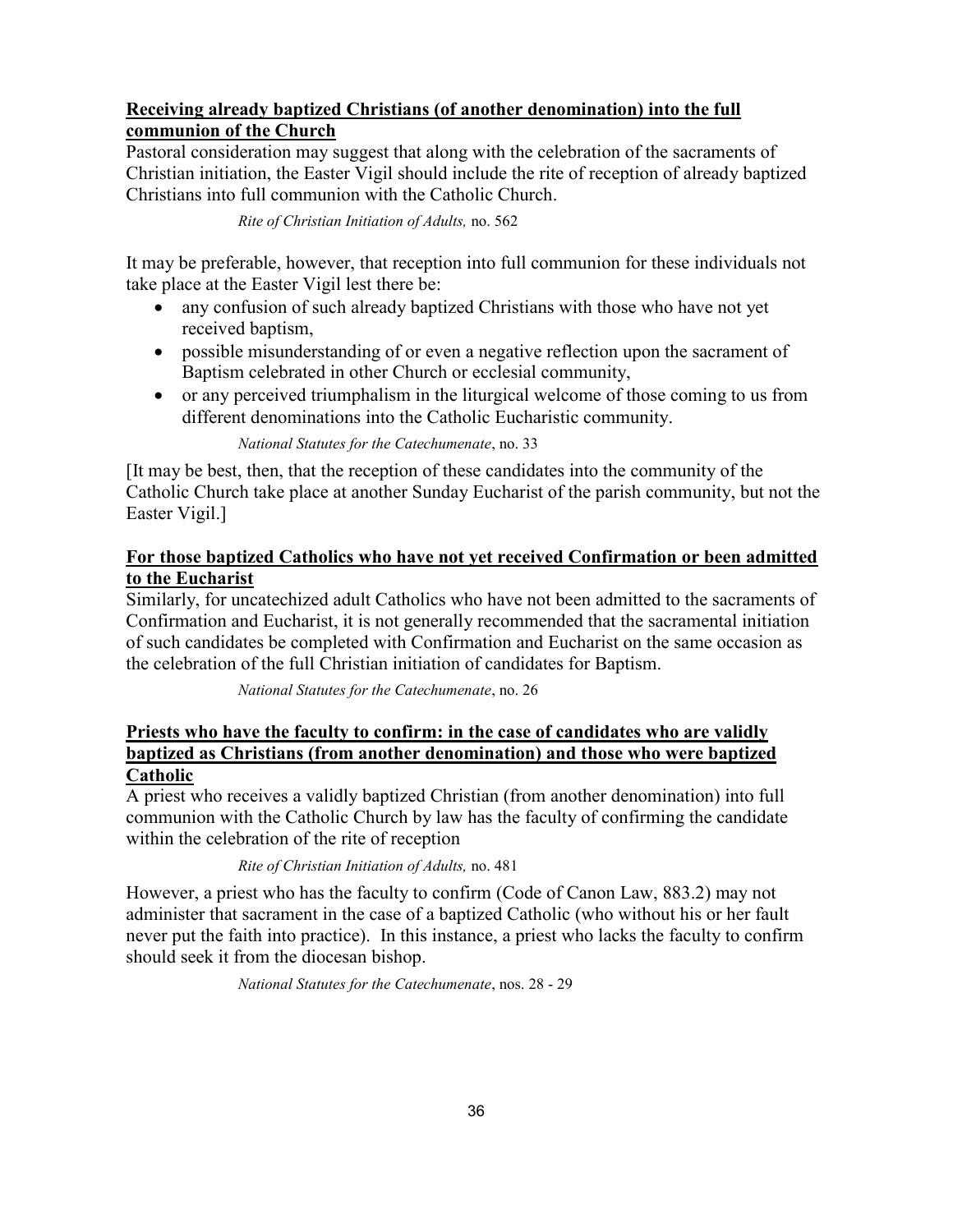#### *Liturgy of the Eucharist*

*For the following section see The Roman Missal and the Easter Vigil, USCCB website:*  [http://www.usccb.org/prayer-and-worship/liturgical-year/triduum/roman-missal-and-the](http://www.usccb.org/prayer-and-worship/liturgical-year/triduum/roman-missal-and-the-easter-vigil.cfm)[easter-vigil.cfm](http://www.usccb.org/prayer-and-worship/liturgical-year/triduum/roman-missal-and-the-easter-vigil.cfm)

Don't hurry…Care should be taken that, particularly in regard to this night's celebration of the Eucharist, the liturgy is not done in haste and that all the rites and words should be given their full force.

Commemoration of the baptized and their godparents during the Eucharistic Prayer…The Missale has incorporated into itself rubrics found in nos. 241-243 of the Rite of Christian Initiation of Adults. These allow for a commemoration of the baptized and their godparents to be made in the Eucharistic Prayer. Proper formulas are found in the Roman Missal for each of the Eucharistic prayers (EV, no.63). The Rite of Christian Initiation of Adults indicates that these formulas are found in the section for ritual Masses, "Christian Initiation: Baptism."

Prior the Priest saying, "This is the Lamb of God…"The Missale reminds the Priest that before he says, This is the Lamb of God, he may make a brief remark to the neophytes about their first Communion and "about the preciousness of so great a mystery, which is the climax of initiation and the center of the Christian life" (EV, no. 64). In no. 65 the rubrics for the Easter Vigil indicate the desirability for the neophytes as well as all the faithful, if the diocesan Bishop consents, to receive Communion under both kinds.

Solemn Blessing…The Missale provides a solemn blessing to conclude the liturgy (EV, no.69). It is used in place and can presently be found in the Sacramentary at no. 6, "Easter Vigil and Easter Sunday." It is also possible to use the formula of the final blessing in the Order of Baptism for Children, according to circumstances.

#### **Dismissal includes the double alleluia**

A double alleluia is added to the dismissal and its response. (*Go forth, the Mass is ended. Alleluia, alleluia. Thanks be to God. Alleluia, alleluia.*)

*Roman Missal*, *The Easter Vigil in the Holy Night*, Fourth Part: The Liturgy of the Eucharist, no. 69

Lighting the Easter Candle at other times…The very last rubric reminds us that "the Easter candle is lighted in all of the more solemn liturgical celebrations in the Season of Easter" (EV, no. 70).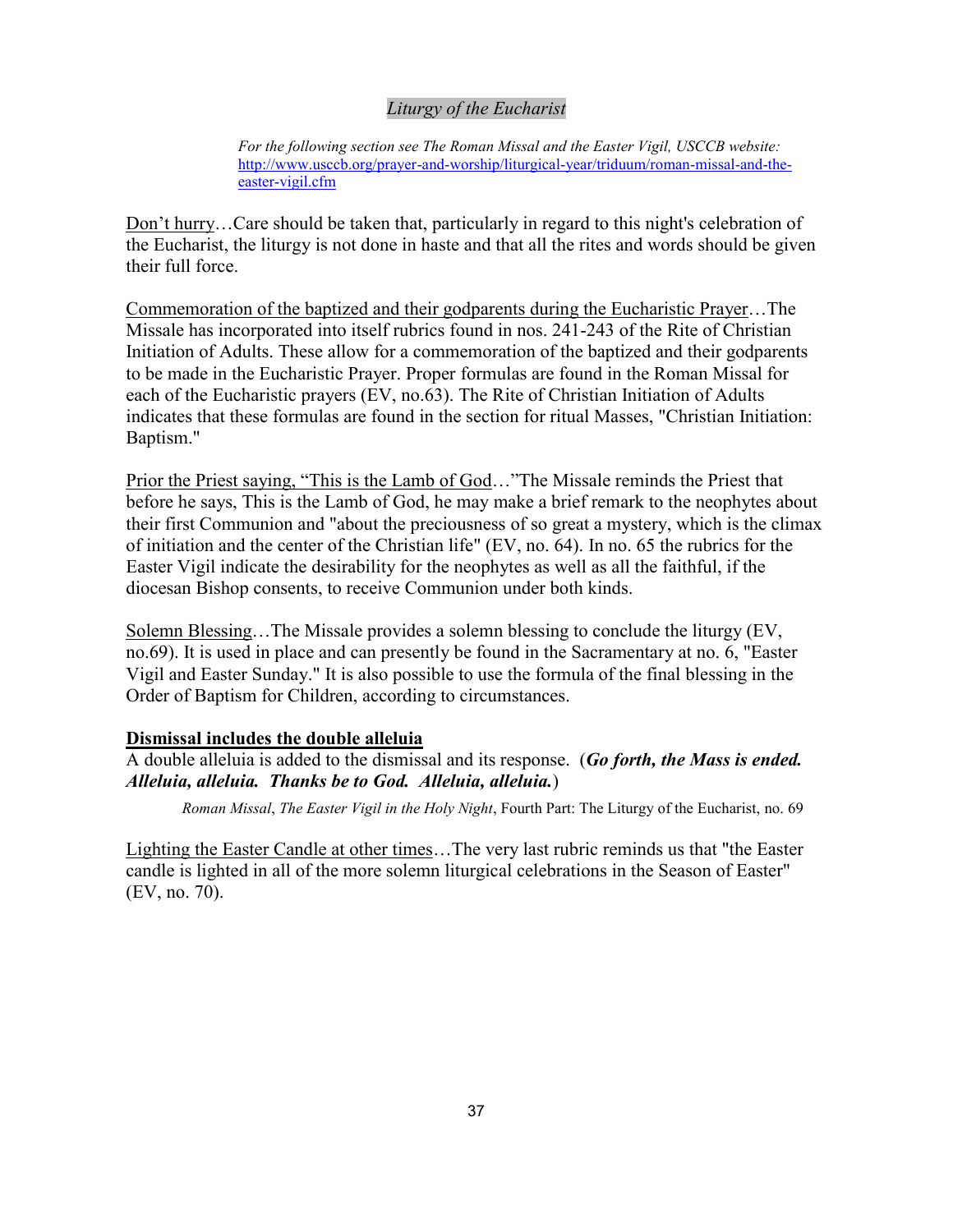### *Easter Sunday*

Mass is to be celebrated on Easter Day with great solemnity. The sequence *Victimae paschali*, which is sung after the second reading, is obligatory. A full complement of ministers and the use of liturgical music should be evident in all celebrations.

#### **Renewal of Baptismal Promises**

On Easter Sunday in the dioceses of the United States, the rite of the renewal of baptismal promises may take the place of the Creed after the homily, followed by the sprinkling with water which was blessed at the Easter Vigil. During the sprinkling the antiphon *Vidi aquam*, or some other song of baptismal character should be sung. (If the renewal of baptismal promises does not occur, then the Creed is said. The Roman Missal notes that the Apostles' Creed, "the baptismal Symbol of the Roman Church," might be appropriately used during Easter Time.)

#### **Holy Water fonts**

The holy water fonts at the entrance to the church should also be filled with the water which has been blessed at the Easter Vigil.

*USCCB Committee on Divine Worship, Eighteen Questions On the Paschal Triduum,* no. 17

#### **Dismissal includes the double alleluia**

A double alleluia is added to the dismissal and its response. (*Go forth, the Mass is ended. Alleluia, alleluia. Thanks be to God. Alleluia, alleluia.*)

*Roman Missal*, *Sunday of the Resurrection*, At the Mass during the Day, no. 79

#### **The blessing of food**

Customs and traditions associated with Holy Saturday on account of the former practice of anticipating the celebration of Easter on that day should perhaps be modified to take place on Easter night and Easter Sunday. Food may be blessed before or after the Easter Vigil or on Easter morning for the consumption at the first meal of Easter, when fasting is ended and the Church is filled with joy.

*Circular Letter Concerning the Preparation and Celebration of the. Easter Feasts,* no. 76. *Book of Blessings*, no. 1702

#### **The end of the Paschal Triduum**

The Paschal Triduum ends with the conclusion of Evening Prayer (Vespers). The tradition of celebrating baptismal Vespers on Easter Sunday with the singing of psalms during the procession to the font should be maintained where it still occurs, and, as appropriate, restored.

*Circular Letter Concerning the Preparation and Celebration of the. Easter Feasts,* no. 98.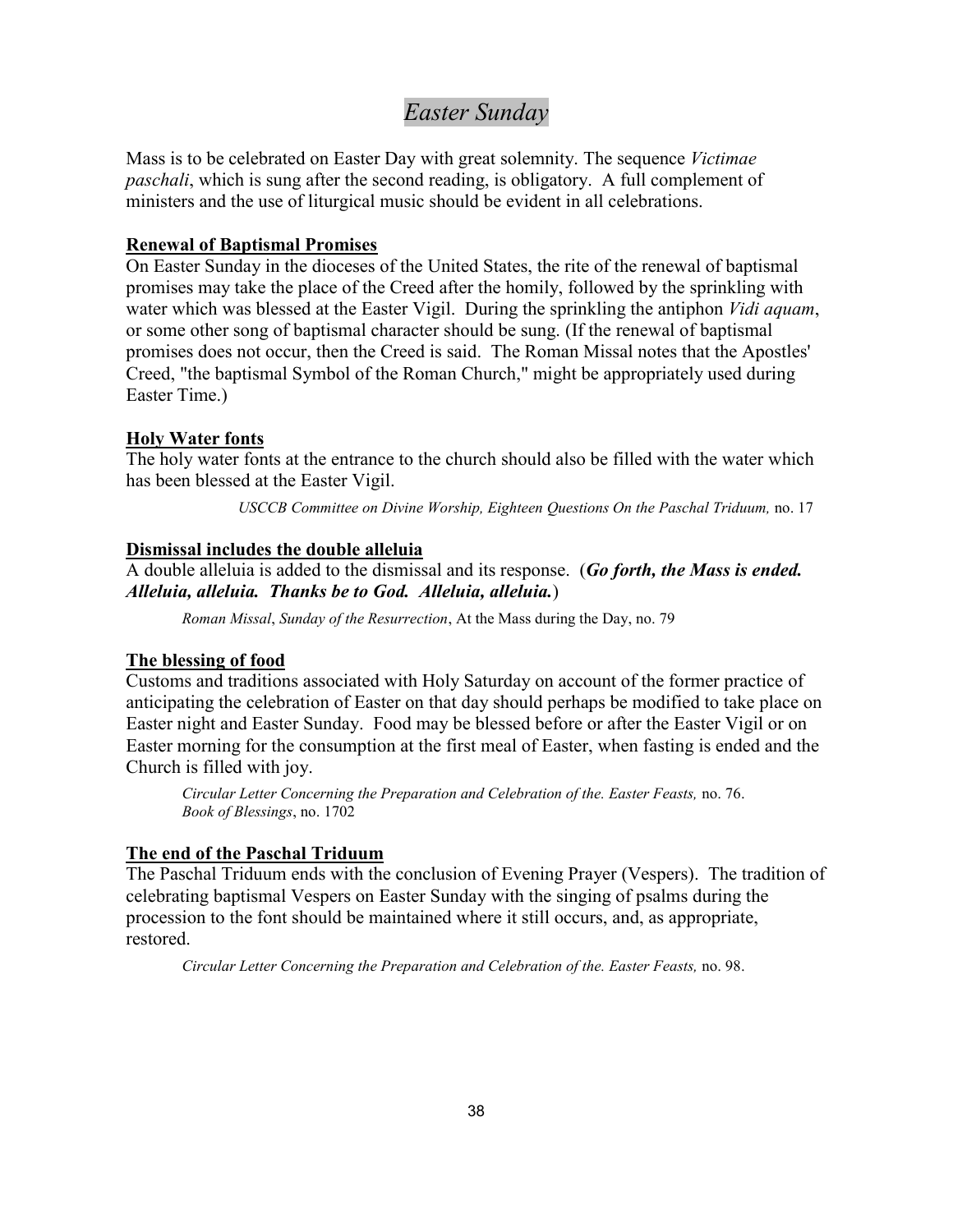## **EASTER SEASON**

#### **The octave of Easter—adding special intercessions to the Eucharistic Prayer for the neophytes (newly baptized)**

The first eight days of the Easter season make up the octave of Easter and are celebrated as Solemnities of the Lord. During the Easter octave intercession should be made in the Eucharistic Prayer for the neophytes.

*Circular Letter Concerning the Preparation and Celebration of the. Easter Feasts,* no. 102.

#### **The use of the double alleluia during the first eight days of the Easter Season, its conclusion after that, and its revival for the Solemnity of Pentecost**

During the Octave of Easter at Mass a double alleluia is added to the dismissal and its response. (*Go forth, the Mass is ended. Alleluia, alleluia. Thanks be to God. Alleluia, alleluia.*) For Morning Prayer and Evening Prayer, if the exchange Go in peace—Thanks be to God is used, the double alleluia would also be added to that as well. (*Go in peace. Alleluia, alleluia. Thanks be to God. Alleluia, alleluia.*) Note that this practice concludes after the first eight days of the Easter Season, at the end of the Octave, but then is briefly reinstated for the celebration of the Solemnity of Pentecost.

*Roman Missal*, *The Easter Vigil in the Holy Night*, Fourth Part: The Liturgy of the Eucharist, no. 69, *Sunday of the Resurrection*, At the Mass during the Day, no. 79, *Pentecost Sunday*, At the Vigil Mass: Extended Form, no. 13 and including similar unnumbered rubrics for At the Vigil Mass: Simple Form and At the Mass during the Day

- o This double alleluia concludes liturgical celebrations on these days:
	- **Holy Saturday (beginning with the Easter Vigil)** 
		- Easter Sunday
	- The eight or "Octave" days following Easter Sunday (which concludes with Evening Prayer II on the Second Sunday of Easter/Divine Mercy Sunday)
	- **•** Pentecost Sunday
- o Some Priest-celebrants or assisting Deacons may take the liberty to include the double alleluia in the dismissal during all Sundays of the Easter Season. However, its exclusive use on the days listed above is more suited to their particular celebration as Solemnities of the Lord. (While certainly special in their own right, not all the Sundays of Easter are celebrated as Solemnities of the Lord.) *Based on an article:* © 2007, Rev. Charles E. Singler, D.Min [https://toledodiocese.org/images/uploads/page\\_assets/LRgointhepeaceofchrist.pdf](https://toledodiocese.org/images/uploads/page_assets/LRgointhepeaceofchrist.pdf)

#### **The Second Sunday of Easter (or Sunday of Divine Mercy)**

On this Sunday of Divine Mercy, prayers for the plenary indulgence that is offered today should be led by priests as listed in "Duties of Priests" in the plenary indulgence decree. The Octave of Easter ends with the celebration of Evening Prayer.

#### **The Length of the Easter Season—special seating considerations for the neophytes**

St. Athanasius tells us the the Easter Season is celebrated in the fifty days from Easter Sunday to Pentecost Sunday, "…in joy and exultation as one feast day, indeed as one great Sunday." During the Easter Season the neophytes should be assigned their own special place among the faithful.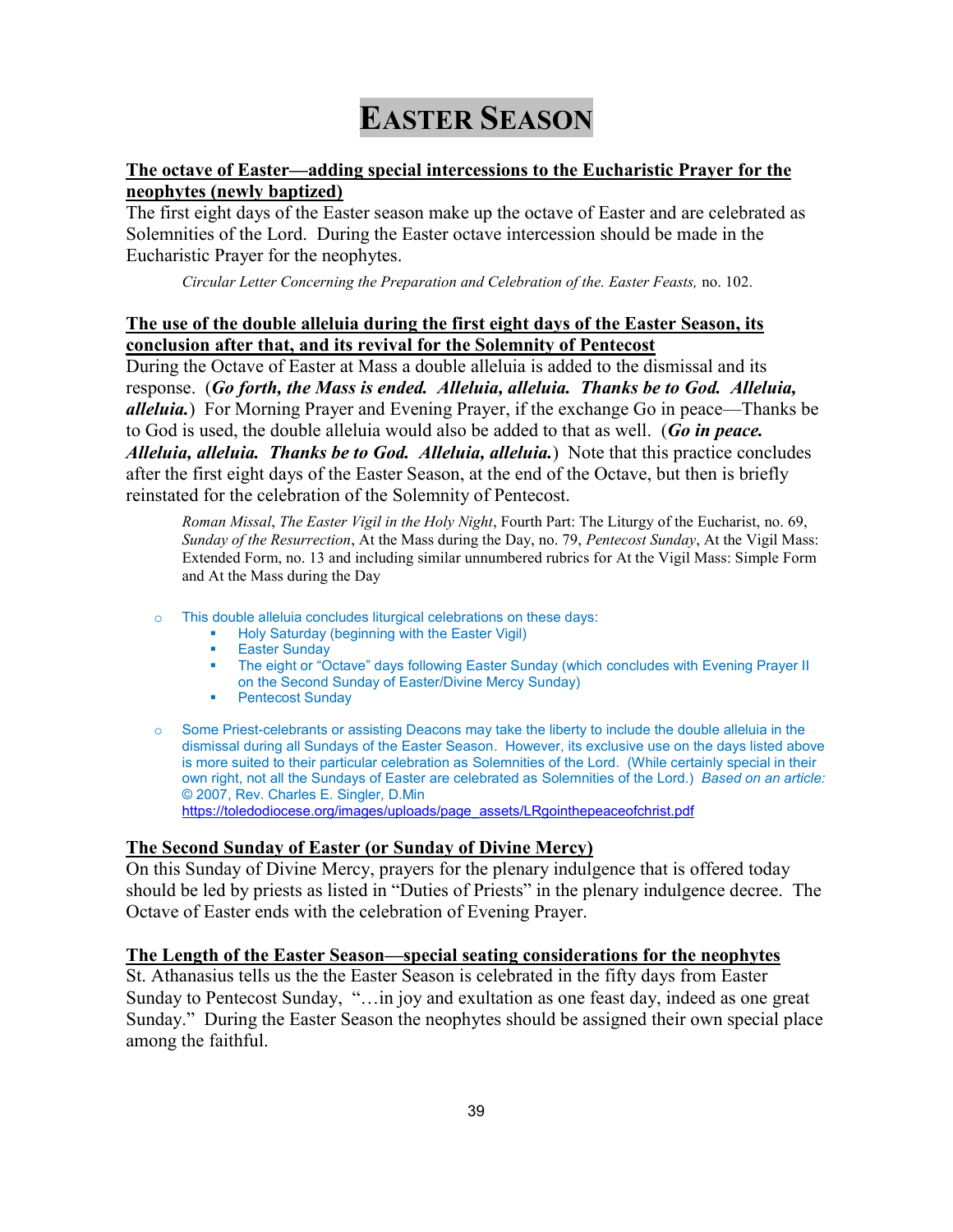#### **During the Easter Season the Sprinkling Rite may replace the Penitential Rite, but may not take place during the singing of the Gloria (Glory to God)**

On the subsequent Sundays of Easter, it is appropriate that the Rite for the Blessing and Sprinkling of Water take the place of the Penitential Act.

*USCCB Committee on Divine Worship, Eighteen Questions On the Paschal Triduum,* no. 17

The Gloria may not be moved to a different part of the Mass than the one assigned by the Roman Missal. It may not, for example, be used in place of the Entrance chant or song, or during the sprinkling with blessed water.

*Sing to the Lord,* no. 150

#### **Baptisms and celebrations of First Communion**

Infant Baptisms could fittingly be celebrated on any Sunday of the Easter Season, including Pentecost Sunday. It is also appropriate that children receive their first communion on one or other of the Sundays of Easter.

*Circular Letter Concerning the Preparation and Celebration of the. Easter Feasts,* no. 103.

#### **The paschal candle during the Easter Season:**

The paschal candle has its proper place either by the ambo or by the altar and should be lit at least in all the more solemn liturgical celebrations of the season until Pentecost Sunday, whether at Mass, or at Morning and Evening Prayer. After Easter Time the candle should be kept with honor in the baptistery, so that in the celebration of Baptism the candles of the baptized may be lit from it. In the celebration of funerals the paschal candle should be placed near the coffin to indicate Christ's undying presence, his victory over sin and death, and the promise of sharing in Christ's victory by virtue of being part of the Body of Christ (see Order of Christian Funerals, no. 35). The paschal candle should not otherwise be lit nor placed in the sanctuary outside Easter Time.

*USCCB Committee on Divine Worship, Eighteen Questions On the Paschal Triduum,* no. 18

#### **Celebration of the Solemnity of the Ascension in our Ecclesiastical Province (Milwaukee)**

The observance of the Solemnity of the Ascension of the Lord has been transferred from the Thursday of the Sixth Week of Easter to the Seventh Sunday of Easter in 28 of the 34 U.S. Ecclesiastical Provinces, including that of Milwaukee, of which the Diocese of Superior is a part. (The six provinces who have not transferred the celebration of the Solemnity are: Boston, Hartford, New York, Newark, Omaha and Philadelphia.)